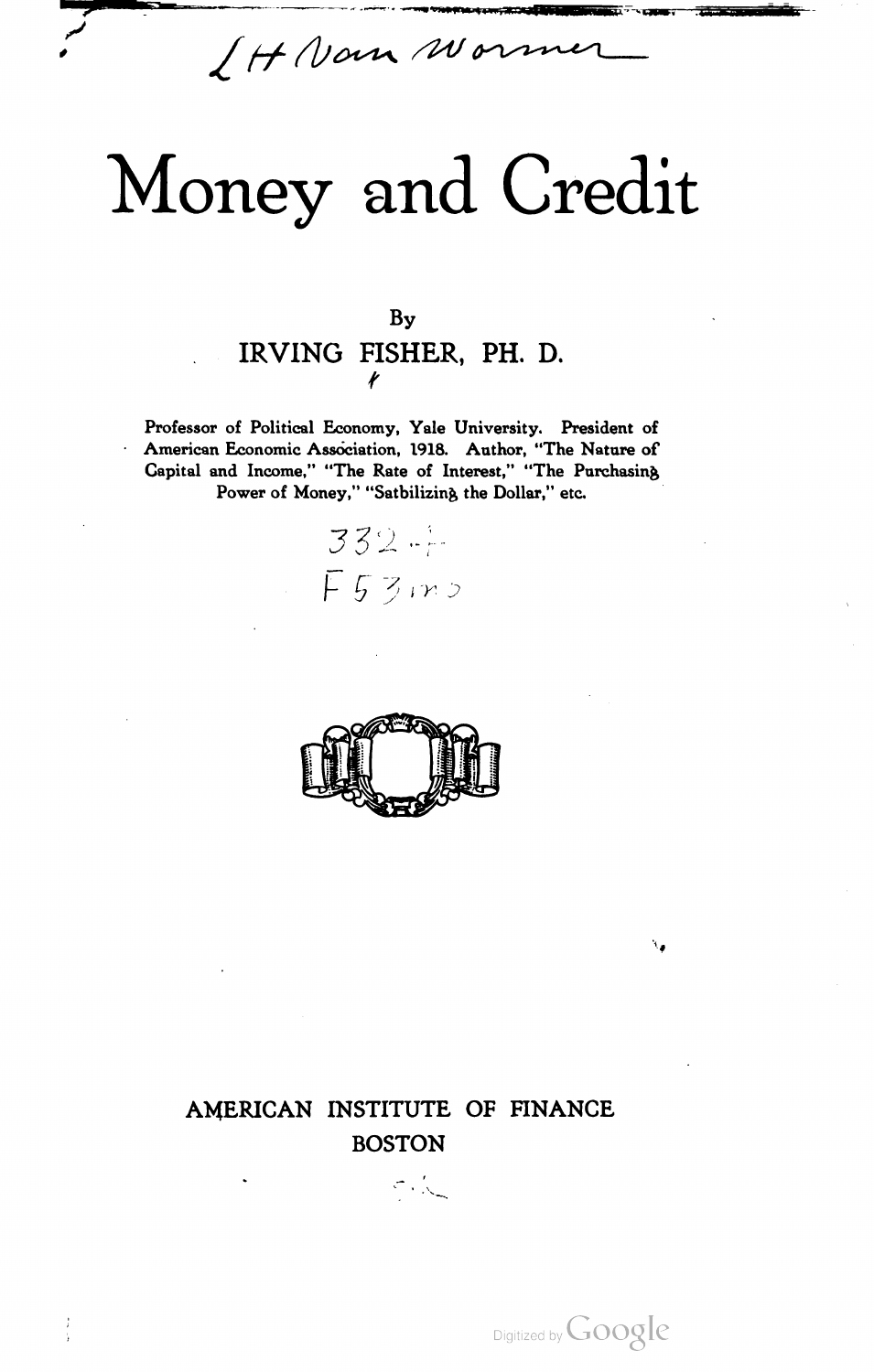$532.4$  $F53$ mo

# 789109

#### **Stacks**

Copyright. 1922. by

American Institute of Finance

Guiday Amistranian

 $\overline{\phantom{a}}$ 

 $\text{Digital by Google}$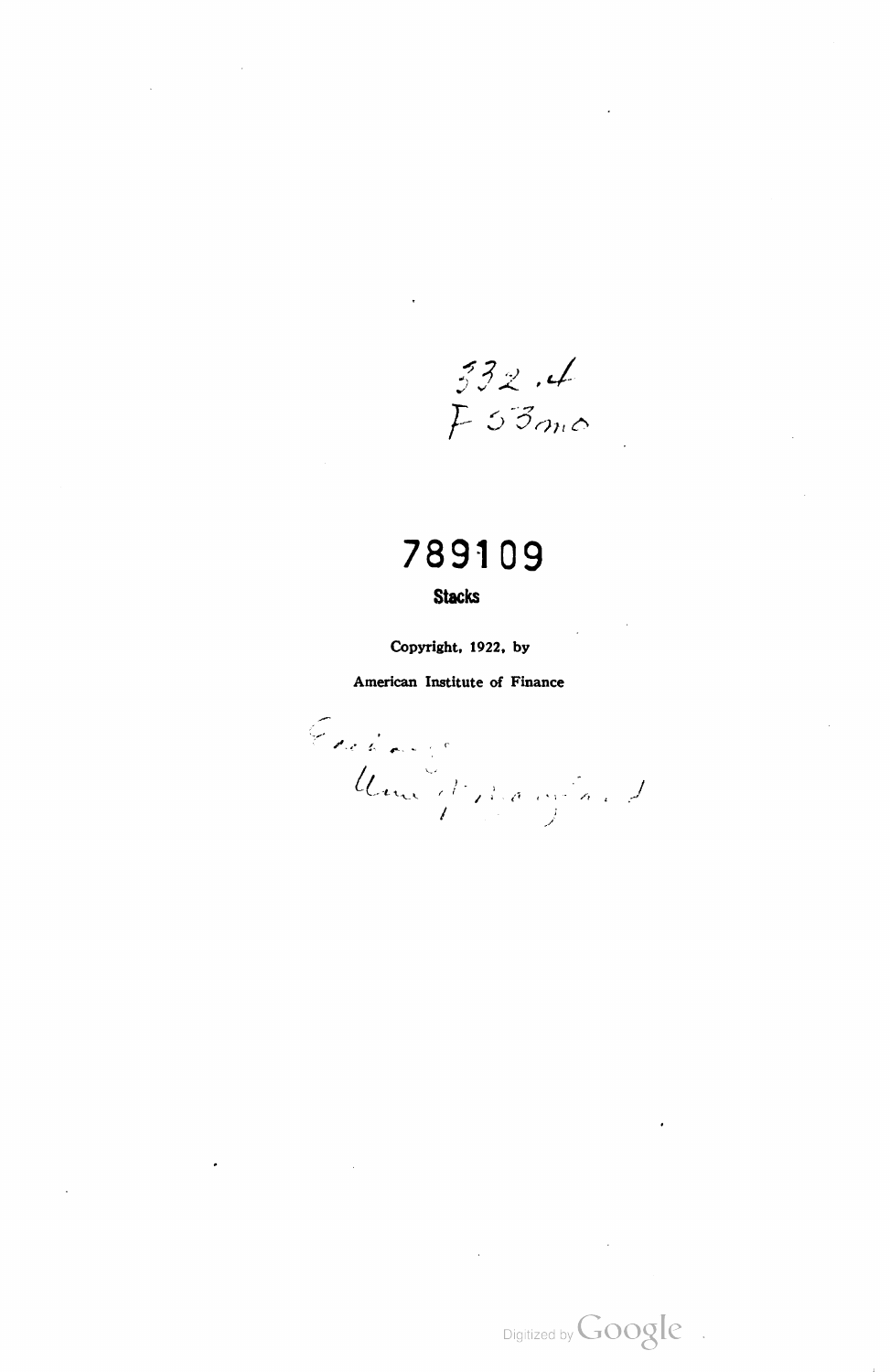# TABLE OF CONTENTS

 $\mathcal{L}^{\text{max}}_{\text{max}}$ 

|                                                                                                                                                                                                                               |              |                                                         |                      |                                                             |                      |                                            |                             |                           |                                                                                                                                                                                                                                               |                              |                      | Pake |
|-------------------------------------------------------------------------------------------------------------------------------------------------------------------------------------------------------------------------------|--------------|---------------------------------------------------------|----------------------|-------------------------------------------------------------|----------------------|--------------------------------------------|-----------------------------|---------------------------|-----------------------------------------------------------------------------------------------------------------------------------------------------------------------------------------------------------------------------------------------|------------------------------|----------------------|------|
| Chapter I. The Nature of Money                                                                                                                                                                                                |              |                                                         |                      |                                                             |                      |                                            |                             |                           |                                                                                                                                                                                                                                               |                              |                      |      |
| An Essential Characteristic                                                                                                                                                                                                   |              |                                                         |                      |                                                             |                      |                                            |                             |                           | $\mathbf{r}$ , $\mathbf{r}$ , $\mathbf{r}$ , $\mathbf{r}$                                                                                                                                                                                     |                              |                      | 5    |
| Wealth and Its Measurement                                                                                                                                                                                                    | $\mathbf{r}$ | $\mathbf{r}$                                            | $\ddot{\phantom{a}}$ |                                                             |                      | $\ddot{\phantom{a}}$                       |                             | $\mathbf{r}$              | $\sim$ $\sim$                                                                                                                                                                                                                                 |                              |                      | 6    |
| Exchange and Price                                                                                                                                                                                                            |              |                                                         | $\ddot{\phantom{0}}$ | $\ddot{\phantom{0}}$                                        | $\ddot{\phantom{0}}$ | $\ddot{\phantom{a}}$                       |                             | $\mathbf{z} = \mathbf{z}$ | $\mathbf{r} = \mathbf{r} \cdot \mathbf{r}$                                                                                                                                                                                                    |                              |                      | 7    |
| Value<br>$\mathcal{A}$ . The second contribution of $\mathcal{A}$                                                                                                                                                             |              |                                                         |                      | $\mathbf{r} = \mathbf{r} + \mathbf{r}$ , where $\mathbf{r}$ |                      | $\mathbf{r} = \mathbf{r} \cdot \mathbf{r}$ |                             |                           | $\mathbf{r} = \mathbf{r} + \mathbf{r}$ .                                                                                                                                                                                                      |                              | $\ddot{\phantom{0}}$ | 7    |
| Common Fallacies $\cdots$ $\cdots$ $\cdots$                                                                                                                                                                                   |              |                                                         |                      |                                                             |                      |                                            |                             |                           | $\mathbf{r}$ , and $\mathbf{r}$ , and $\mathbf{r}$                                                                                                                                                                                            |                              |                      | 8    |
| "Making" Money                                                                                                                                                                                                                |              | $\mathcal{L}^{\text{max}}$ , $\mathcal{L}^{\text{max}}$ | $\mathcal{L}$        | $\sim 100$                                                  |                      | $\cdot$ $\cdot$ $\cdot$ $\cdot$            |                             |                           | $\mathbf{A}$                                                                                                                                                                                                                                  |                              |                      | 10   |
| Chapter II. Currency                                                                                                                                                                                                          |              |                                                         |                      |                                                             |                      |                                            |                             |                           |                                                                                                                                                                                                                                               |                              |                      |      |
| Two Chief Classes of Currency                                                                                                                                                                                                 |              |                                                         |                      |                                                             |                      |                                            |                             |                           |                                                                                                                                                                                                                                               |                              |                      | 11   |
| "Mystery" of Circulating Credit                                                                                                                                                                                               |              |                                                         |                      |                                                             |                      |                                            | $\ddot{\phantom{0}}$        | $\ddot{\phantom{a}}$      | $\sim 10^{-1}$                                                                                                                                                                                                                                |                              |                      | 12   |
| Bank Loans                                                                                                                                                                                                                    |              | $\mathbf{r}^{(k)}$ .                                    |                      | $\mathbf{r} = \mathbf{r}$                                   | $\mathbf{r}$         | $\ddot{\phantom{a}}$                       | $\mathbf{r}$                | $\ddot{\phantom{a}}$      | $\sim$ $\sim$                                                                                                                                                                                                                                 |                              |                      | 13   |
| Functions of Banking                                                                                                                                                                                                          |              | $\mathbf{r}$                                            |                      |                                                             |                      | $\sim$                                     |                             |                           | $\mathbf{r}$ and $\mathbf{r}$                                                                                                                                                                                                                 |                              |                      | 14   |
| Regulating Bank Reserves                                                                                                                                                                                                      |              |                                                         |                      |                                                             |                      |                                            |                             |                           | $\mathbf{r} = \mathbf{r} - \mathbf{r}$ . The set of the set of the set of the set of the set of the set of the set of the set of the set of the set of the set of the set of the set of the set of the set of the set of the set of the set o |                              |                      | 16   |
|                                                                                                                                                                                                                               |              |                                                         |                      |                                                             |                      |                                            |                             |                           |                                                                                                                                                                                                                                               |                              |                      |      |
| Chapter III. Capital and Income                                                                                                                                                                                               |              |                                                         |                      |                                                             |                      |                                            |                             |                           |                                                                                                                                                                                                                                               |                              |                      |      |
| Fund and Flow Distinguished                                                                                                                                                                                                   |              |                                                         |                      |                                                             |                      |                                            |                             |                           |                                                                                                                                                                                                                                               |                              |                      | 18   |
| Difference Between Capital and Income                                                                                                                                                                                         |              |                                                         |                      | $\mathbf{r}$                                                | $\ddot{\phantom{a}}$ | $\ddot{\phantom{a}}$                       |                             |                           |                                                                                                                                                                                                                                               |                              |                      | 19   |
| Capital-Goods, Capital-Value                                                                                                                                                                                                  |              |                                                         |                      | $\ddot{\phantom{0}}$                                        | $\ddot{\phantom{a}}$ | $\cdot$                                    | $\ddot{\phantom{a}}$        | $\cdot$                   |                                                                                                                                                                                                                                               |                              |                      | 19   |
| Capital Accounts                                                                                                                                                                                                              |              |                                                         |                      | $\mathbf{L}$                                                | $\mathbf{r}$         | $\mathbf{r}$                               | $\mathbf{r}$                | $\ddot{\phantom{0}}$      |                                                                                                                                                                                                                                               |                              |                      | 20   |
| Function of the Capital-Balance                                                                                                                                                                                               |              |                                                         |                      | $\mathbf{r}$                                                | $\cdot$              | $\ddot{\phantom{0}}$                       | $\mathbf{r}$                | $\sim$ $\sim$             | $\ddot{\phantom{0}}$                                                                                                                                                                                                                          |                              |                      | 20   |
| A Stream of Services                                                                                                                                                                                                          |              |                                                         |                      | $\ddot{\phantom{0}}$                                        | $\mathbf{r}$         | $\ddot{\phantom{0}}$                       |                             | $\ddot{\phantom{0}}$      |                                                                                                                                                                                                                                               | $\mathbf{r}$                 |                      | 21   |
| Income and Outgo $\cdots$ $\cdots$ $\cdots$                                                                                                                                                                                   |              |                                                         |                      | $\ddot{\phantom{a}}$                                        |                      | $\ddot{\phantom{a}}$                       |                             |                           |                                                                                                                                                                                                                                               |                              |                      | 22   |
| Psychic Income                                                                                                                                                                                                                |              |                                                         |                      |                                                             |                      |                                            |                             |                           |                                                                                                                                                                                                                                               |                              |                      | 24   |
| Chapter IV. Interest Rates                                                                                                                                                                                                    |              |                                                         |                      |                                                             |                      |                                            |                             |                           |                                                                                                                                                                                                                                               |                              |                      |      |
| Connection Between Capital and Income                                                                                                                                                                                         |              |                                                         |                      |                                                             |                      |                                            | $\sim$ $\sim$ $\sim$ $\sim$ |                           |                                                                                                                                                                                                                                               |                              |                      | 25   |
| Interest Periods                                                                                                                                                                                                              |              |                                                         |                      |                                                             |                      |                                            |                             |                           |                                                                                                                                                                                                                                               |                              |                      | 25   |
| The Principle of Present Worth                                                                                                                                                                                                |              |                                                         |                      | $\mathbf{r}$                                                | $\ddot{\phantom{a}}$ | $\mathbf{r}$                               | $\ddot{\phantom{a}}$        | $\ddot{\phantom{a}}$      | ÷.                                                                                                                                                                                                                                            |                              |                      | 26   |
| Interest Rates, High or Low                                                                                                                                                                                                   |              |                                                         |                      |                                                             |                      | $\ddot{\phantom{0}}$                       | $\ddot{\phantom{a}}$        | $\sim$ $\sim$             |                                                                                                                                                                                                                                               | $\mathcal{L}^{\text{max}}$ . |                      | 28   |
| Individual Traits and Differences                                                                                                                                                                                             |              |                                                         |                      |                                                             |                      |                                            |                             |                           |                                                                                                                                                                                                                                               |                              |                      | 29   |
| Real and Nominal Variations (e.g. in the case of the contract of the contract of the contract of the contract of the contract of the contract of the contract of the contract of the contract of the contract of the contract |              |                                                         |                      |                                                             |                      |                                            |                             |                           |                                                                                                                                                                                                                                               |                              |                      | 30   |
| Money's Purchasing Power<br>Chapter V.                                                                                                                                                                                        |              |                                                         |                      |                                                             |                      |                                            |                             |                           |                                                                                                                                                                                                                                               |                              |                      |      |
|                                                                                                                                                                                                                               |              |                                                         |                      |                                                             |                      |                                            |                             |                           |                                                                                                                                                                                                                                               |                              |                      |      |
| <b>Recent Price Movements.</b>                                                                                                                                                                                                |              |                                                         |                      |                                                             |                      |                                            |                             |                           |                                                                                                                                                                                                                                               |                              |                      | 31   |
| Popular Explanations                                                                                                                                                                                                          |              |                                                         |                      |                                                             |                      |                                            |                             |                           |                                                                                                                                                                                                                                               |                              |                      | 31   |

 $\ddot{\phantom{a}}$ 

Digitized by Google

 $\mathcal{L}^{\text{max}}_{\text{max}}$  and  $\mathcal{L}^{\text{max}}_{\text{max}}$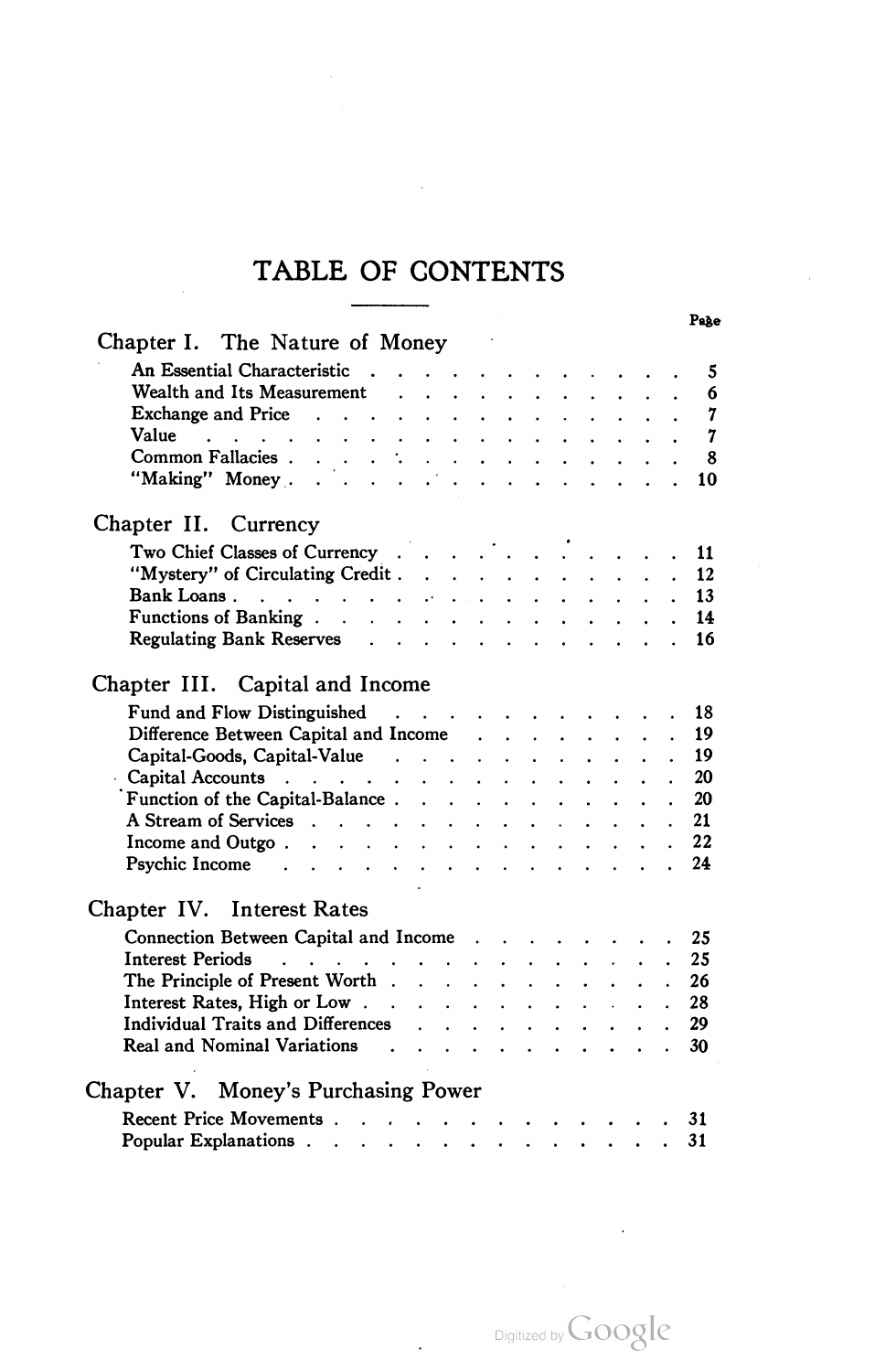# <sup>4</sup> Table of Contents

| Chapter V. Money's Purchasing Power (continued)                           |  |  |  |  |  | Page |
|---------------------------------------------------------------------------|--|--|--|--|--|------|
| Extravagance or Luxury                                                    |  |  |  |  |  | 32   |
| "Profiteering"                                                            |  |  |  |  |  | 33   |
| Changing Price Levels Historically Considered                             |  |  |  |  |  | 34   |
| Money's Changing Purchasing Power                                         |  |  |  |  |  | 34   |
| Five Factors Regulating Purchasing Power                                  |  |  |  |  |  | 35   |
| Standardizing the Dollar $\cdots$ $\cdots$ $\cdots$ $\cdots$ $\cdots$     |  |  |  |  |  | 35   |
| Chapter VI. Controlling the Price Level                                   |  |  |  |  |  |      |
| Increased Knowledge                                                       |  |  |  |  |  | 37   |
| Outlook for Increased Knowledge                                           |  |  |  |  |  | 38   |
| Lessening the Price Changes                                               |  |  |  |  |  | 39   |
| Government Regulation of Money Supply                                     |  |  |  |  |  | 39   |
| A Proposed Method                                                         |  |  |  |  |  | 40   |
| Chapter VII. A Stabilized Dollar                                          |  |  |  |  |  |      |
| The Plan Briefly Stated                                                   |  |  |  |  |  | 41   |
| Two Vital Questions $\cdots$ $\cdots$ $\cdots$ $\cdots$ $\cdots$ $\cdots$ |  |  |  |  |  | 42   |
| Changing the Dollar's Weight                                              |  |  |  |  |  | 43   |
| Making Proper Adjustments                                                 |  |  |  |  |  | 44   |
| Summary                                                                   |  |  |  |  |  | 45   |
| Why Not Standardize the Dollar? $\ldots$ $\ldots$ $\ldots$ $\ldots$       |  |  |  |  |  | 45   |
|                                                                           |  |  |  |  |  |      |

 $\sim 10^{-10}$ 

 $\label{eq:2.1} \begin{split} \mathcal{L}_{\text{max}}(\mathbf{r}) = \mathcal{L}_{\text{max}}(\mathbf{r}) \,, \end{split}$ 

 $\sim 10^6$ 

Digitized by Google

 $\mathbb{Z}^2$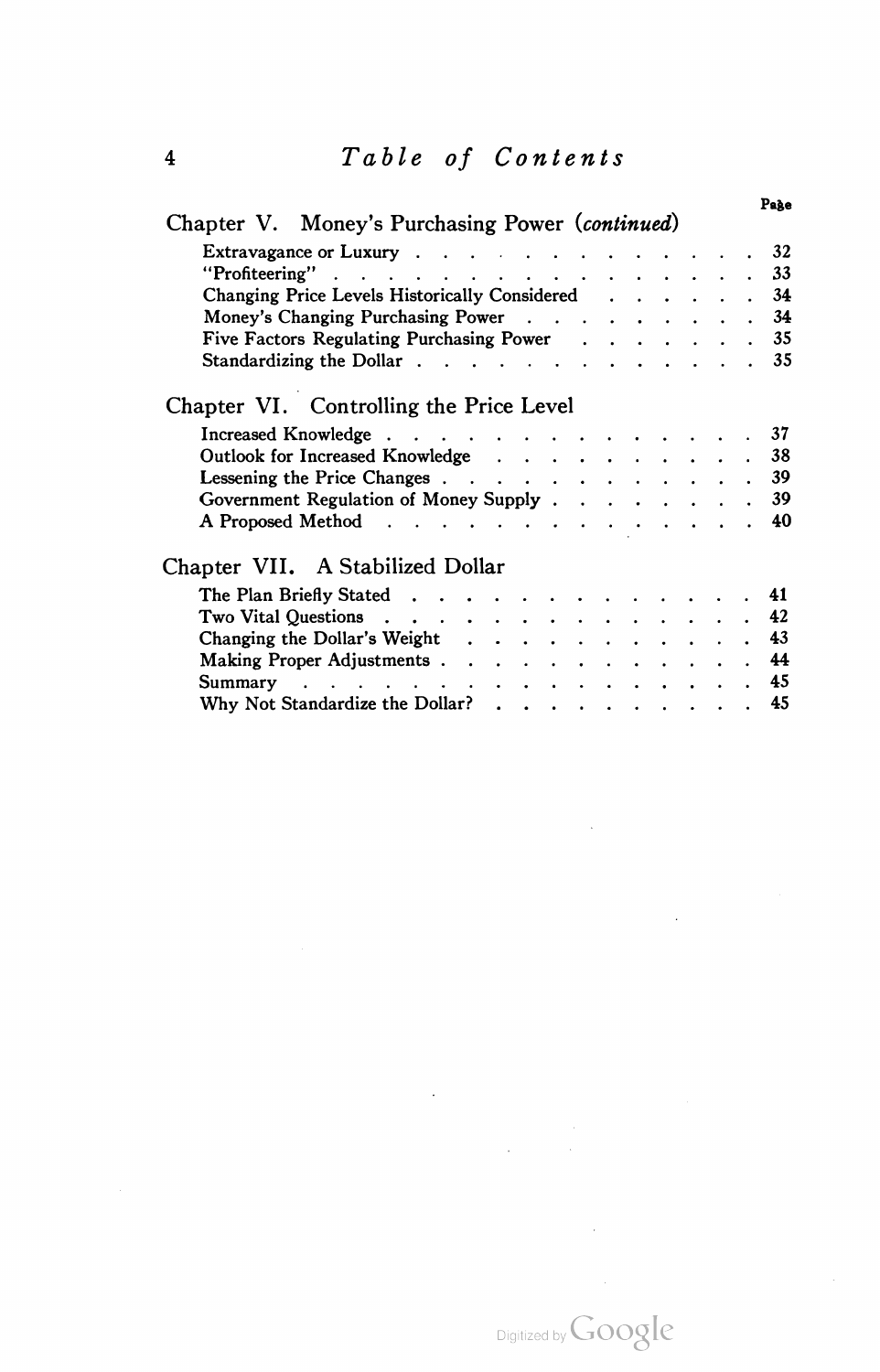# CHAPTER <sup>I</sup>

### THE NATURE OF MONEY\*

#### An Essential Characteristic

We live in <sup>a</sup> complicated civilization in which we talk in terms of money. Is this talk accurate and effective in the conduct of business? Or has money, in the way we commonly use the term, come to be a sort of veil that hides the other and more important wealth of the world? An examination into the nature of money represents the best way to answer these questions.

Money is well defined as goods generally acceptable in exchange for other goods. The facility with which it may be exchanged, or its general acceptability, is money's chief charac teristic. This general acceptability very commonly in modern states has behind it the reinforcement of law, the money thereby being made "legal tender"; yet such reinforcement is not an essential element. All that is necessary in order that any goods may be made money is that general acceptability shall attach to them. Without legal sanction, for example, gold nuggets served as money among frontiersmen, tobacco in the colony of Virginia, and wampum among the Indians of New England.

The origin of money, and the choice of certain goods as money, came about, not through government decree, but because the commodity was very salable for other uses than money and could readily be resold. Gold was readily sold and resold. Many wanted it for jewelry, and many others could easily be

<sup>\*</sup>We are indebted to the Macmillan Company, 64 Fifth Avenue, New York, publishers of the author's various works on economics. for permission to reproduce here certain extracts from them. We are also indebted to the American Economic Review for permission to reproduce certain passages from the author's address before the American Economic Association, which appeared in the American Economic Review Supplement, March, 1913, pp. 20-28.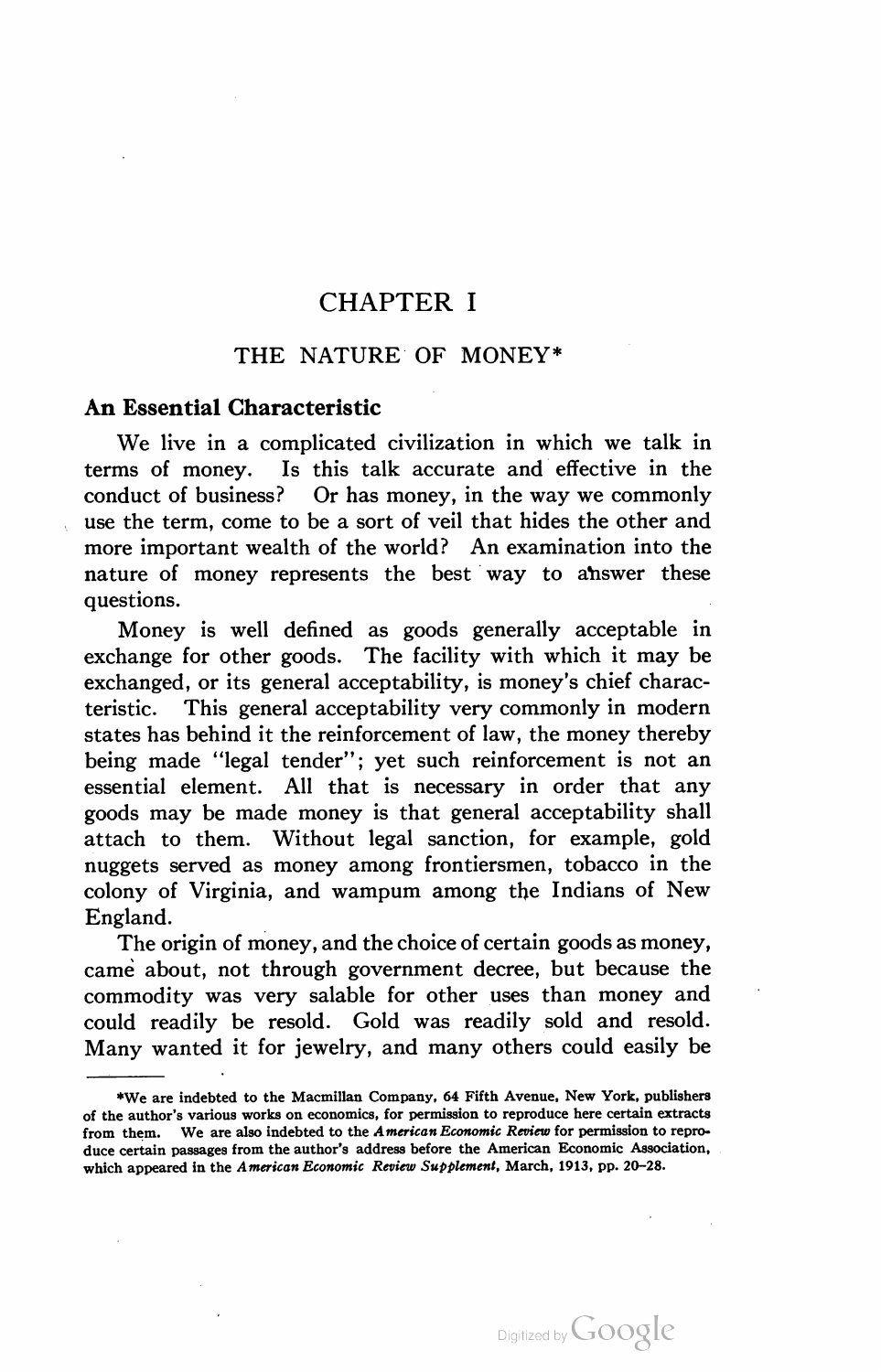induced to accept it in exchange, even if they had no personal use for it themselves, for they knew they could resell it at any time to some one who had such a use for it. Gradually it became customary to accept it with no thought of any other use than to resell it or pass it on indefinitely. Gold has finally survived, due to its superiority over other commodities for the purpose to be served, as the most important form of money.

The use made of this money, the service it performs in furthering the interests of business men in their manufacturing, sales and other activities, renders it desirable to consider the more basic subject, wealth itself.'

#### Wealth and its Measurement

Wealth includes all those parts of the material universe that have been appropriated to the uses of mankind. It includes the food we eat, the clothing we wear, the dwellings we inhabit, the merchandise we buy and sell, the tools, machinery, factories, ships and railroads by which other wealth is manufactured and transported, the land on which we live and work, and the gold by which we buy and sell other wealth. Dealings in these various forms of wealth for the purpose of gain we term business.

The desirability of a measure for wealth is apparent upon a moment's thought. Many articles are measured conveniently by units of space, whether of volume, of area, or of length. Other kinds of wealth are measured by weight. This is true, for instance, of coal, iron, beef, and in fact most "commodities." Units of weight have been handed down to us in considerable diversity. In England, besides the avoirdupois pound and the Troy pound, there is the pound sterling, used for measuring gold coin. This is much smaller than any other pound, owing partly to the frequent debasements of coinage that have occurred and partly to changes in the past from silver to gold money. In the United States a dollar of "standard gold" is a unit of weight employed for measuring gold coin. It is equivalent to 25.8 grains, or to  $\frac{25.8}{1000}$  of a pound avoirdupois, since there are 7,000 grains in a pound avoirdupois.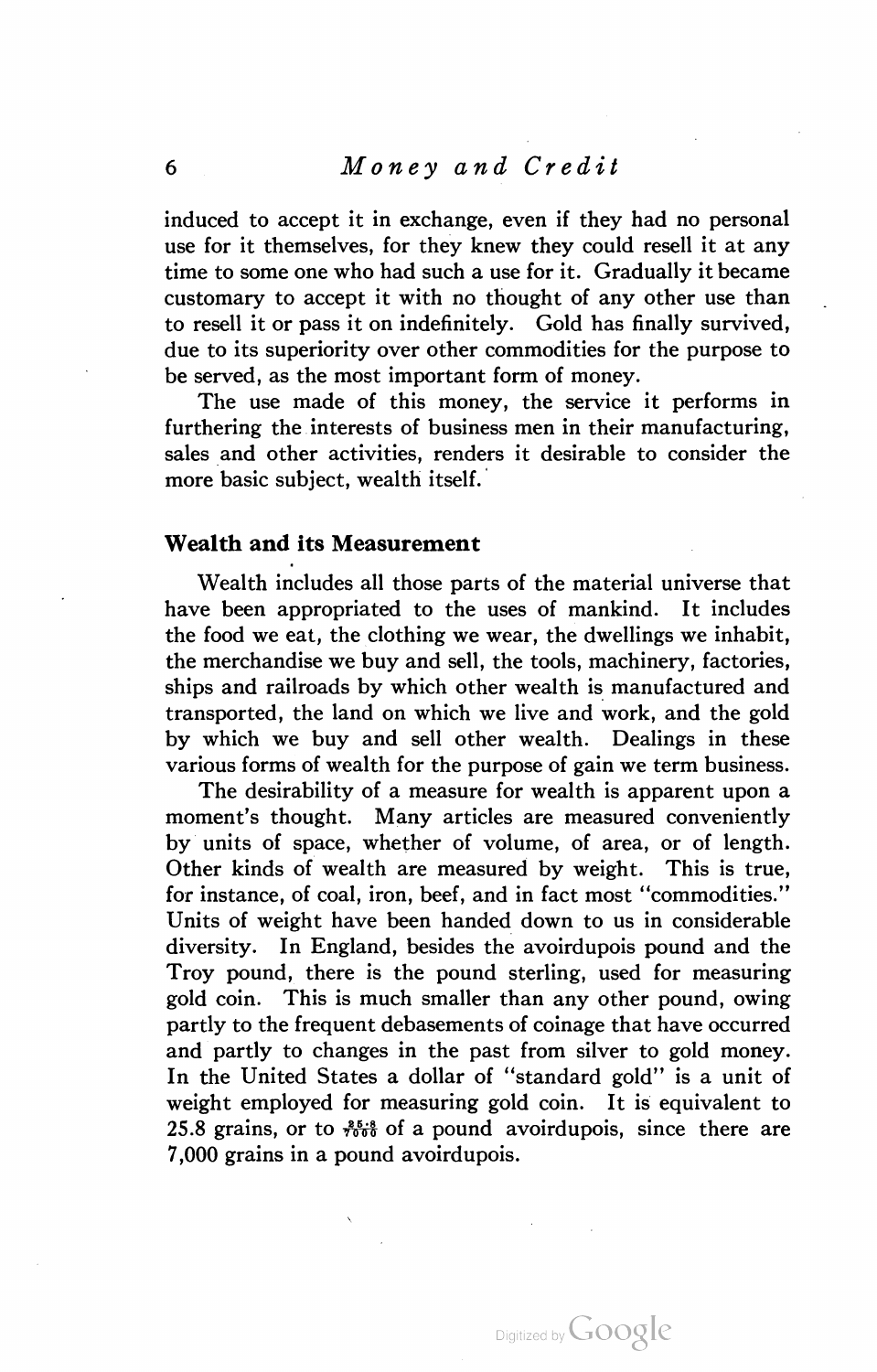The fact can scarcely be too much emphasized that the pound sterling and the dollar are units of weight. They should be understood as such before any attempt is made to under stand them as units of "value."

#### Exchange and Price

Wealth is more or less continually being transferred from owner to owner. While some of these transfers are involuntary, as in the case of robbery; and others are one-sided, as gifts and bequests; the great majority are reciprocal transfers, or ex changes. An exchange is a pair of mutual and voluntary trans fers of wealth between two owners, each transfer being in con sideration of the other.

When a certain quantity of wealth of one kind is exchanged for a certain quantity of wealth of another kind, we may divide either of the two quantities by the other and obtain what is called the price of the latter. That is, the price of wealth of any given kind is the amount of any other kind of wealth supposed to be exchanged for one unit of the given kind of wealth. Thus if 100 bushels of wheat are exchanged for 75 dollars of gold, the price of the wheat in terms of gold is  $75 \div 100$ , or three quarters of a dollar of gold per bushel of wheat. Contrawise, the price of gold in terms of wheat is  $100 \div 75$ , or one and onethird bushels of wheat per dollar of gold. Thus there are always two prices in any exchange.

Practically, however, we usually speak only of one price, viz., the price in terms of money, obtained by dividing the number of units of the article exchanged for that money. It follows that, in practice, the price in money of any particular sort of wealth is the amount of money for which a unit of that wealth is exchanged.

#### Value

The value of a given quantity of wealth is that quantity multiplied by the price. In other words, the value of a certain quantity of one kind of wealth at a given price is the quantity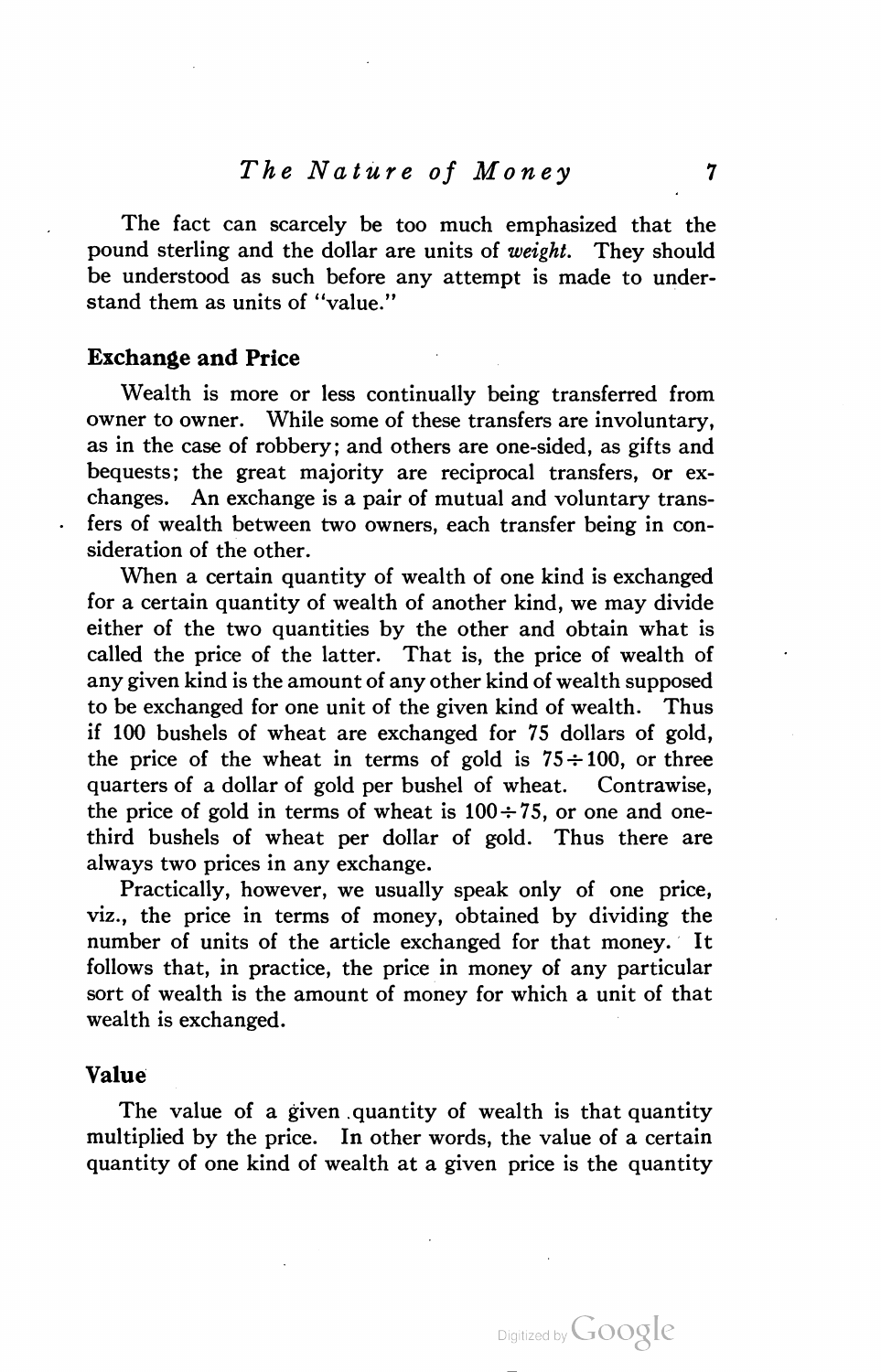of some other kind for which it can be exchanged, if the whole quantity were exchanged at the price set.

The distinctions between quantity, price and value of wealth may be illustrated by an inventory such as the following:

| <b>Ouantity</b>                                                                                               | <b>Price in Terms</b><br>of Wheat                                                                                      | <b>Value in Terms</b><br><b>Wheat</b>                          |
|---------------------------------------------------------------------------------------------------------------|------------------------------------------------------------------------------------------------------------------------|----------------------------------------------------------------|
| Shoes $\dots \dots \dots 1000$ pr.<br>Beef 300 lb.<br>Dwelling house1 house<br>Wheat $\dots\dots\dots100$ bu. | $4\frac{1}{4}$ bushels per pair<br>$\frac{1}{2}$ bushels per pound<br>bushels per house<br>10,000<br>bushel per bushel | 4,250 bushels<br>60 bushels<br>$10,000$ bushels<br>100 bushels |

The measurement of various items of wealth in respect to "value," expressed in terms of a single commodity, such as wheat or money, has one great advantage over its measurement in respect of "quantity." This advantage is that it enables us to translate many kinds of wealth into one kind and then add them all together. To add up the "quantity" column would be ridiculous, because pairs of shoes, pounds of beef, houses, and bushels of wheat are unlike quantities. But the items in the value column, being expressed in a single common unit (the bushel), may be added together despite the diversity of the various articles thus valued in bushels of wheat.

Since prices and values are usually expressed in terms of money — the most exchangeable kind of wealth — money may be said to bring uniformity of measurement out of diversity. In other words, it is not only a medium of exchange, but it can be used also as a measure of value. It serves as a means of comparing values of different things by expressing them all in a common denominator.

#### Common Fallacies

The service which money performs having now been surveyed in brief, we are in a position more readily to see why certain ideas held concerning money are fallacies. The tendency to confuse wealth with money is extremely common. Few persons,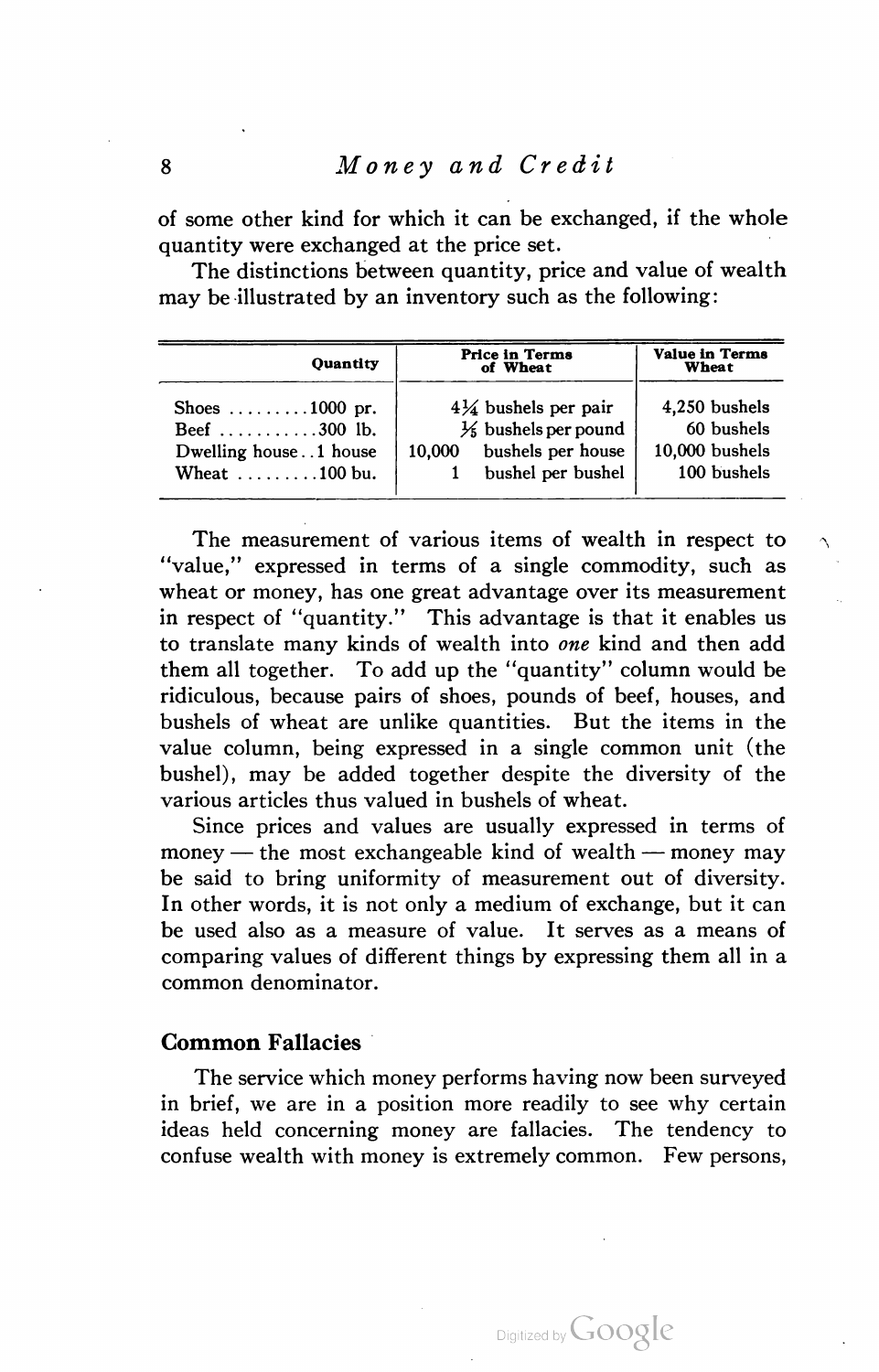to be sure, are so naive as to imagine that a millionaire is one who has a million dollars of actual money stored away; but, because money is that particular kind of wealth in terms of which the value of all other kinds of wealth is *measured*, it is at times forgotten that not all wealth is money.

A curious result of this confusion is the claim occasionally heard that the people of the earth can never pay off their debts because their debts amount to more than the existing supply of money. "If we owe money," it is argued, "we can't pay more money than there is." This assertion sounds plausible; but a moment's thought will show that the same money can be, and in part is, paid over and over again in discharge of several different debts; not to mention that some debts are paid without the use of money at all.

A fallacy much more common, and more mischievous in its ill effects, is the notion that sometimes there is not enough money with which to do the world's business, and that unless at such times the quantity of money is increased, the wheels of business will either stop or slacken their pace. The fact is, however, that any quantity of money, whether large or small, will do the world's business as soon as the level of prices is properly ad justed to that quantity. The significance of this fact will be explained more fully in Chapter V which follows.

A more subtle form of money fallacy is one which admits that money is not identical with wealth, but contends that money is an indispensable means of *getting* wealth. At a recent meeting of the American Economic Association the assertion was made by a very intelligent gentleman that the railways of this country could never have been built in the early fifties had it not been for the lucky discovery of gold in California in 1849, which provided "the means by which we could pay for the construction of the railways." He overlooked the fact that the world does not get its wealth by buying it. One person may buy from another; but the world as a whole does not buy wealth, for the simple reason that there would be no one to buy it from. The . world gets its railways, not by buying them, but by building them.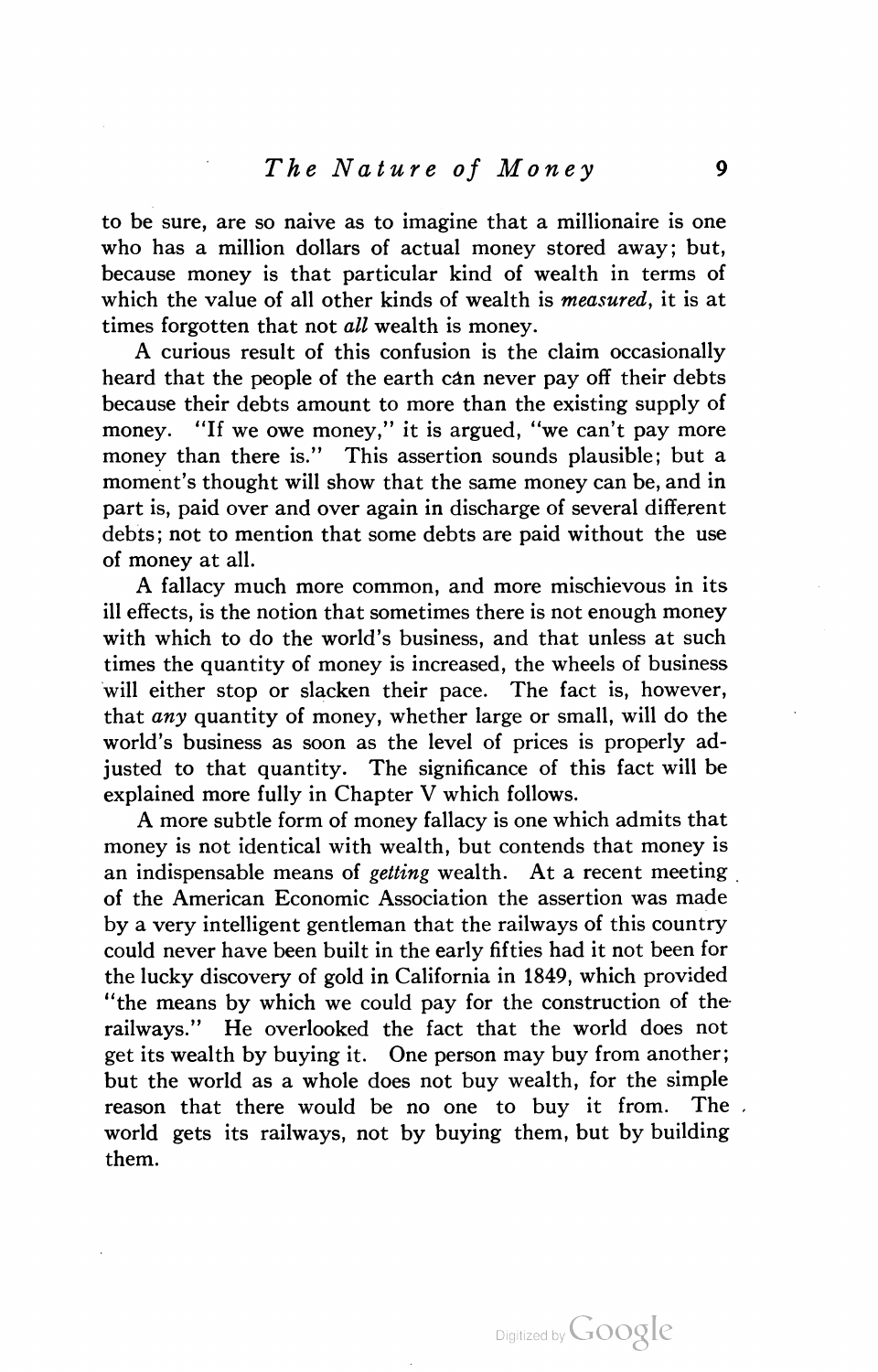## "Making" Money

If money in itself could make the world rich, we should not need to wait for gold discoveries. We could make paper money. This, in part, has again and again been tried. The French people once thought they were going to get rich by having the government print unlimited quantities of paper money. Austria, Germany, Italy, Japan, as well as many other countries, including the American colonies and the United States, and, to cite the worst recent example, Russia have tried the same ex- . periment with the same result — no real increase in wealth, but simply an increase in the amount of money to be exchanged for wealth. The only result of such emissions of money is an in crease in prices.

Money fallacies of the kinds here described, and similar, must be carefully avoided. Propositions concerning money should undergo strict scrutiny and all catch phrases need to be avoided.

Having considered the nature of money, we are ready to examine more closely in the next chapter the ways which have been devised for its effective use.

**Q** 

Digitized by Google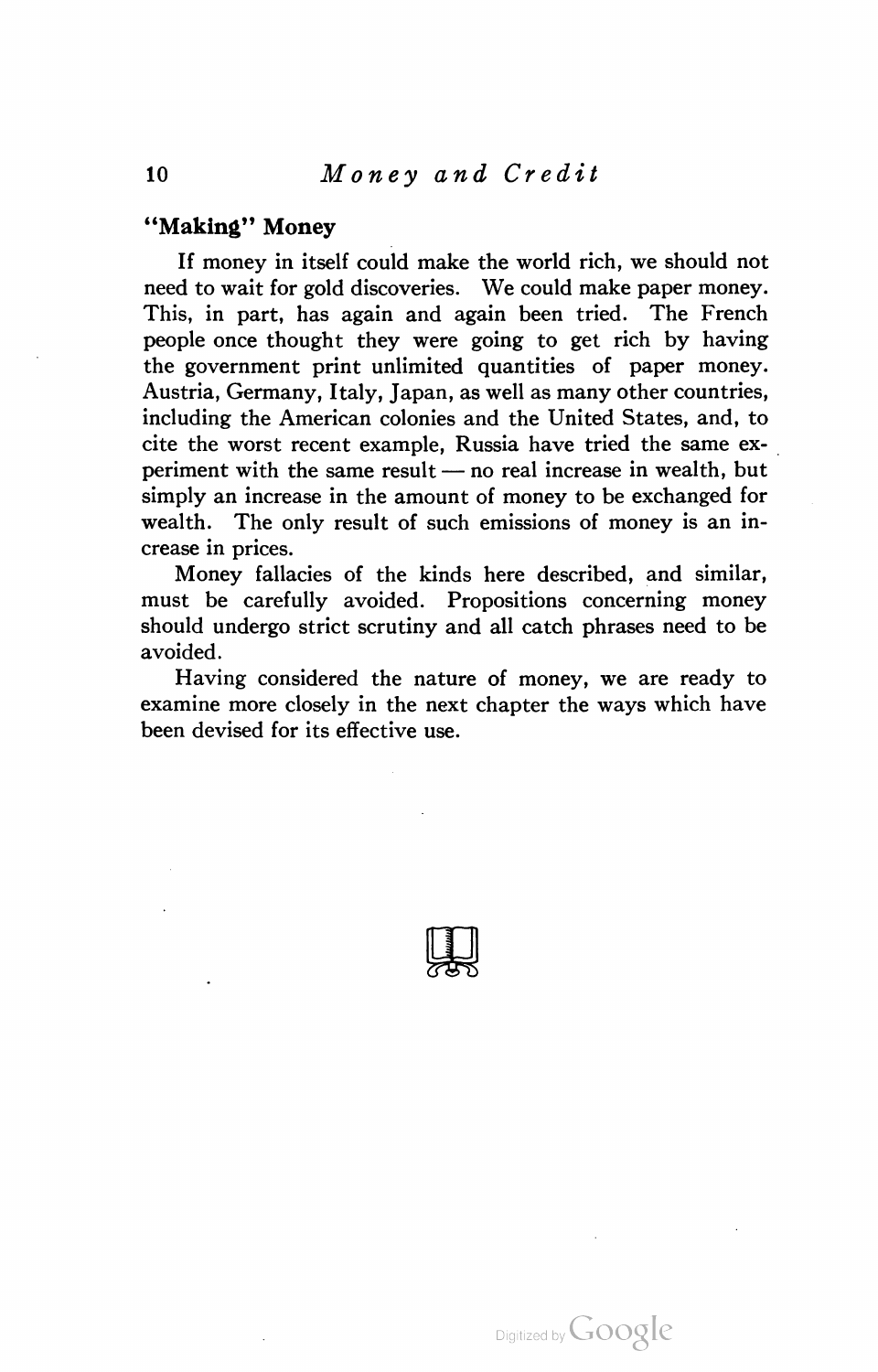# CHAPTER II

#### **CURRENCY**

#### Two Chief Classes of Currency

Currency may be any kind of goods which, whether generally acceptable or not, do actually, for their chief purpose and use, serve as a means of exchange.

Currency consists of two chief classes: (1) money; (2) bank deposits. Through the use of checks, bank deposits serve as a means of payment in exchange for other goods. Checks are the evidence of the transfer of bank deposits. While they are acceptable to the respective payers only by their consent and would not be accepted by strangers, checks, bank deposits, even more than money, do actually serve as a medium of exchange. So fully are the people of this country accustomed to make use of checks in their various business transactions that bank de posits subject to check, or, as they are sometimes called, "de posit currency," are by far the most important kind of currency or circulating medium.

But, although a bank deposit transferable by check is in cluded in circulating media, it is not money. A bank note, on the other hand, is both circulating medium and money. Be tween these two lies the final line of distinction separating what is money and what is not. The line is delicately drawn, es pecially in the case of such checks as cashier's checks,"travellers' checks" or certified checks. The latter are extremely similar, in respect to acceptability, to bank notes. Each is a demand liability on a bank, and each confers on the holder the right to draw money. Yet while a bank note is generally acceptable in exchange, a check is acceptable only by special consent of the payee. Real money is what a payee accepts without question, because he is induced to do so by "legal tender" laws or by a well established custom.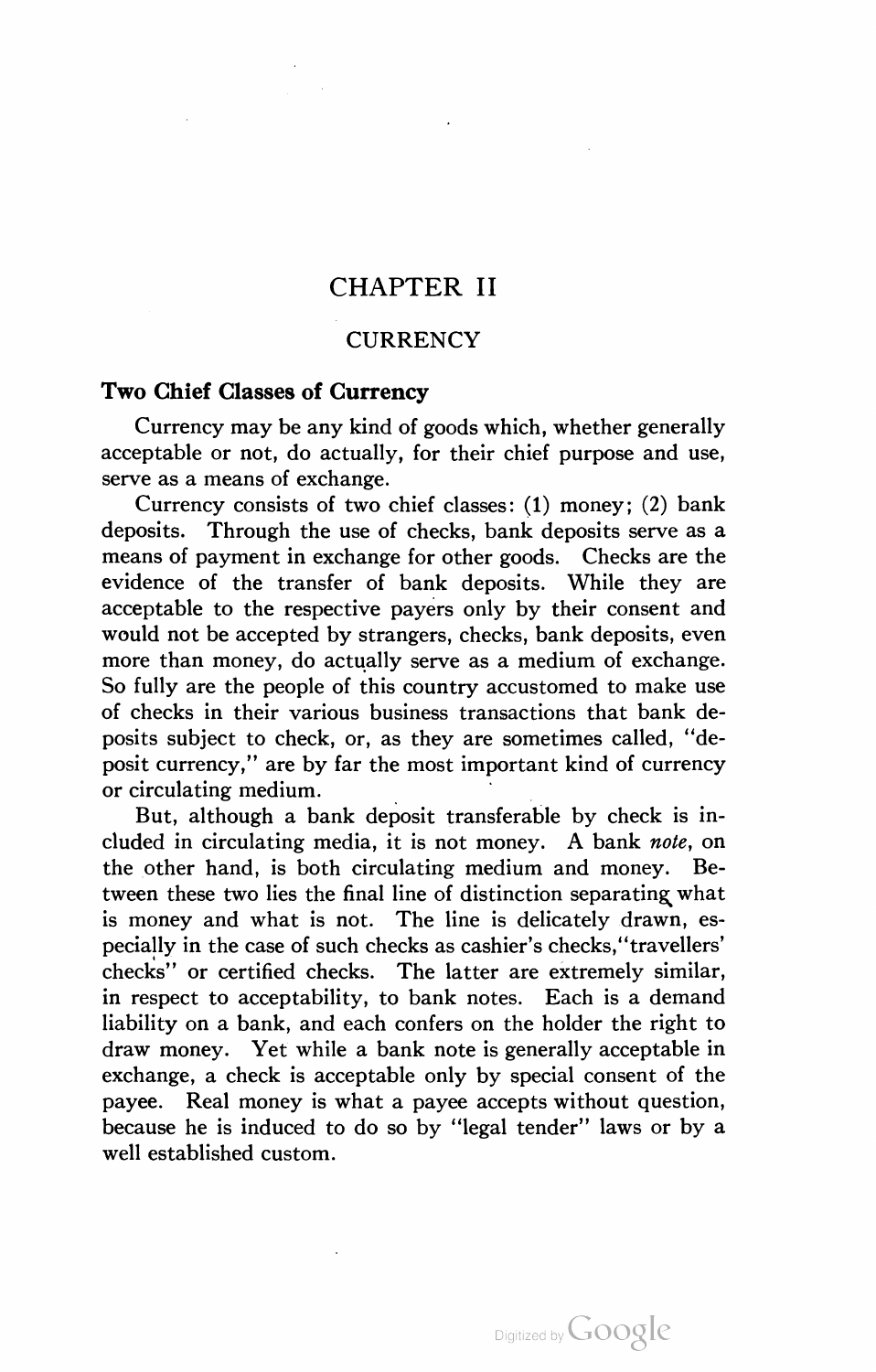#### "Mystery" of Circulating Credit

The transfer of bank deposits gives rise to the so-called "mystery of banking" which we term circulating credit. Many persons, including some economists, have supposed that credit is a special form of wealth which may be created out of whole cloth, as it were, by a bank. Others have maintained that credit has no foundation in actual wealth at all, but is a kind of unreal and inflated bubble with a precarious if not wholly il legitimate existence.

Let us illustrate the real nature of bank deposits by supposing that several persons secure a vault, under proper custodianship, for the safe keeping of their money. This money is deposited to the amount of, let us say, \$100,000 in gold, each person accepting a receipt for the amount of his deposit. A, we assume, deposited \$10,000; B, \$10,000; and all others \$80,000. The accounts of this vault or bank then would be:

| Assets          |           | Liabilities                                                          |                              |
|-----------------|-----------|----------------------------------------------------------------------|------------------------------|
| Gold  \$100,000 |           | Due depositor $A$<br>Due depositor $B \dots$<br>Due other depositors | \$10,000<br>10,000<br>80,000 |
|                 | \$100,000 |                                                                      | \$100,000                    |

A, it is assumed, owes, and wishes to pay B, \$1,000. The former could draw out \$1,000 in gold, upon his order, or receipt, for the same; and B, upon receiving this coin, could then carry it back to the place of deposit, securing his receipt for it. This would represent in practice, as a rule, considerable inconvenience. Instead, consequently, of both persons Visiting the place of deposit and of counting and otherwise handling the money itself, A might give B <sup>a</sup> check for \$1,000, which would effect the same result of reducing A's holdings from \$10,000 to \$9,000 and in creasing B's holdings from \$10,000 to \$11,000. The accounts then would read: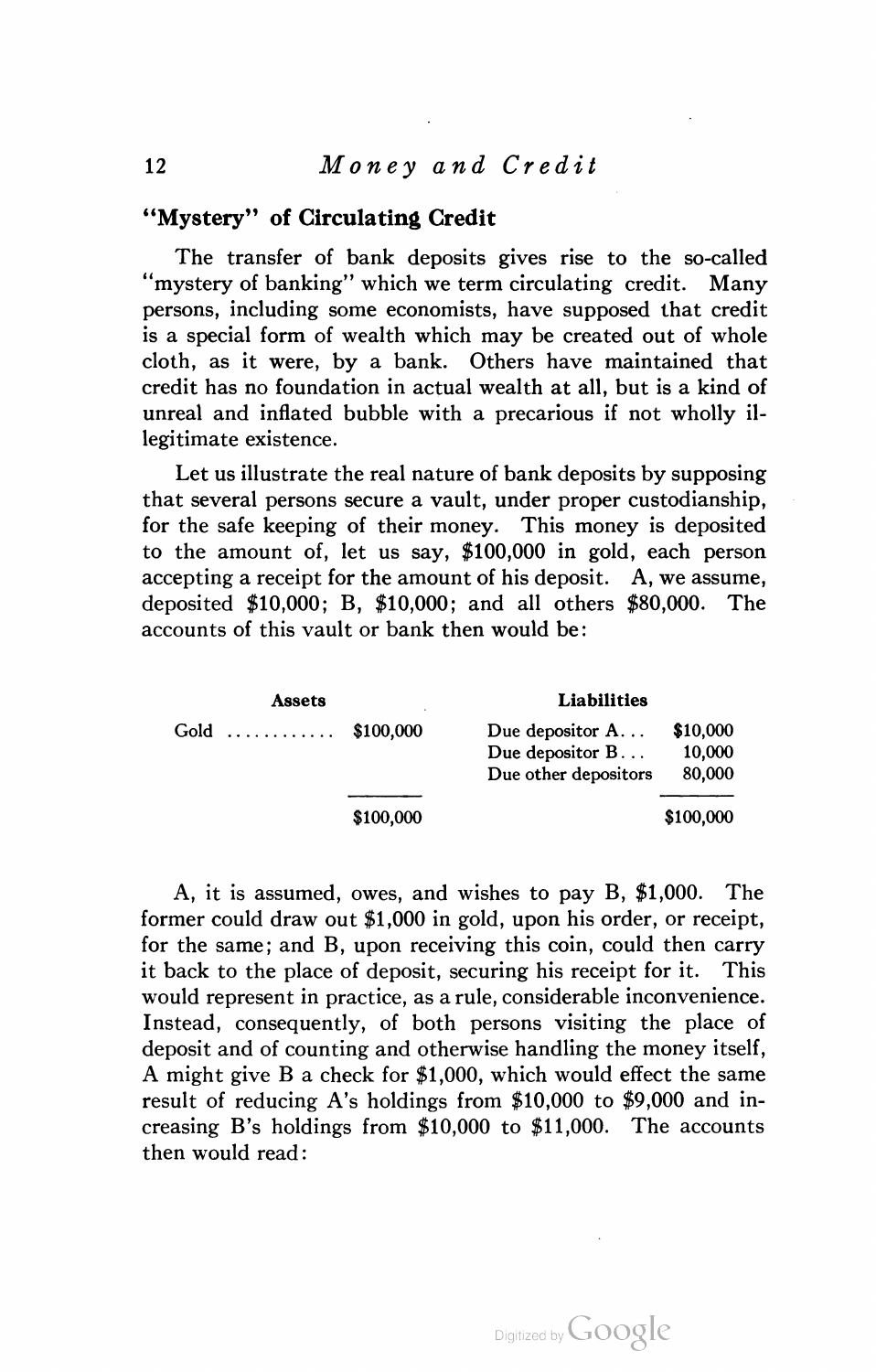| <b>Assets</b> |                 | Liabilities                                                                   |                             |
|---------------|-----------------|-------------------------------------------------------------------------------|-----------------------------|
|               | Gold  \$100,000 | Due depositor $A \dots$<br>Due depositor $B \ldots$ .<br>Due other depositors | \$9,000<br>11.000<br>80,000 |
|               | \$100,000       |                                                                               | \$100,000                   |

The orders upon the bank, or checks, would in practice cir culate in place of cash among the various depositors. What really circulates, or changes ownership, is the right to draw money. The check is merely the evidence of this right and of the transfer of this right from one person to another.

#### Bank Loans

The gold on deposit, however, could in addition make a profit were some of it lent on interest. This would be entirely feasible, for the depositors do not expect to get back the identi cal gold they deposited but want, primarily, to be able at any time to obtain the same amount of gold. The idle gold repre sents an opportunity for those in charge of it to make loans.

A loan is really an exchange of money for <sup>a</sup> promissory note (or similar evidence of indebtedness) which the lender — in this (or similar evidence of indebtedness) which the lender — in this case the bank — receives in place of the gold. Assuming a loan of \$50,000, which the borrowers draw out, the books then read:

| <b>Assets</b>                                   |                      | Liabilities                                                                 |                             |
|-------------------------------------------------|----------------------|-----------------------------------------------------------------------------|-----------------------------|
| Gold $\dots\dots\dots\dots$<br>Promissory notes | \$50,000<br>\$50,000 | Due depositor $A \dots$<br>Due depositor $B \ldots$<br>Due other depositors | \$9,000<br>11,000<br>80,000 |
|                                                 | \$100,000            |                                                                             | \$100,000                   |

It is seen that now the gold in bank is only \$50,000, while the total deposits are still \$100,000. In other words, the deposi tors now have more "money on deposit" than the bank has in its vaults! But this form of expression involves a popular fallacy in the word "money." Something of equivalent value is behind each loan, but not necessarily money.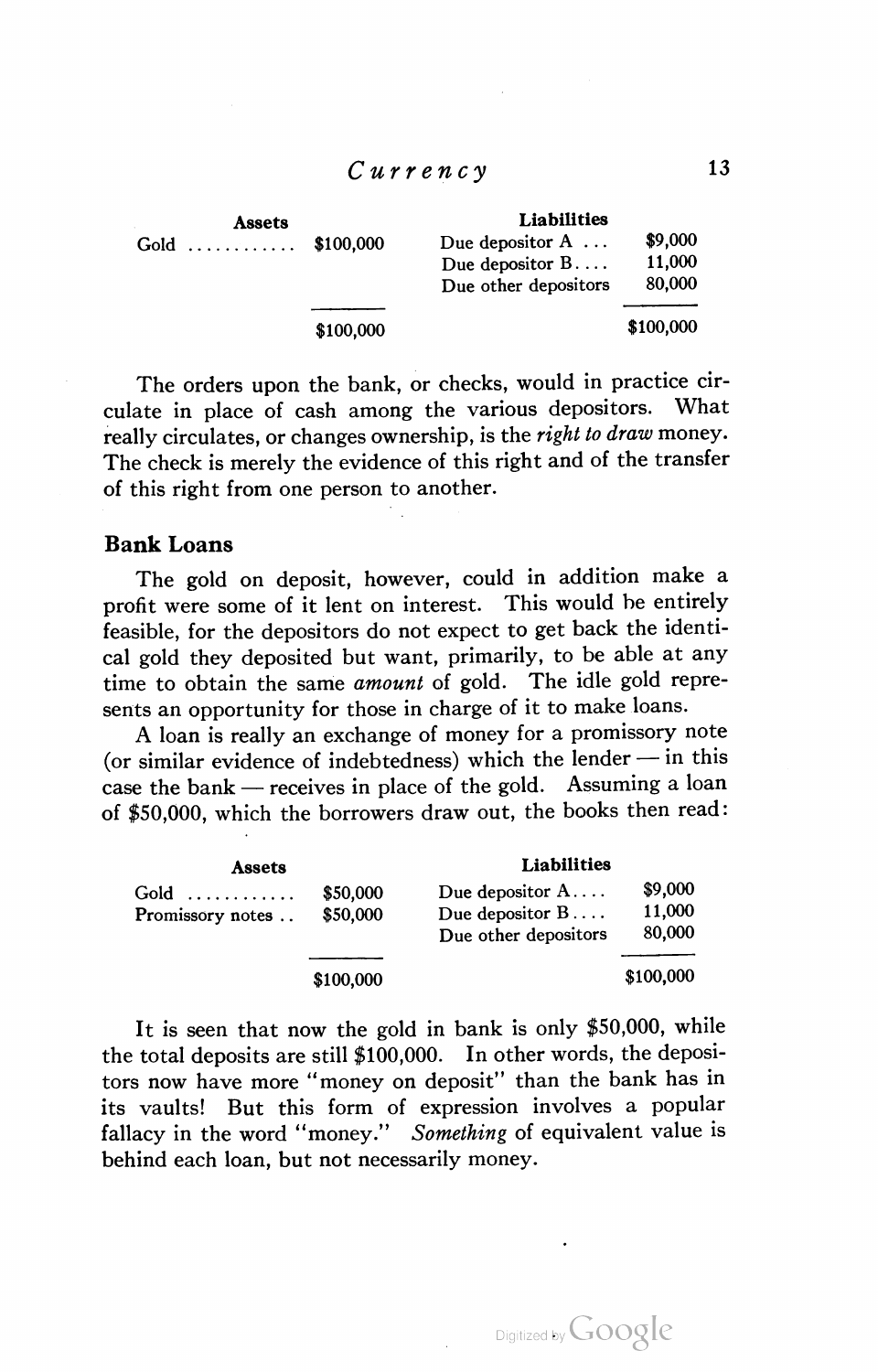# <sup>14</sup> Money and Credit

Very commonly in practice, however, those granted loans do not draw the money, but leave it on deposit in the bank and draw checks upon it. What the borrower secures is the right to draw; the gold really does not budge. Since the average banker prefers that the borrower should not withdraw actual cash but that he be a depositor and place the amount of the loan to the credit of his account, the result of the foregoing transaction in which \$50,000 was borrowed would in all proba bility be thus:

| <b>Assets</b>    |           | Liabilities                |           |
|------------------|-----------|----------------------------|-----------|
| $Gold$           | \$100,000 | Due depositor $A \dots$    | \$9,000   |
| Promissory notes | 50,000    | Due depositor $B \ldots$ . | 11,000    |
|                  |           | Due other depositors       | 80,000    |
|                  |           | Due new depositors.        |           |
|                  |           | <i>i.e.</i> the borrowers  | 50,000    |
|                  | \$150,000 |                            | \$150,000 |

Besides lending deposit rights, banks may also lend their own notes, called "bank notes." And the principle governing bank notes is the same as the principle governing deposit rights. The holder simply gets a pocketful of bank notes instead of a bank account. Assuming that the bank issues \$50,000 of notes, the balance sheet becomes:

| Assets                               |           | Liabilities                                                  |           |
|--------------------------------------|-----------|--------------------------------------------------------------|-----------|
| Gold  \$100,000<br>Loans (Promissory |           | Due depositors $\dots$ \$150,000<br>Due note holders $\dots$ | 50.000    |
| $notes)$ \$100,000                   |           |                                                              |           |
|                                      | \$200,000 |                                                              | \$200,000 |

#### Functions of Banking

The deposits and notes of a bank, by means of credit, may evidently *exceed its cash*. There would be nothing mysterious or obscure about this if these operations were thought of not as

Digitized by Google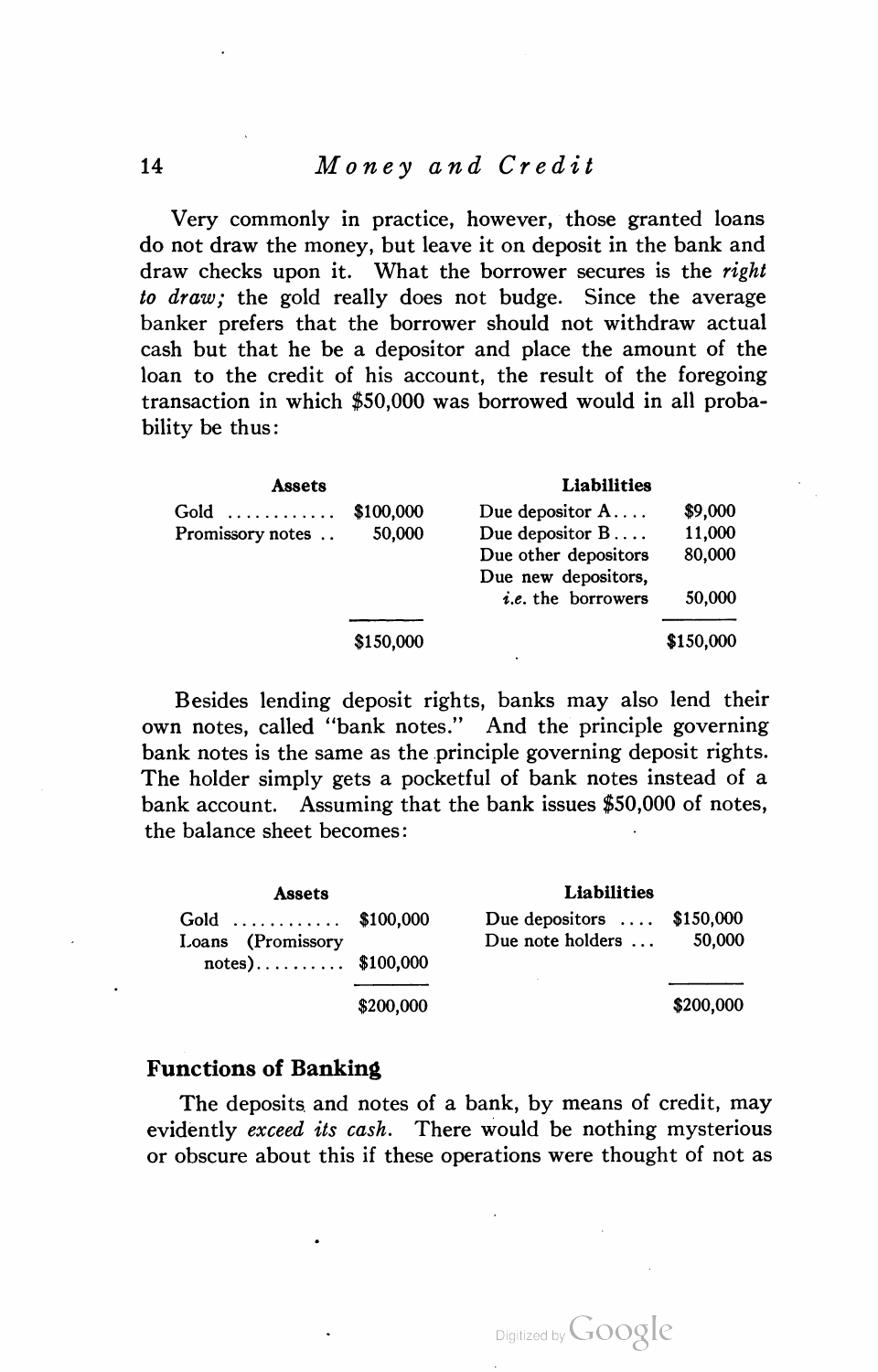# Currency <sup>15</sup>

money but as *credit* operations. What really is transferred are promises to pay money on demand. There is wealth somewhere behind these promises, whether an individual's or company's promissory note or a bank's note; though this wealth has different degrees of accessibility. The noteholder's promise is secured by his assets; and the bank's promise is secured by the bank's assets. The noteholder has "swapped" his own less known credit for the bank's better known credit.

The bank finds itself in the course of its business operations with liabilities which exceed its *cash* assets; but this excess of liabilities is balanced by the possession of other assets than cash. These other assets of the bank are the liabilities of business men, and the basis of these liabilities in turn is actual wealth — real estate, goods in storage, equipment, etc.

Instead of taking grain, machines, or steel ingots on deposit, in exchange for the sums lent, banks prefer to take interest bearing notes of corporations and individuals who own, directly or indirectly, just such wealth. By the banking laws, in part, banks are compelled to take the notes instead of the actual wealth.

This ultimate basis of the entire credit structure is kept out of sight, but the basis exists. Indeed, we may say that banking, in a sense, causes this visible, tangible wealth to circulate. If the acres of a landowner or the iron of a stove dealer cannot circulate in literally the same way that gold dollars circulate, yet the landowner or stove dealer may give to the bank a note on which the banker may base bank notes or deposits; and these bank notes and deposits will circulate like gold dollars.

Through banking, he who possesses wealth difficult to ex change can create a circulating medium based upon that wealth. He has only to give his note, for which, of course, his property is liable, get in return the right to draw, and 10, his comparatively unexchangeable wealth becomes liquid currency. To put it crudely, banking is a device for coining into dollars land, stoves, and other wealth not otherwise generally acceptable in exchange.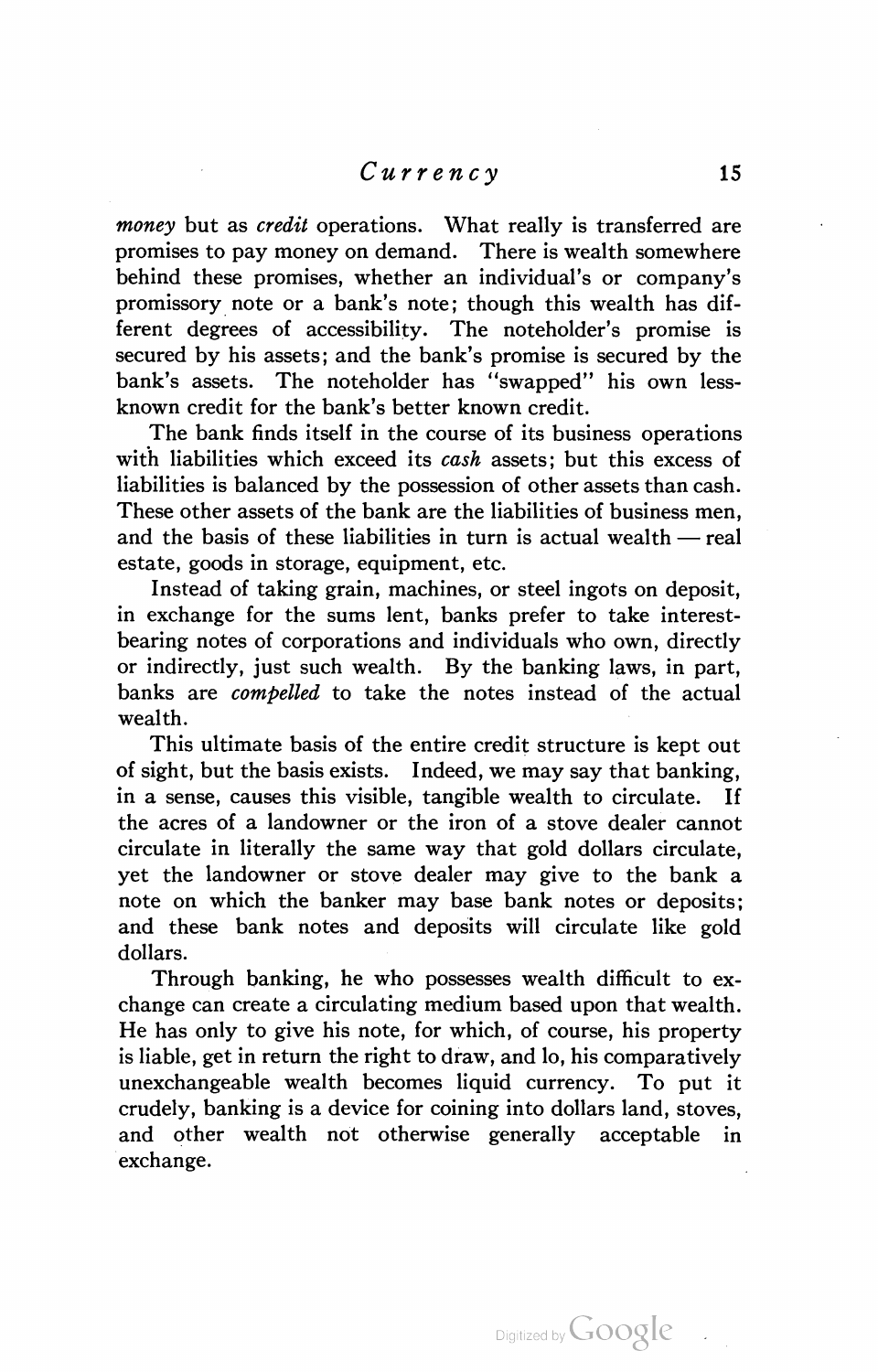#### Regulating Bank Reserves

The lending operation described, in which the bank loans its credit to various borrowers and itself owes money on demand, involves risks which the depositors as such would be unwilling to assume. Consequently, the responsibility and expense of running the bank are taken by another class of people stockholders —who are willing to assume the risk for the sake of the chance of profit. Stockholders, in order to guarantee the depositors against loss, put in some cash of their own. Their contract is, in effect, to make good any loss to the depositors.

Since the business of a bank is to furnish easily exchangeable property (cash or credit) in place of the "slower" property of its depositors, it falls of its purpose when it is caught with in sufficient cash. Yet it makes profits partly by tying up its quick property, i.e., lending it out where it is less accessible. Its problem is to tie up enough to increase its earnings, but not to tie up so much as to get tied up itself.

Where insufficiency of cash impends, the bank tries to forestall this condition by "calling in" some of its loans, or if none can be called in, by selling some of its securities or other property for cash. But it happens unfortunately that there is a limit to the amount of cash which a bank can suddenly realize.

No bank could escape failure if a large percentage of its note holders and depositors should simultaneously demand cash payment. All their "money in the bank" is never really there.

The bank, in coping with the situation described, aims to so regulate its loans and note issues as to maintain a sufficient cash reserve. This reserve can be regulated in various ways. For instance, it can increase its reserves relative to its liabilities by "discounting" less freely — by raising the rate of discount and thus discouraging would-be borrowers, by outright refusal to lend or even to renew old loans, or by "calling in" loans sub ject to call.

Reversely, it can decrease its reserve relatively to its lia bilities by discounting more freely—by lowering the rate of discount and thus attracting borrowers. The more the loans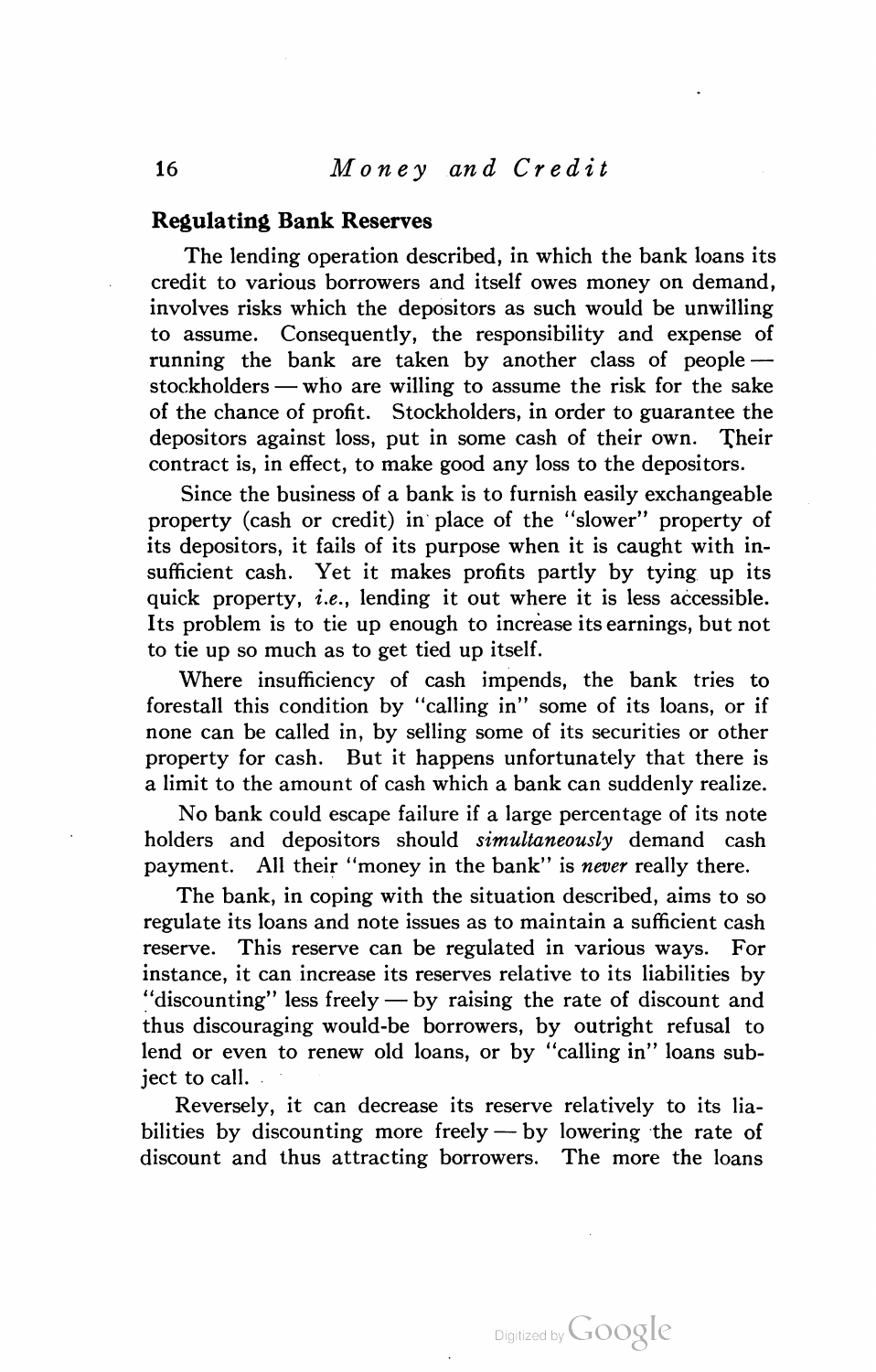Currency I is a set of the set of the set of the set of the set of the set of the set of the set of the set of<br>Internal currency in the set of the set of the set of the set of the set of the set of the set of the set of t

in proportion to the cash on hand, the greater the profits, but the greater the danger also.

Through alternately raising and lowering the rate of interest, a bank keeps its loans within the sum which the reserve can support, but endeavors to keep them (for the sake of profit) as high as the reserve will support.



ا ب ä,

Digitized by Google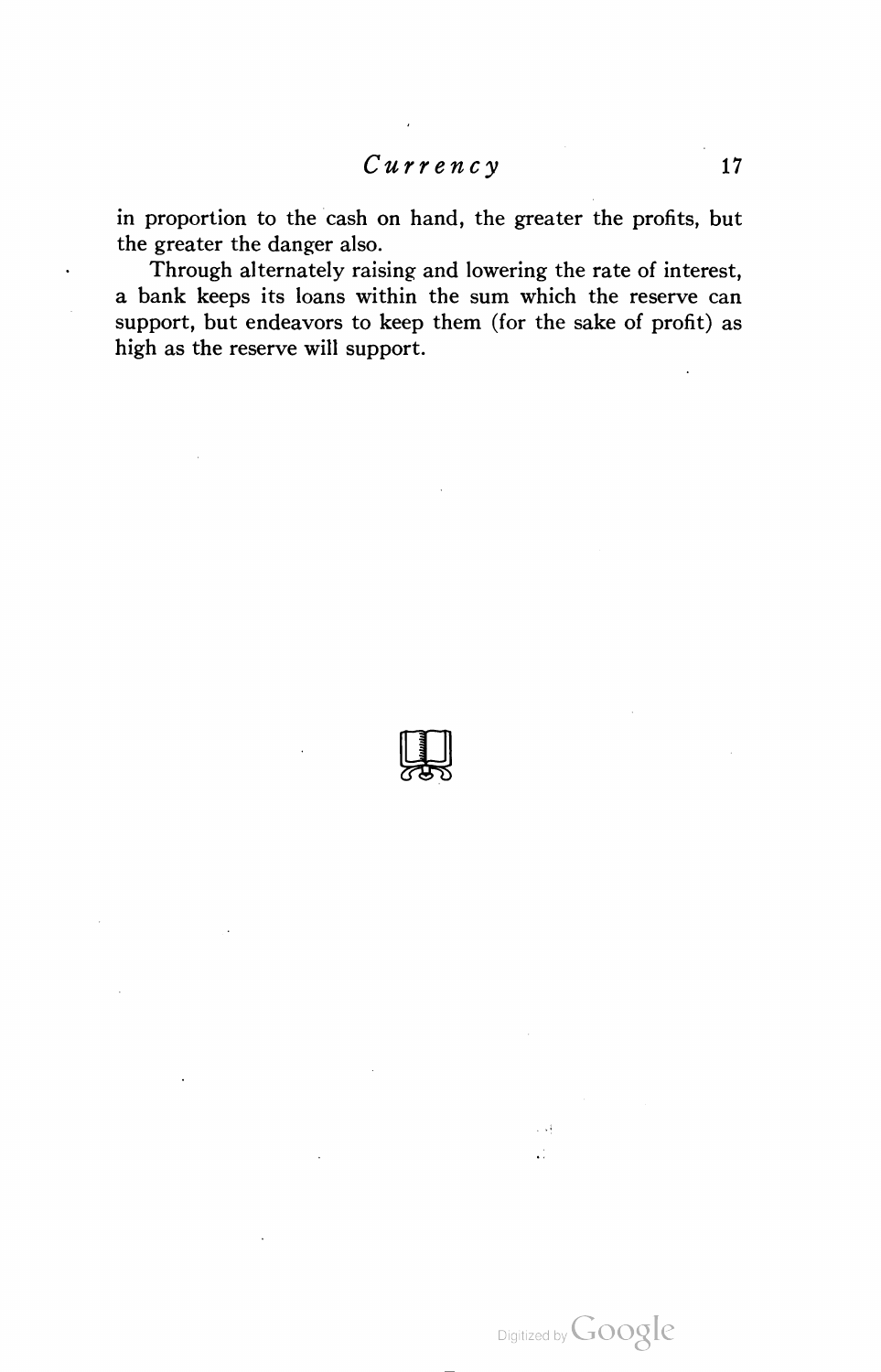# CHAPTER III

#### CAPITAL AND INCOME

#### Fund and Flow Distinguished

The foregoing chapters have described briefly what wealth is and the means whereby it is exchanged. They have paved the way for consideration of the relation of wealth, services, prices and values to that great "independent variable" of human experience, time.

When speaking of certain quantity of wealth we may have reference either to a quantity existing *at* a particular instant of time, or to a quantity produced, consumed, exchanged, or transported during a period of time. The first quantity is a stock (or fund) of wealth; the second quantity is a *flow* (or stream) of wealth. The contents of a manufacturer's store room at noon January 1, 1922, is a stock of finished parts; the amount brought from the factory into this room or shipped out to branch houses during a week, or a year, is a flow of finished parts. The term "wealth" by itself is insufficient to determine which of these two kinds of magnitudes is meant. Similarly, when we speak of property or of value, we may have in mind either a fund or a stream. The value of the checks held at noon of any day by one bank drawn on other banks constitute a fund of value; the value of the checks which pass through a clearing-house in twenty-four hours consitutes a How of values. Services and satisfactions, unlike wealth and property, can exist only as a flow; a fund of either is impossible.

EXIST ONLY AS A HOW, A TURN OF EITHET IS IMPOSSIBLE.<br>
A fund is fully specified by one magnitude only; a flow re-<br>
quired two — the *amount* of flow and the *duration* of flow. From quired two — the *amount* of flow and the *duration* of flow. From these two a third follows — the *rate* of flow or the quotient of the amount divided by the duration. The rate of flow is often more important than the amount of How. Thus the aggregate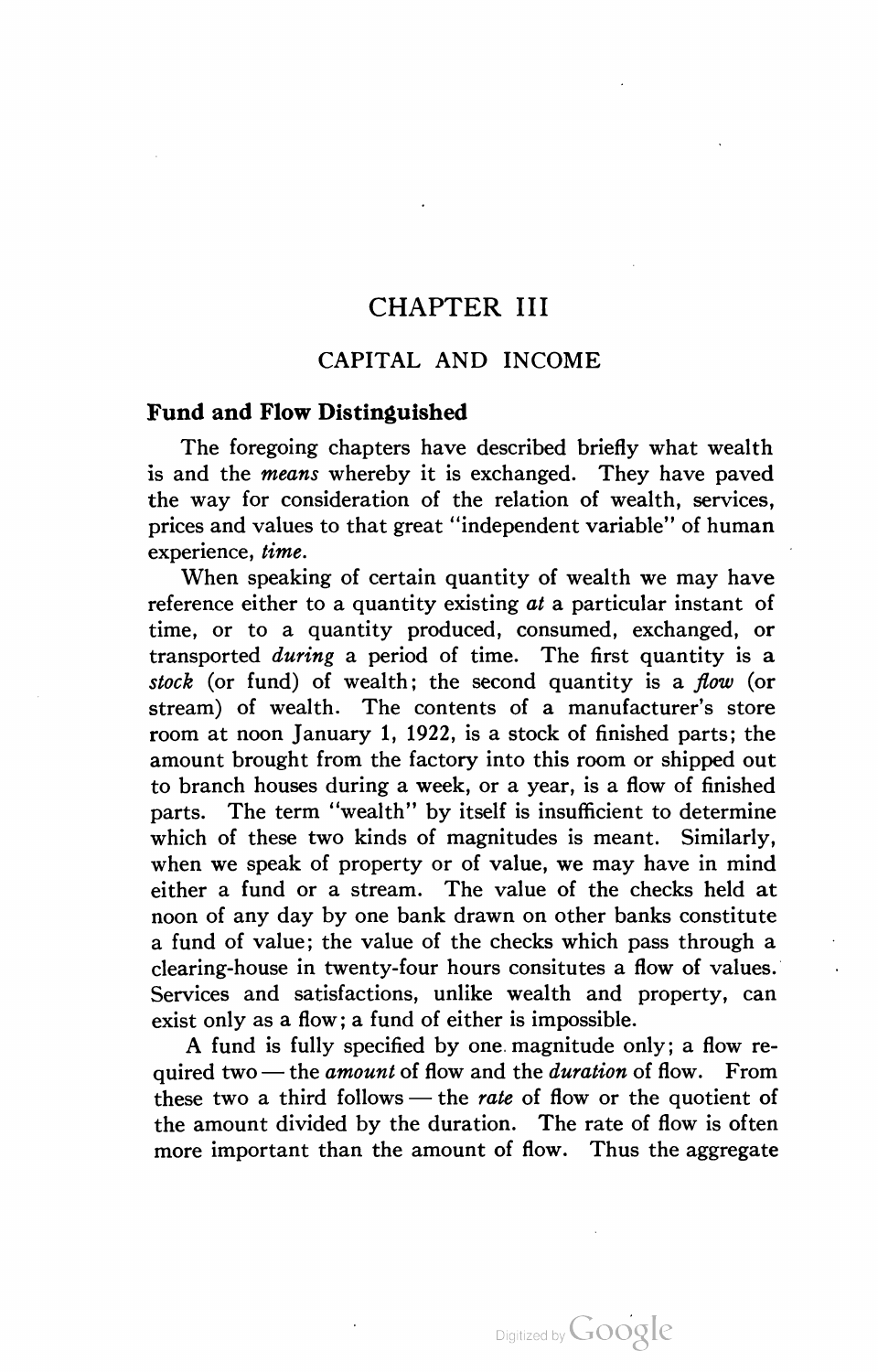earnings of a corporation extending, as it possibly would, over a half century, interest us less than knowledge of how fast the earnings are running now.

#### Difference Between Capital and Income

The most important application of the distinction between a fund and a flow is to differentiate between capital and income. Capital is a fund and income a flow. This difference between capital and income is, however, not the only one. There is another important difference, namely, that capital is wealth and income is the service of wealth. The railroads of the country are capital; their services of transportation or the dividends from the sale of that transportation are the income they yield. Thus we have the following definitions: A *stock of wealth* existing at an instant of time is called capital. A flow of service through a period of time is called income.

#### Capital-Goods, Capital-Value

A full view of capital would be afforded by an instantaneous photograph of wealth. This would reveal, in addition to the durable wealth, a large amount of goods of rapid consumption. It would disclose, not the annual procession of such goods, but the members of that procession that had not yet been trans muted in form or passed off the stage of existence, however swiftly they might be moving across it. Trainloads of meat, eggs and milk in transit, leather and iron in process of manu facture into finished products, the clothes in one's wardrobe, the tobacco in a smoker's pipe, the gasoline in a motor car, would all be elements in this flash-light picture of capital.

Such a collection of wealth is, however, heterogeneous; it cannot be expressed in a single sum. We can inventory the separate items, but we cannot add them together. They may, however, be reduced to a homogenous mass by considering, not their kinds and quantities, but their values, as has been shown in Chapter I.

We have seen in Chapter I, also, that wealth may be meas-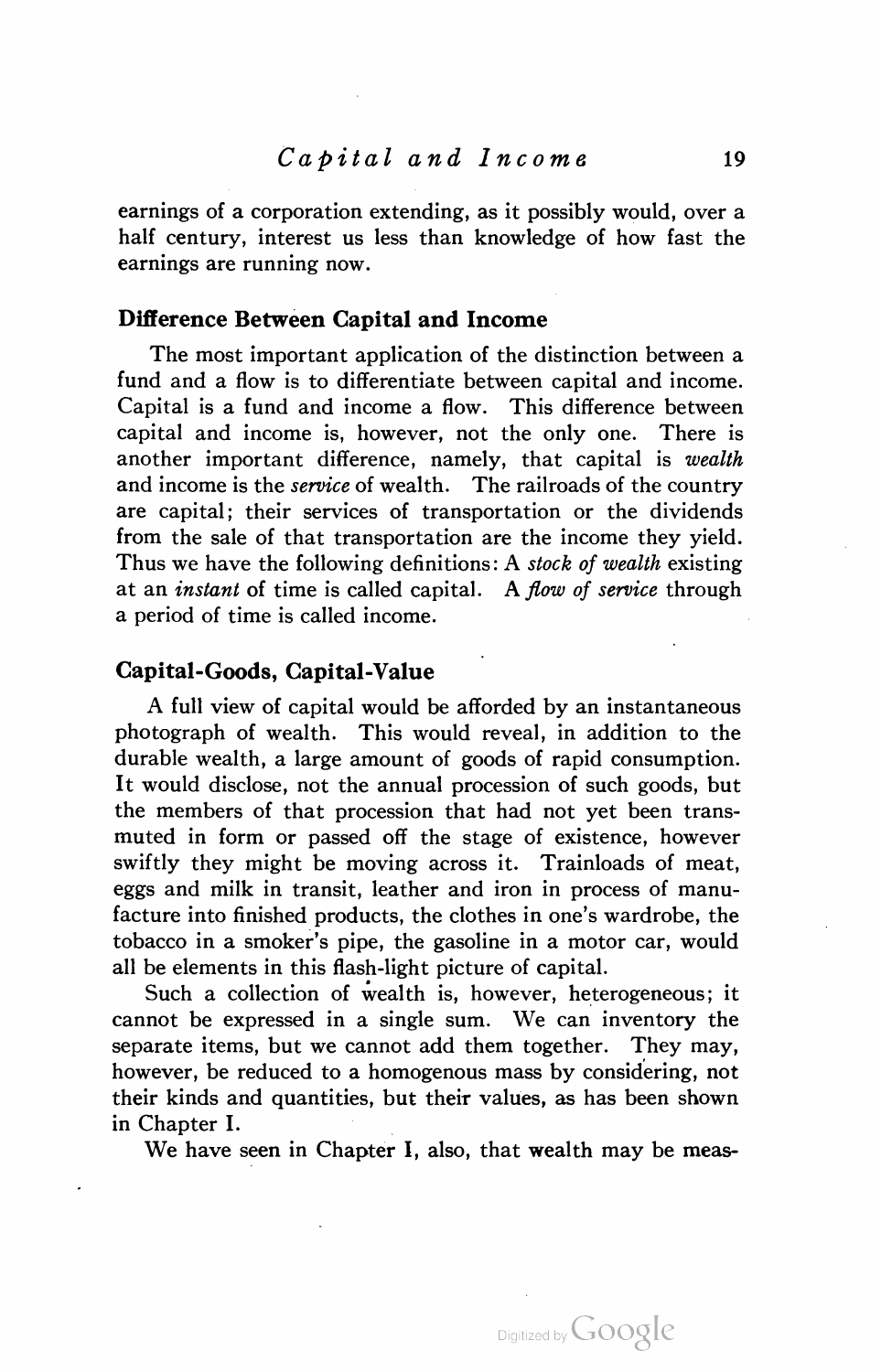ured either by quantities (such as so many bushels of powder or so many shares or bonds of a particular description) or by value (such as so many dollar's worth). When a given collection of capital is measured in terms of the quantities of the various goods of which it is composed, it is sometimes called capital goods; when it is measured in terms of its value, it is sometimes called capital-value. The business man ordinarily uses the term "capital" in the sense of capital-value.

#### Capital Accounts

A statement of the amount and value of the property of <sup>a</sup> specific owner at any instant of time, is a capital account. It  $consists of two columns — the assets and the liabilities. Each$ item in the account is an element of the owner's total capital, the assets being positive elements and the liabilities being negative.

The items in a capital account are constantly changing, and their value also. However, accountants are accustomed to keep the item "capital" intact from the beginning of their account and to denominate any increase of it as "surplus" or "undivided profits." Often the surplus also is put in round numbers and kept at the same figure for several successive reports. All the smaller fluctuations have an effect simply on the latter item, "undivided profits." The distinction between surplus and undivided profits is thus merely one of degree. The three items, capital, surplus, and undivided profits—together make up the present net capital. Of this, "capital" represents the original amount, "surplus" the later and minor. The un divided profits are likely soon to disappear in dividends, that is, to become divided profits, although this may happen to the surplus, or even in certain cases to the capital itself.

#### Function of the Capital-Balance

The original capital of a concern, since it is constantly subject to change, in the course of its fluctuations may sometimes shrink to zero, or below zero, as in cases of insolvency. The assets in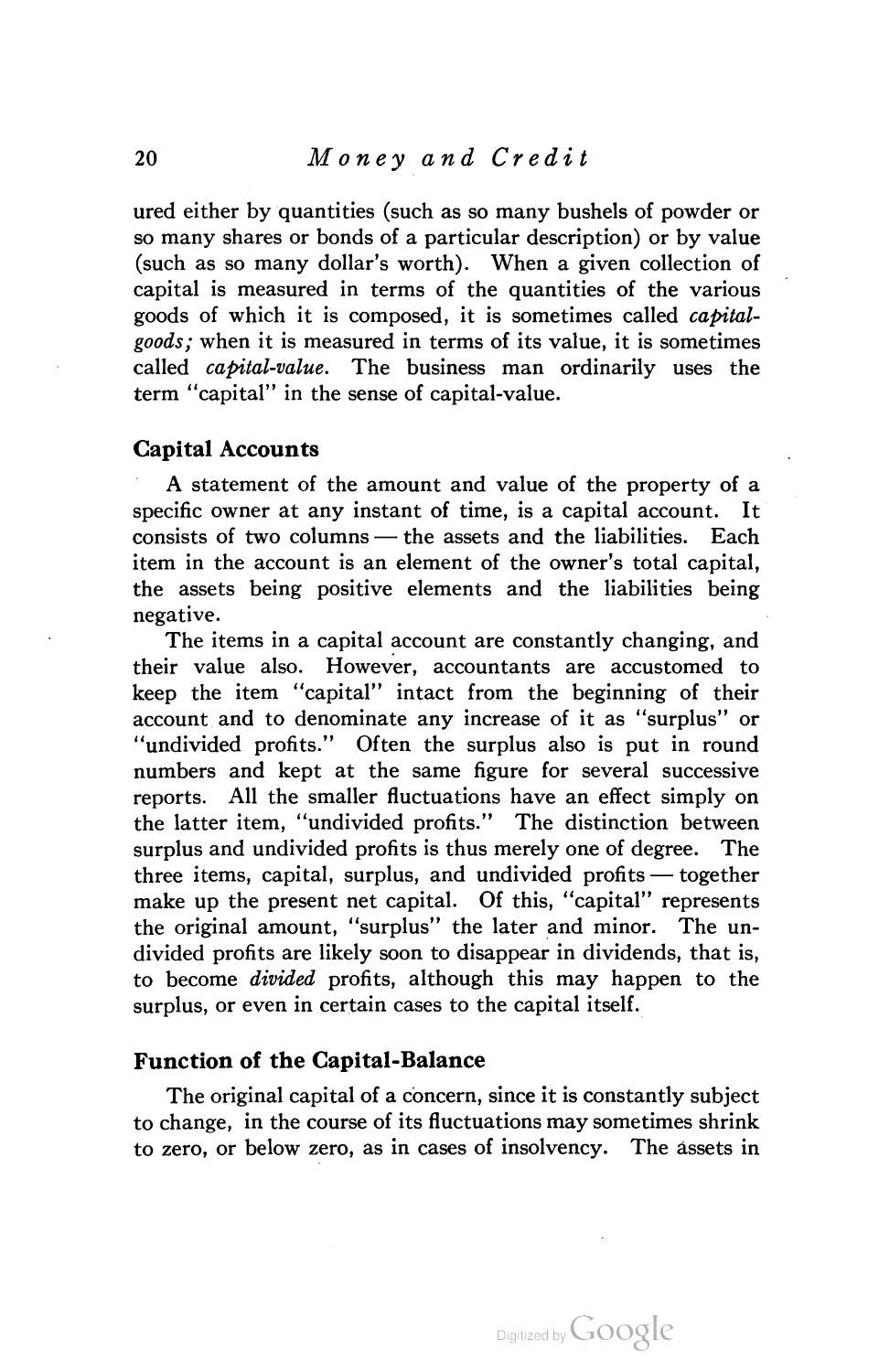cases of insolvency fall short of the liabilities. The capital balance is intended to prevent this very calamity; that is, it is for the express purpose of guaranteeing the value of the other liabilities.

These other liabilities represent, for the most part, fixed blocks of property carved out, as it were, of the assets, and which the business man or company has agreed to keep intact at all hazards. The fortunes of business will naturally cause the whole volume of assets to vary in value, but all this "slack" ought properly to be taken up or given out by the capital, surplus and undivided profits. Capital thus acts as a buffer to ~keep the liabilities from overtaking the assets. It is the "margin" put up by those most interested in an enterprise, as a guarantee to others who advance their capital to it.

The amount of capital-balance necessary to make a business reasonably safe will differ with circumstances. A capital balance equal to five per cent of the liabilities may, in one kind of business, such as mortgage companies, be perfectly adequate, whereas fifty per cent may be required in another. Much depends on how likely the assets are to shrink and how much; and much, likewise, on the character of the liabilities. If the assets have stability of value, less capital will be required than if they consist of speculative securities. The risk of insolvency is, then, the chance that the assets may shrink below the lia bilities. This risk is greater, the more shrinkable the assets, and the less the margin of capital-value between assets and liabilities.

#### A Stream of Services

The capital, which we have had under consideration, exists merely for the sake of income, and the ownership of the capital has no other significance than the ownership of possible income from that capital. The division of income between different owners constitutes in reality a division of ownership of the capital which bears the income, and the individual shares con stitute what are called 'property rights. Whether the capital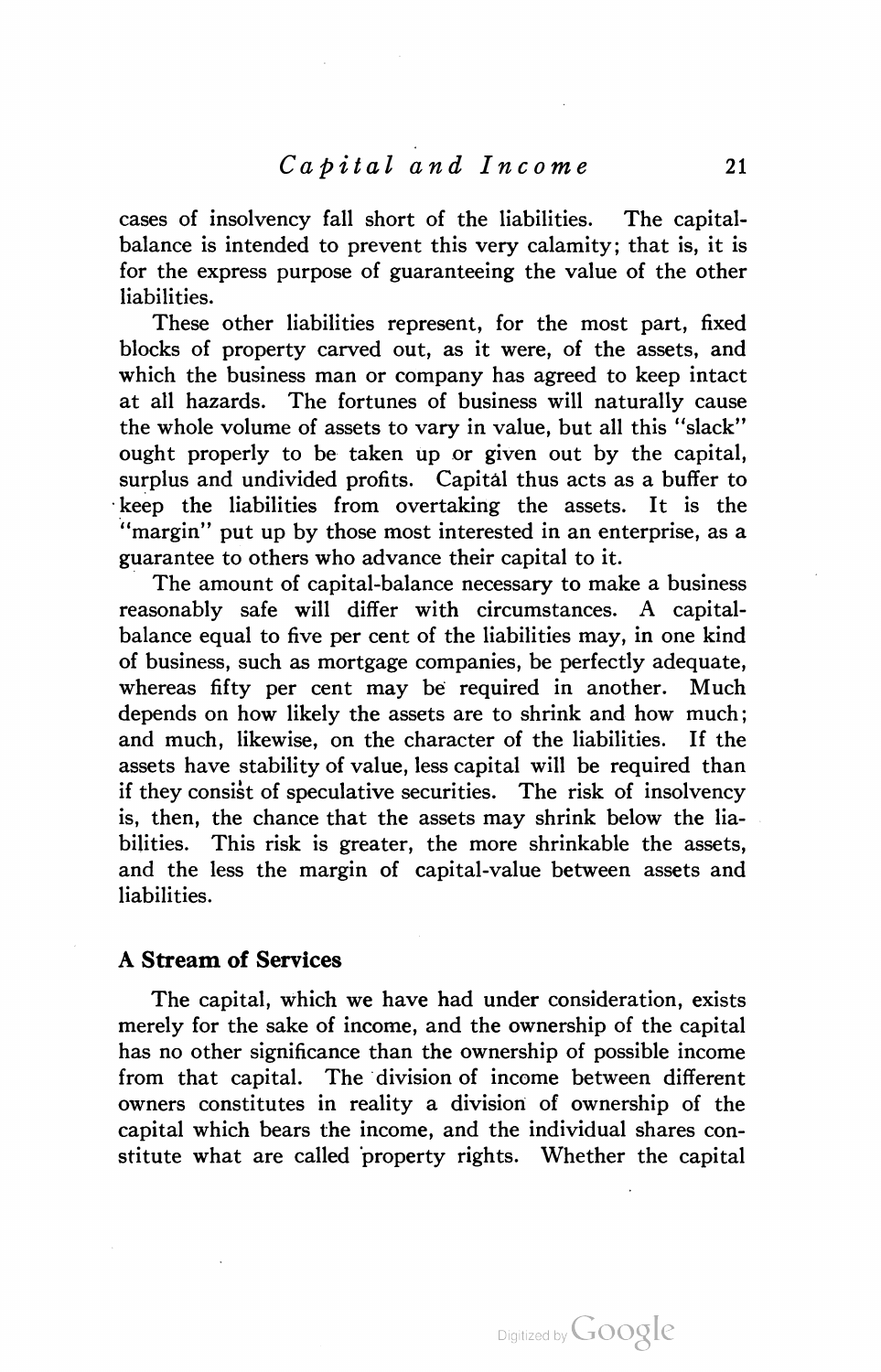brings us money or other return does not matter; its income is the flow of its *services*.

All work done by human beings, all the operations of industry, all the transactions of commerce, are services, and enter into income accounts. A bird's-eye view of this busy planet would reveal wealth — real estate, commodities, and human beings ceaselessly at work performing services. Land, men, and implements are changing land, seed, and live stock into grain, beef, lumber and steel. Manufacturing plants are converting raw materials into flour, furniture, cloth, and implements. In domestic establishments, we find the services of cooking, warm ing, cleaning and sheltering. Agriculture, mining, transportation and commerce are simply names that we give to the group of services performed by farm, mine, railroad, and business capital.

The owners of capital in part enjoy its services direct, as in the case of a man who lives in his own house; but usually the individual owner does not utilize these services but sells them to some one else, the owner receiving a money payment instead. Whether the income consists partly of other services or benefits than money receipts, all income, like all capital, may be trans lated into terms of money. And to all items of income, as to those of capital, may be applied the concepts of price and value discussed in Chapter I.

#### Income and Outgo

Income has its negative side, which is termed *outgo*, just as the capital account has its liabilities set over against its assets. A railroad, for example, performs <sup>a</sup> vast service of transporta tion, hauling passengers and commodities, but it requires a prodigious amount of coal supplies, and labor to keep it going. This is typical, rather than otherwise, of the operation of capital in producing services; an instrument very seldom yields services without involving some disservices or costs. When disservices exist they are usually over-balanced, in the estimation of the owner, by prospective services. Should the opposite be the case, the article would be considered "more trouble than it is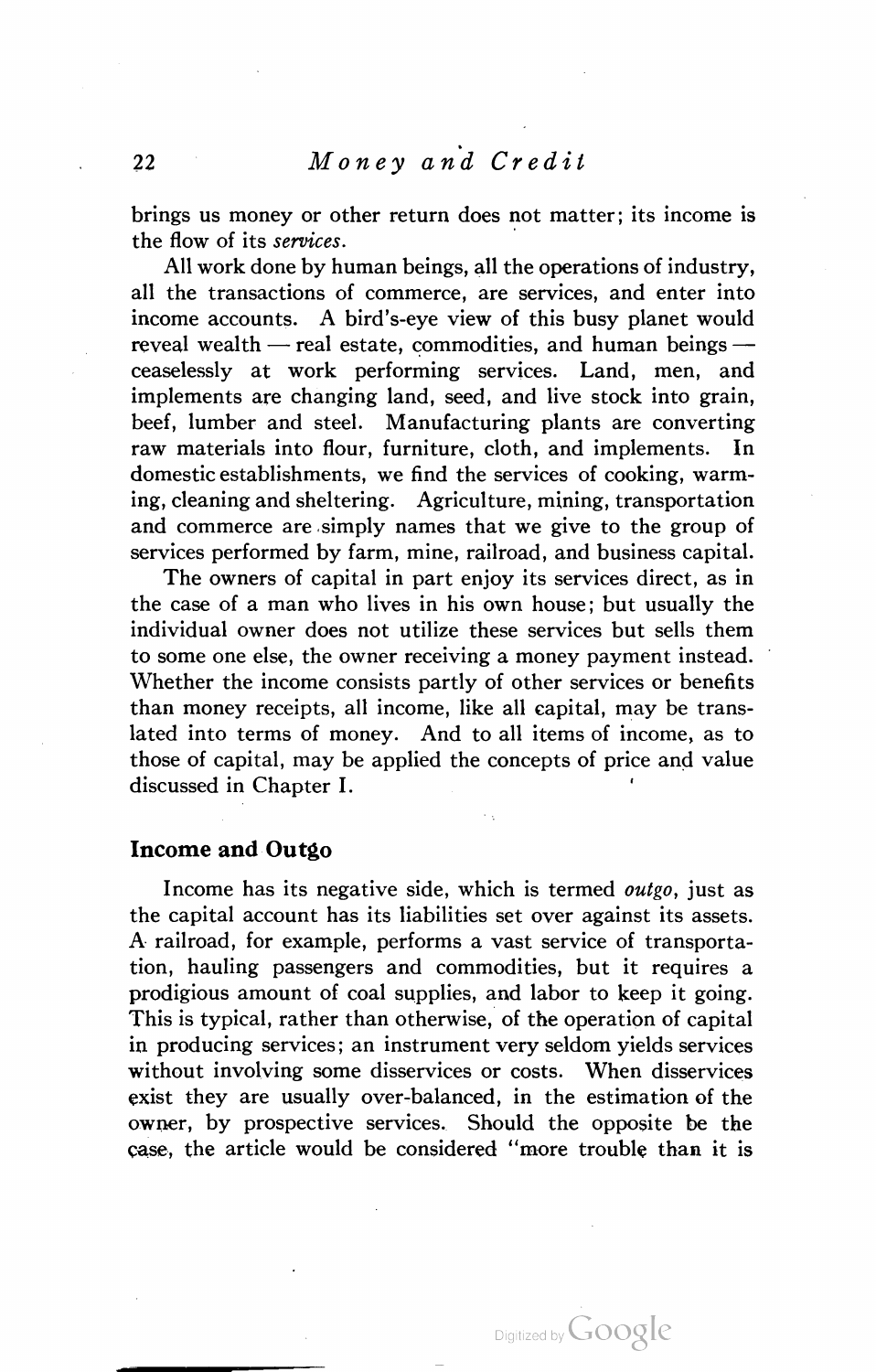worth" and, ceasing thereby to be wealth in the estimation of its owner, would be cast aside.

The value of any individual service or disservice constitutes an element of income or outgo. The value of all the services flowing from an article of wealth through any period, that is, the sum of all the elements of income, is called its gross income. The excess of the gross income over the outgo, in other words, the algebraic or net sum of all elements of income and outgo, is the *net income*. If, instead of an excess, there is a deficiency, it is called *net outgo*, or net loss.

Net income is of far more importance, both in practice and in theory, than gross income. Gross income may often be measured in more than one way, according as the elements of which it is composed are considered with or without accom panying offsets; but the sum called net income will be the same in either case.

\Vere we to construct an income account and enter there the respective services and disservices, those instruments which rendered the services would be credited with the value of such services; while the instruments which received the services, and are thus improved in position on condition, are said to have rendered a disservice and are at the same time debited with exactly the same item. When we thus come to put together the entire total of income, all such pairs of items or "inter actions" cancel. These double-faced events or interactions con stitute the overwhelming mass of items in the actual inventory of income which enter into the accounts of business men. Out of this fact, combined with the fact that every "transaction" is also double-faced, grows the entire theory of double-entry bookkeeping.

This leads us to the important conclusion, very commonly overlooked, that most of what is termed "cost of production" is, in the last analysis, not cost at all. It costs flour to produce bread; but all that the flour costs to the baker is income to the miller. The same is true of wages. The employer counts his pay roll on cost of production, but the laborer counts it as earnings. Viewed from the standpoint of society as a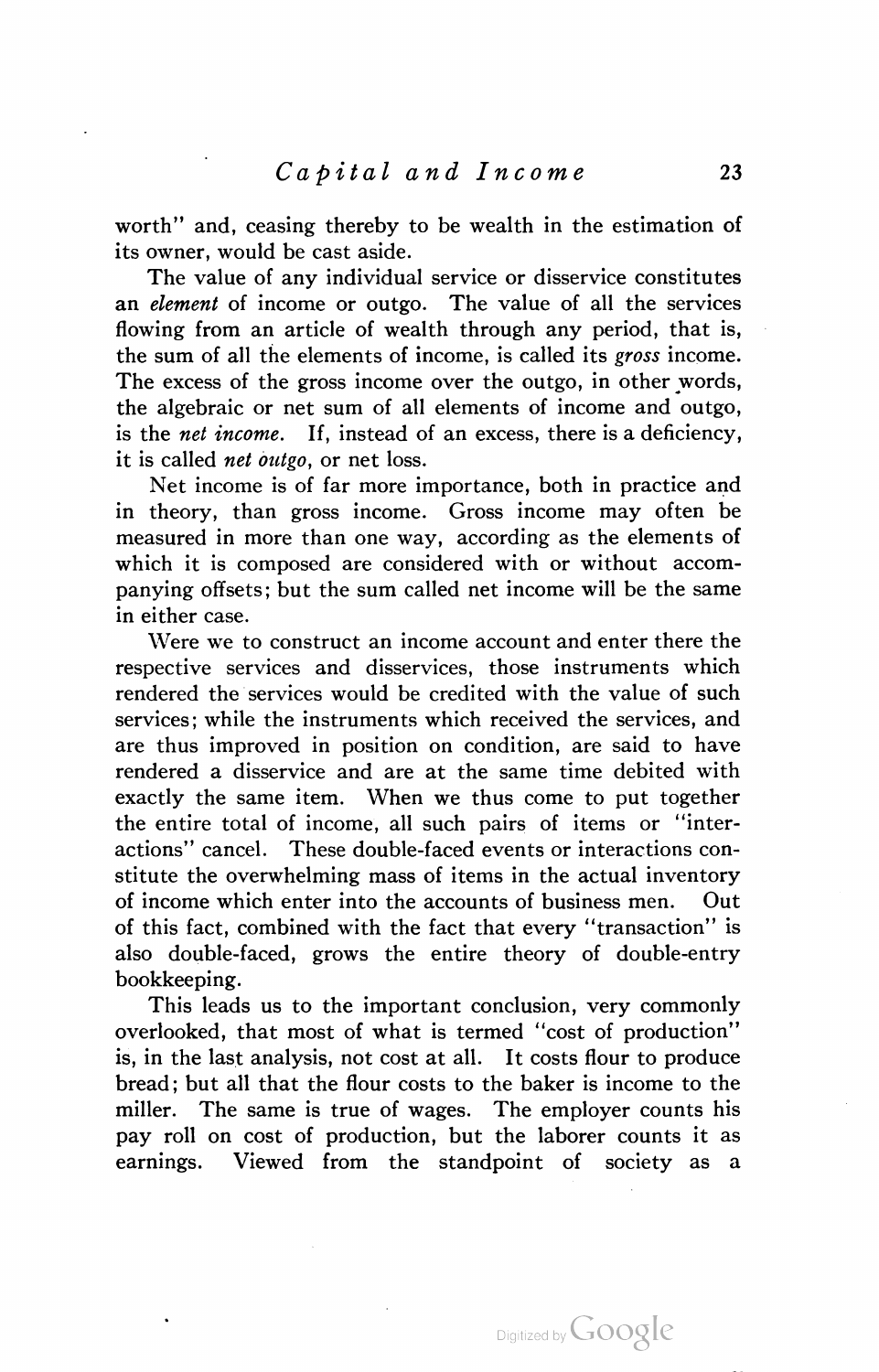whole, these items are neither costs nor benefits but mere interactions.

The "cost of production,' as the term commonly is used, refers only to money payments. These payments usually from person to person, are interactions, or items which balance and thus, in the final total, wipe themselves off the slate.

#### Psychic Income

The only ultimate item of cost, we conclude from the fore going, is the labor cost, or, if the term "labor" be not itself sufficiently broad, labor, anxiety, trouble, annoyance, and all the other subjective experiences of an undesirable nature which are necessary in order that the experiences of an agreeable nature may be secured. Income, in the last analysis, consists of satisfactions and outgo of efforts to secure satisfactions. Between efforts and satisfactions intervene as a rule in our com plicated civilization innumerable interactions, the machinery connecting these efforts and satisfactions.

Out of the entire mass of instruments, or forms of capital, thus acting and reacting upon each other, there finally emerges an uncanceled or net income which does not represent a mere transfer from one category to another within the mass, but an actual contribution issuing from the mass to the benefit of man, the owner. These final elements are his real income. In the last analysis they consist purely of subjective or psychic satis factions, that is, of conscious desirable experiences.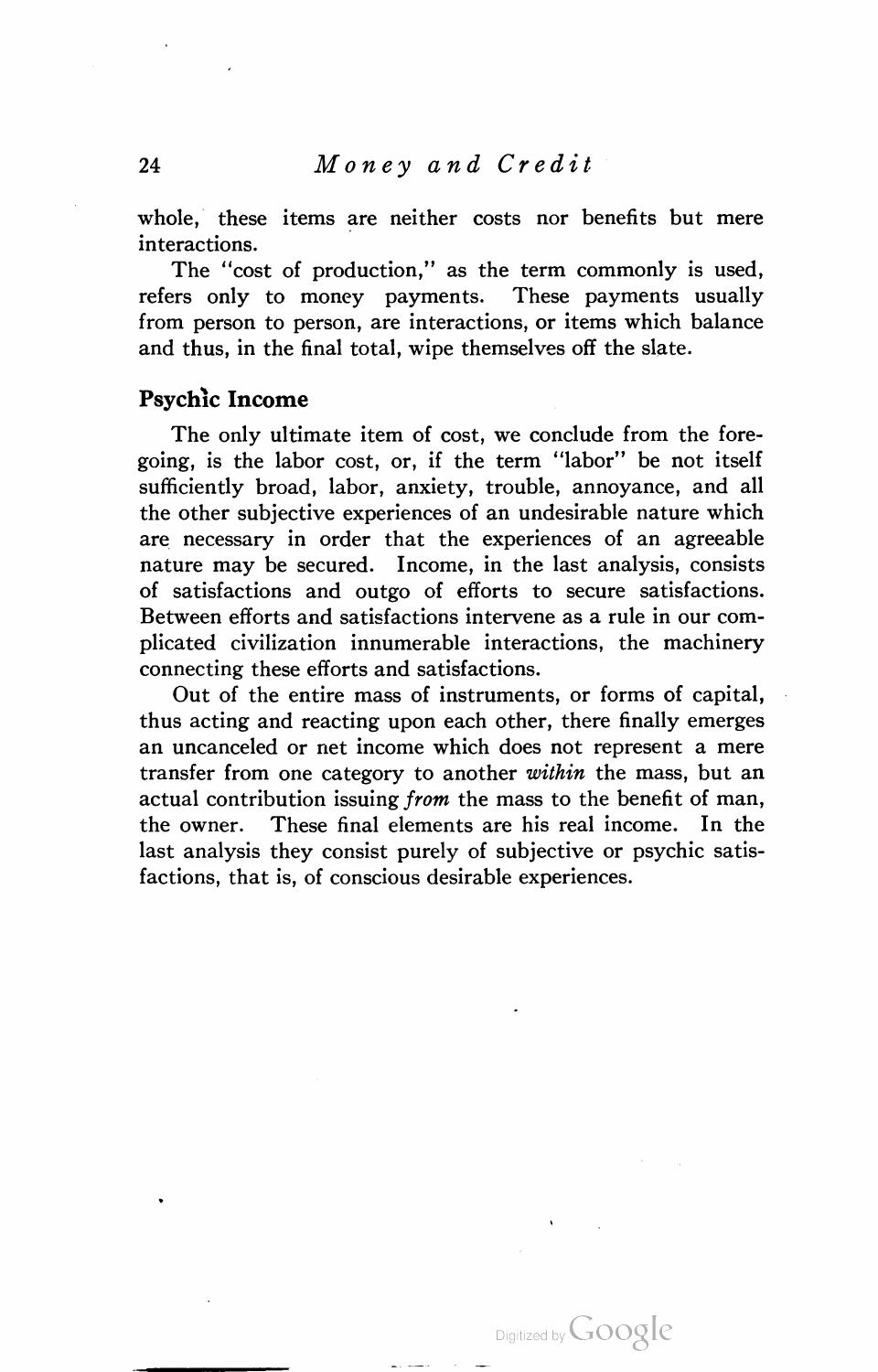# CHAPTER IV

### INTEREST RATES

#### Connection Between Capital and Income

Capital and income, we have seen, are strictly correlative; all capital yields income and all income flows from capital  $-$  at least when the term "capital" is used in its broader sense, which includes human beings. The nature of the connection existing between them, however, needs examination: what is the bridge over which we can pass from capital to income or from income to capital?

The bridge, or link, between capital and income is the rate of interest. This rate of interest is the ratio of the value of income to the value of capital. Thereby the relations between capital and income are expressed in terms of money value.

The rate of interest, according to the views current among business men, is the "price of capital" or the "price of ready money." We may also define it as the premium on goods in hand at one date in terms of goods of the same kind to be in hand one year later. Present and future goods seldom exchange at par. Today's ready money will always buy the right to more than its full value of next year's money.

The rate of interest enables us to translate, as it were, present money-value into its equivalent future money-value, or future money-value into its equivalent present money-value. Thus it serves to link values at any two points of time, enabling us in this way to compare values at different dates.

#### Interest Periods

The saying that the rate of interest is "the price of money" or "the price of capital" is based upon the thought that any capital sum is the equivalent of some annuity. "Five per cent"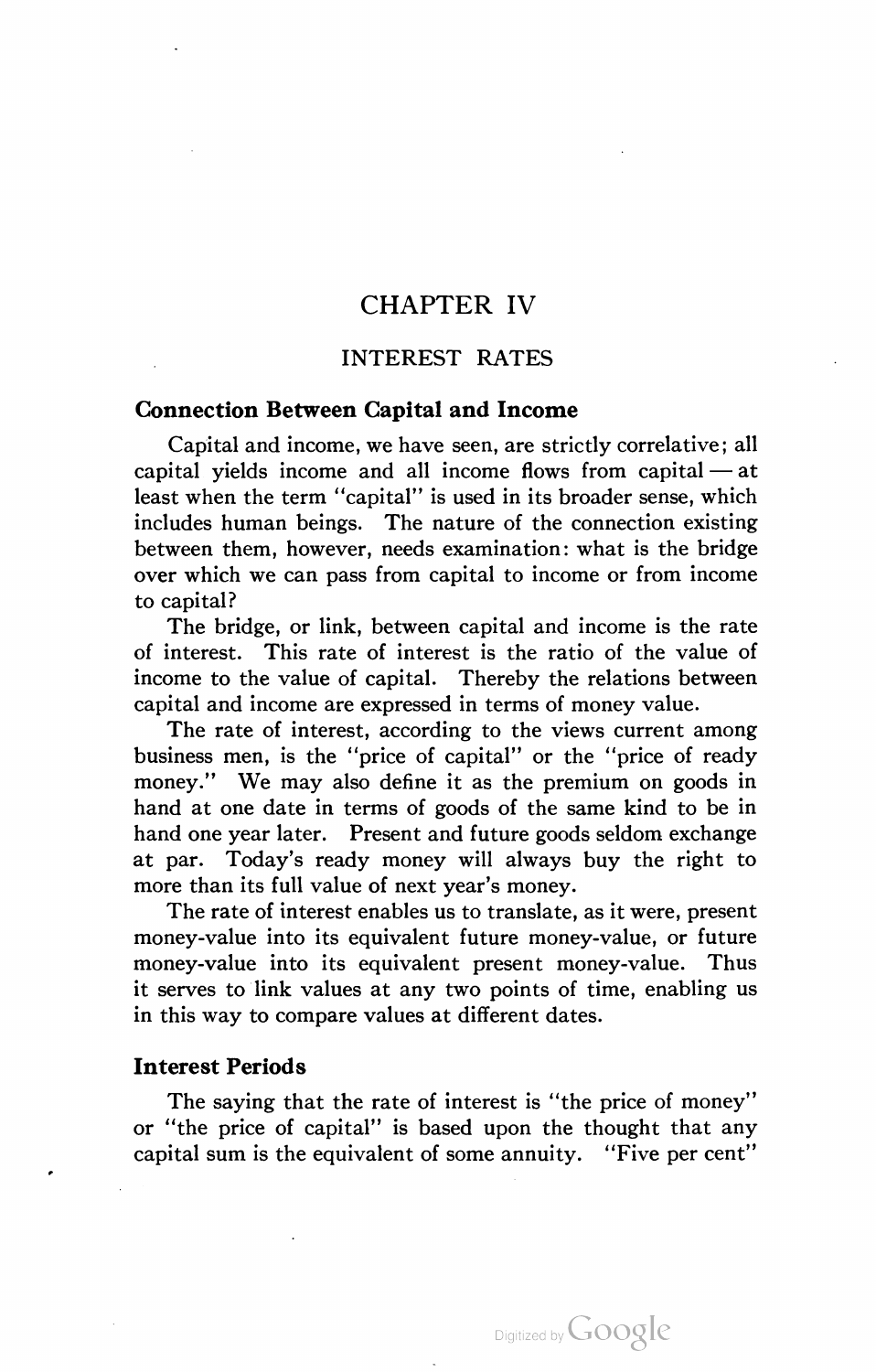or "seven per cent" postulates a uniform and perpetual flow of income at this rate. Although such an annuity does not actually exist, it is often convenient to employ it as a vehicle of thought. Suppose \$10,000 today will secure a perpetual annuity of \$600 per year *payable annually*, the first payment accruing one year from the day of purchase; then the rate of interest is said to be six per cent per annum *bayable annually*; that is the rate of interest (when the interest is payable annually) is the ratio between the rate of flow of a perpetual annuity and its equivalent in present capital.

In practice, interest payments are at times made quarterly, semi-annually, etc.; for short-time loans, actually less than a year, "the rate of discount" often is employed; and the price of income in terms of capital gives us "the rate of capitalization" —the number of years during which there would flow an amount of income equal to the capital. However, these present no new principles nor real difficulties; they are but variations, readily to be translated into the commonly accepted magnitude here employed; the rate of interest per annum reckoned annually and considered as a premium on the goods of one year compared with those of the year following.

#### The Principle of Present Worth

Consideration of the value-return, or the ratio of the value of income to the value of capital, leads us to the fundamental principle that the value of capital at any instant is derived from the value of the future income which that capital is expected to vield. The expected service may, of course, not be the actual service. In our ignorance of the future we fix our present valuations on the basis of what we expect the future to be.

The principle of present worth is of fundamental importance in all consideration of value and prices. It means that the value of any article of wealth or property is dependent alone on the future, not the past. Of course, past costs of production are not to be lost sight of, yet their real significance lies in the insight they afford into future costs. However determined, it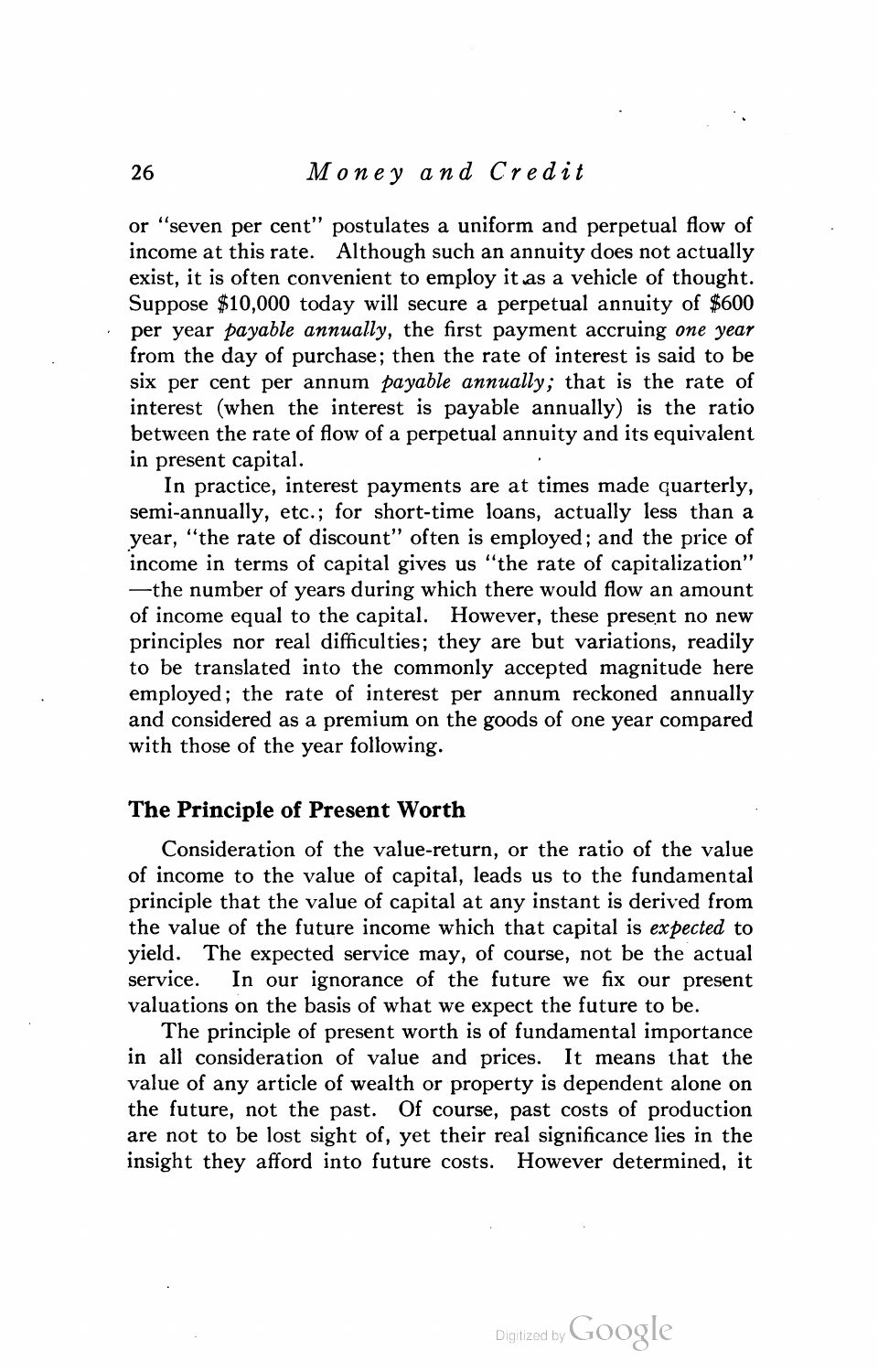is only these future costs which enter into the calculation of present value.

The buyer of any article of capital values it for its expected services to him, and "at the margin" of his purchases the price he will pay is the equivalent to him of those expected services, or, in other words, their "present worth," their "discounted value" or "capitalized value." Professional buyers and sellers simply speculate as to the possible demand, selling for what they can get, affixing whatever price they believe will, in the end, profit them most, sometimes making out of the transaction more than their costs of acquisition, sometimes less.

The same principle applies all the way back in the production process. The labor expended is staked (either by the laborer or his employer) in anticipation of the prices which the buyers will be willing to pay. If these anticipated prices are not expected to cover the value of the labor and other costs plus the interest upon them, the result will be that the labor and other costs will not be expended. Hence by trial and error the labor . and other costs will, under normal conditions, gradually be fitted to the prices.

When prices find this normal level at which costs plus interest are covered, it is not because the past costs of production have determined prices in advance, but because the sellers have been good speculators as to what prices would be. If they had foreseen that prices would not cover costs and interest on costs, they would have refrained from production entirely, while if they had foreseen the opposite condition, that of large profits, competition would have tended to reduce these profits to the usual dimensions.

We see, then, that although prices bear <sup>a</sup> normal relation to past costs, this relation does not always hold true; and that, whether it holds true or not, the costs do not predetermine the prices except in the sense that the producers have skillfully adapted the stocks available now, and those to be available at succeeding points of time, to the expected demand for them.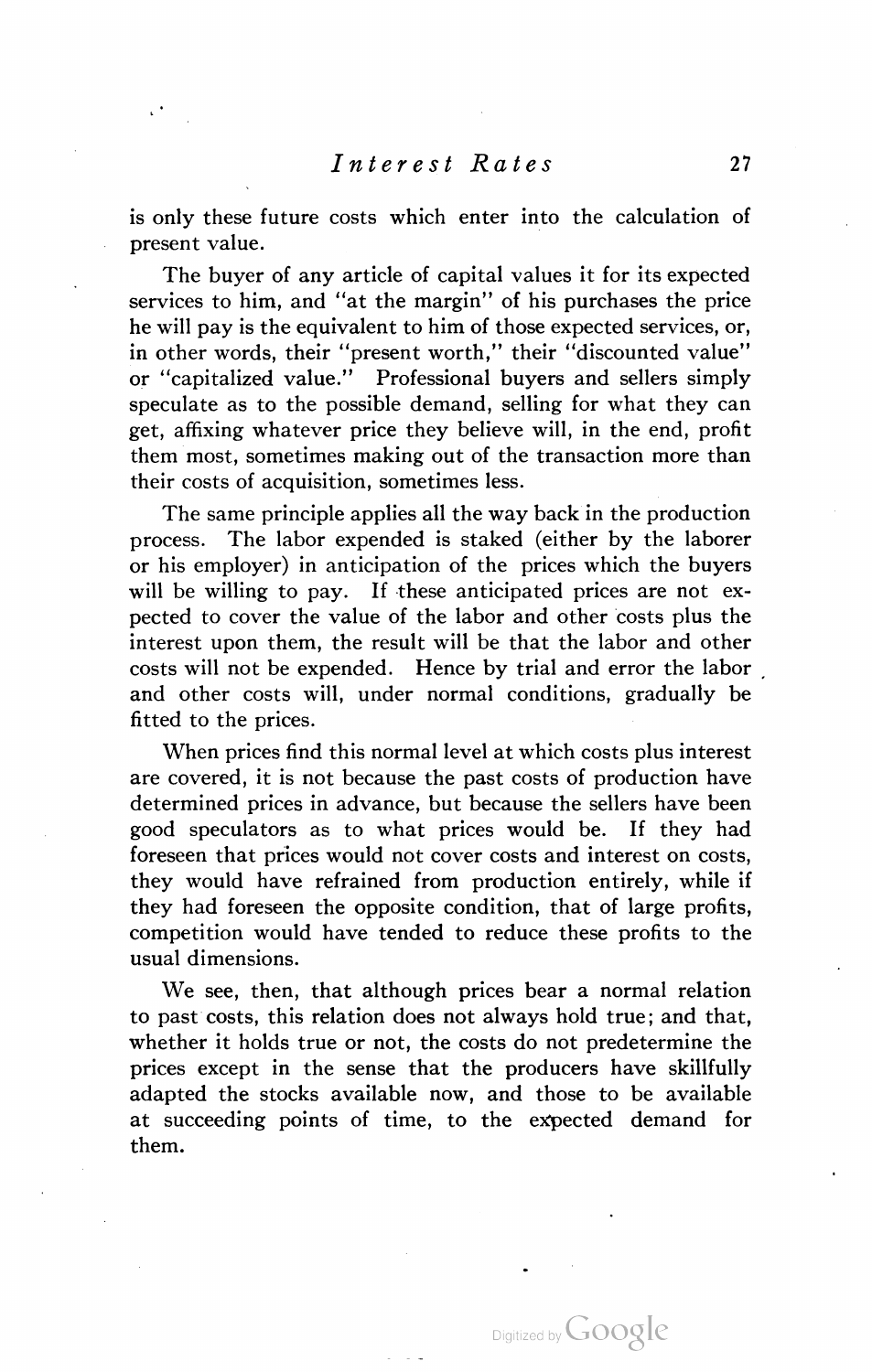28 Money and  $Cred$  $\overline{\phantom{a}}$ 

#### Interest Rates, High or Low

The rate of interest in any community, we conclude the foregoing considerations, is an index of the preference! that community, for a dollar of present over a dollar of future income. What are the deeper economic courses which, through their influence upon this preference, operate in determining whether interest rates themselves shall be high or low?

The incomes which flow from the use of capital goods are more or less varied in nature, with the consequence that each individual possesses with respect to them a certain range of choice. This range of choice, which actually may be narrow or extremely wide, depends principally upon the amount and character of the capital-property which the individual possesses. It follows that, for society as a whole, the range of choice of incomes will depend upon, first, the existing capital of the country, that is, its "resources" or the amount and character of the different capital-goods existing within it at the instant of time considered; and, secondly, the distribution of ownership of these capital-goods throughout the community. In short, the available range of choice depends upon capital and its dis tribution.

A wide range of choice causes the rate of interest to tend to be steady. When the range of choice is narrow, the rate of interest will be comparatively variable. A range of choice relatively rich in the *remote future* income as compared with the more immediate income, brings about a high interest rate. Thus the United States in its abundant undeveloped resources has favored a remote future income, which chiefly explains the fact of its high interest rates. Should the range of choice tend to favor immediate income as compared with remote future income, however, the rate of interest will be low.

The range of choice in any community is subject to many changes as time goes on. The progressive decrease of natural resources tends to make the income-stream decrease, which in turn tends to keep the rate of interest low. The discovery of new resources or means of developing old resources with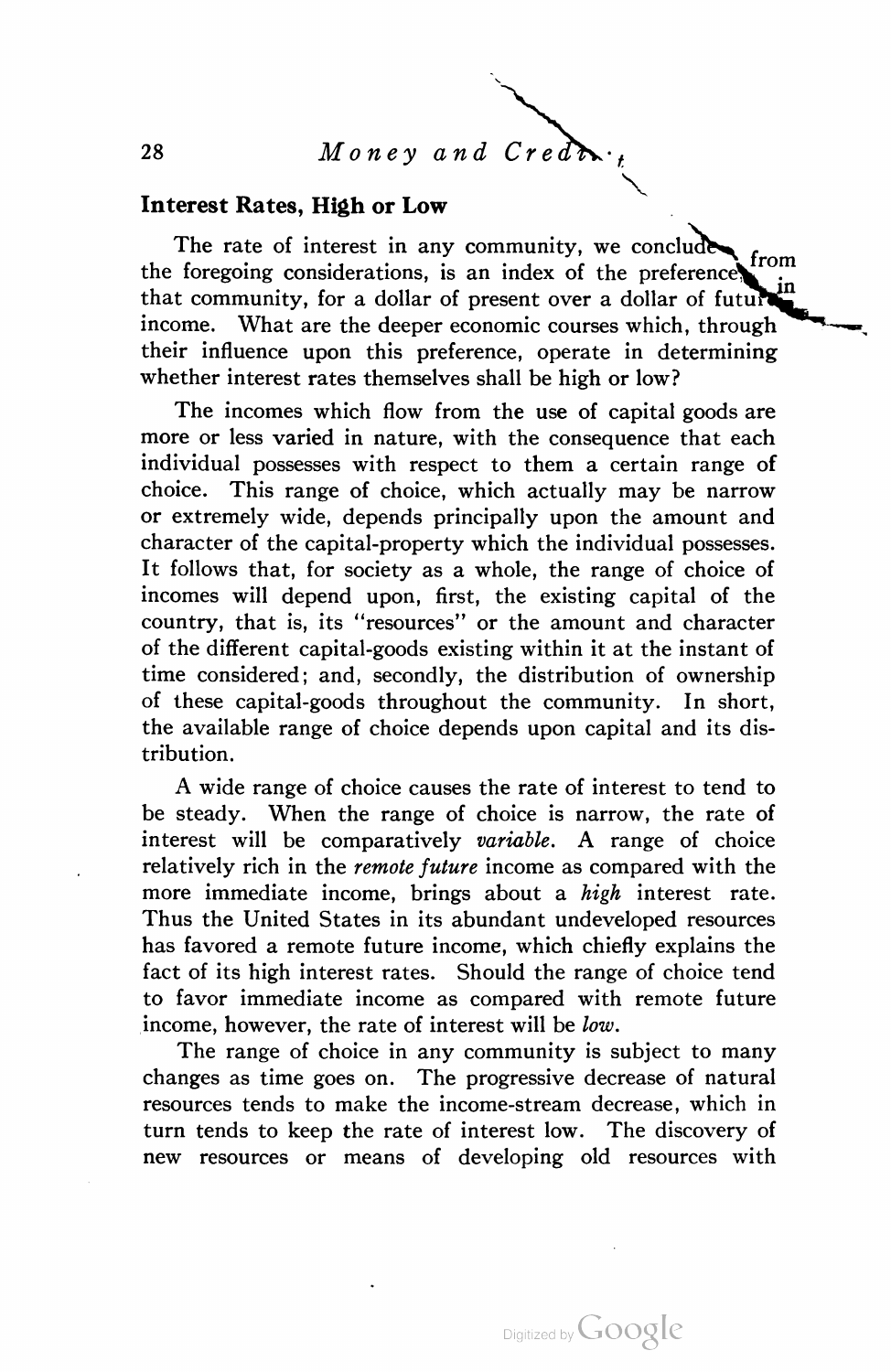increased effectiveness, tends to make richer the income-stream of the remote future, with a corresponding tendency to increase the rate of interest.

The character of the income-stream is subject to variation in another respect, which operates strongly in all attempts to measure the preference of present income over future income and hence to determine the rate of interest. This is the element of risk. In general, risks tend to raise the degree of impatience and hence tend to increase the rate of interest with respect to a given period in comparison with other and lower risk periods.

#### Individual Traits and Differences

Though the rate of preference for immediate as compared with remote income depends upon the character of the income stream selected, as we have seen, the *manner* of this dependence is subject to great variation and change. The manner in which a spendthrift reacts to an income-stream is very different from the manner in which the shrewd accumulator of capital will react to the same income-stream. Much is due, in short, to a difference in personal characteristics.

There are five traits which in this connection exercise decisive importance:

1. Foresight and self-control.

2. Love of offspring or regard for posterity.

3. Prospective length and certainty of life.

4. Habit.

I

 $\overline{\phantom{a}}$ 

5. Fashion.

It is evident that each of these traits, or personal character istics, is subject to change. The causes most likely to effect such changes are, first, education and training in thrift, whether accomplished through the home, the school, charitable organi zations, or banks for small savings, building and loan associa tions, and other similar institutions calculated to have an educational influence; second, the tendency toward or away  $\cdot$  from a spirit of extravagance and ostentation through social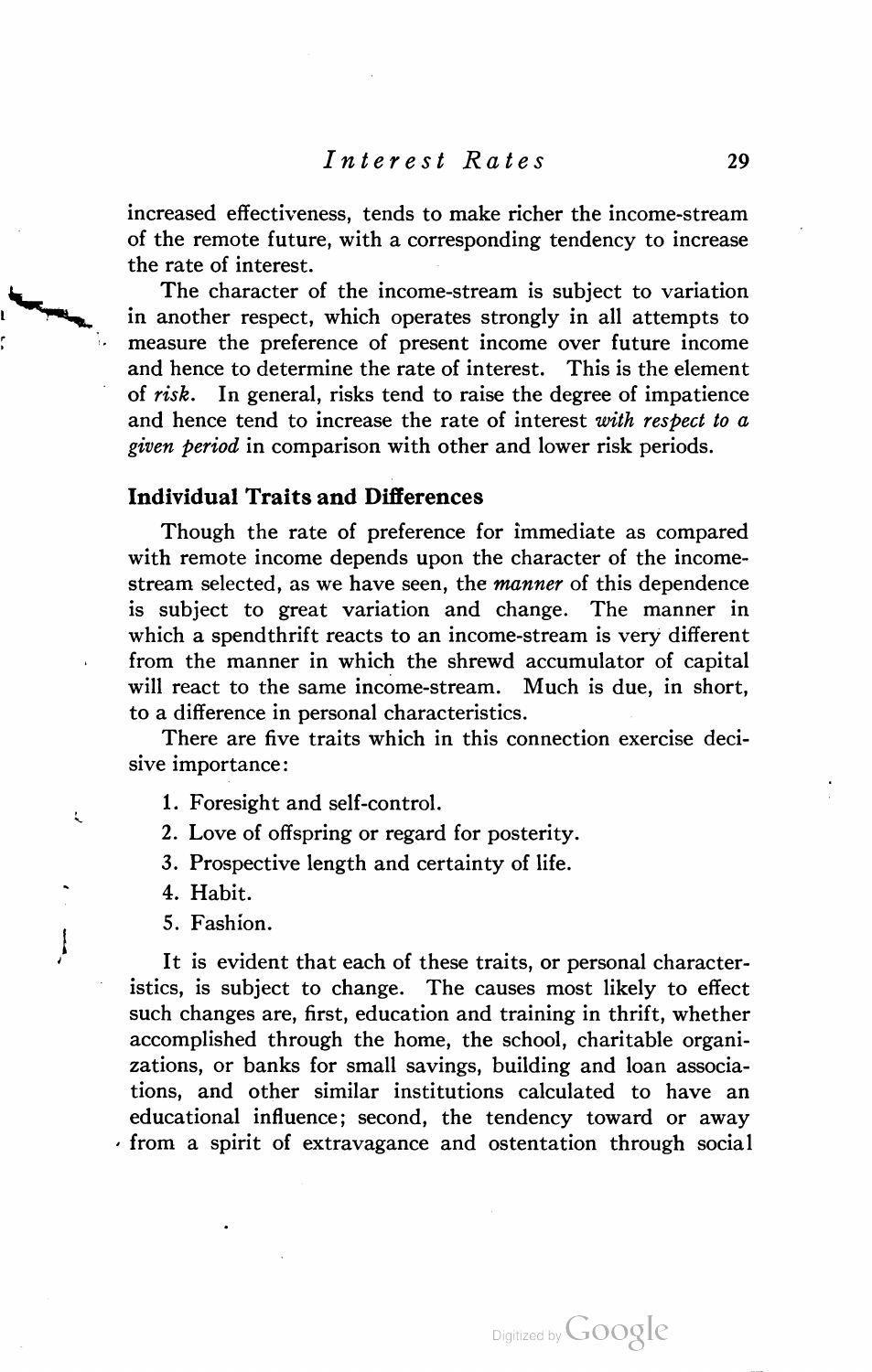rivalry; third, the changes in the character of the institutions of marriage and the family which, in one direction or the other, will profoundly affect the love of offspring and regard for the welfare of posterity; fourth, the development of the science of hygiene, which may tend to make human life longer and more certain; fifth, the causes which tend to make the distribution of wealth either more concentrated or diffused, and also those which tend to make the existing economic stratification of classes fixed and stereotyped or elastic and variable. These various factors will act and react upon each other, and will affect profoundly the rate of preference for present over future income and thereby influence greatly the rate of interest.

The foregoing enumeration renders clear the fact that the rate of interest depends upon very unstable influences, many of which have their origin deep down in the social fabric and involve considerations not strictly economic. Any causes tending to affect intelligence, foresight, self-control, habits, the longevity of men, and family affection will have their influence upon the rate of interest. For the rate of interest is not a phenomenon restricted to money markets but is omnipresent in economic and social relations. It is the link, which binds man to the future and by which he makes all his far-reaching decisions.

#### Real and Nominal Variations

The foregoing deals with the deeper economic and social causes which operate in determining the rate of interest. These causes explain what may be termed the real variations in interest rates. But there is also a nominal variation in the rate of interest, due to the fact that interest is not only the price of money but it is the price in money. This latter element, the fact that it is the price in money, renders the interest rate subject to those important influences involved in the changing purchasing power of money over other goods. The nature, and practical applications, of these influences will now be examined.

Digitized by Google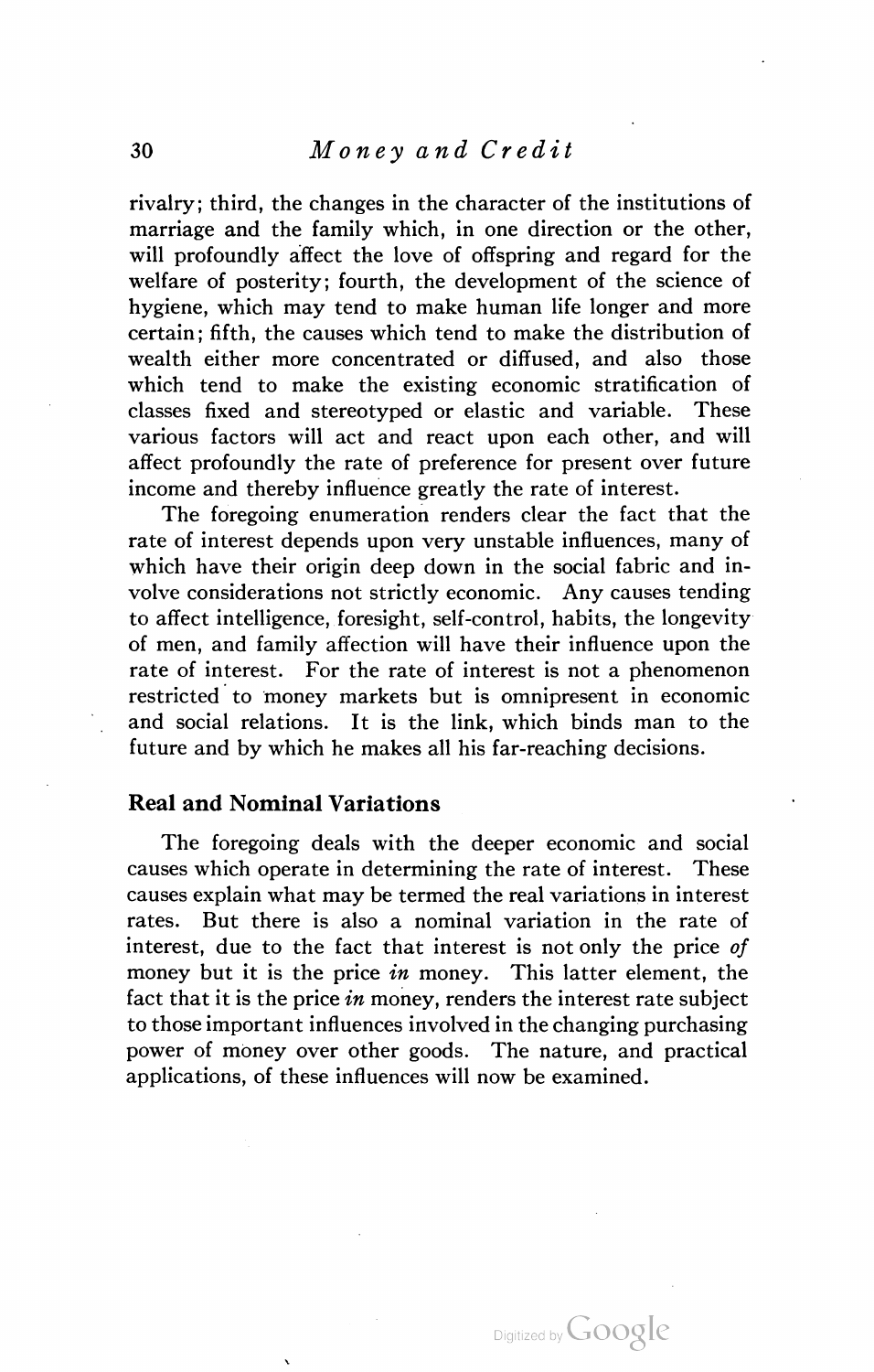# CHAPTER V

#### MONEY'S PURCHASING POWER

#### Recent Price Movements

Prices, beginning with 1896 or 1897, have moved upward, accompanied by world-wide complaint over the "high cost of living." This upward movement has been in sharp contrast with the downward movement occurring in the period between 1873 and 1896. The upward movement during the past decade, however, has occurred in every country for which statistics are available, in all gold-standard countries. While statistics do not agree in all respects as to the extent of this movement, they ' do all agree as to its direction.

The price movement under consideration refers to the average of many commodities, and the rise shown by it does not, of course, hold true with respect to every commodity. Some prices have not risen but have actually fallen. Others have risen much more than the average. The prices of securities have also moved, some up and some down. Bonds, both public and private, have fallen. Good stocks, in general, have risen. We must not make the mistake of looking at the prices of particular commodities when our question is one of the general price level.

The events connected with the World War have emphasized in a most striking way the movement upward of prices already under way. Prices mounted skyward the world over, until few subjects received more discussion in the newspapers nor have been brought home more clearly to the masses. That the price level does change has now come to be almost universally recognized.

#### Popular Explanations

The reasons for this changing price level are accounted for in various ways; all of the following having been brought forward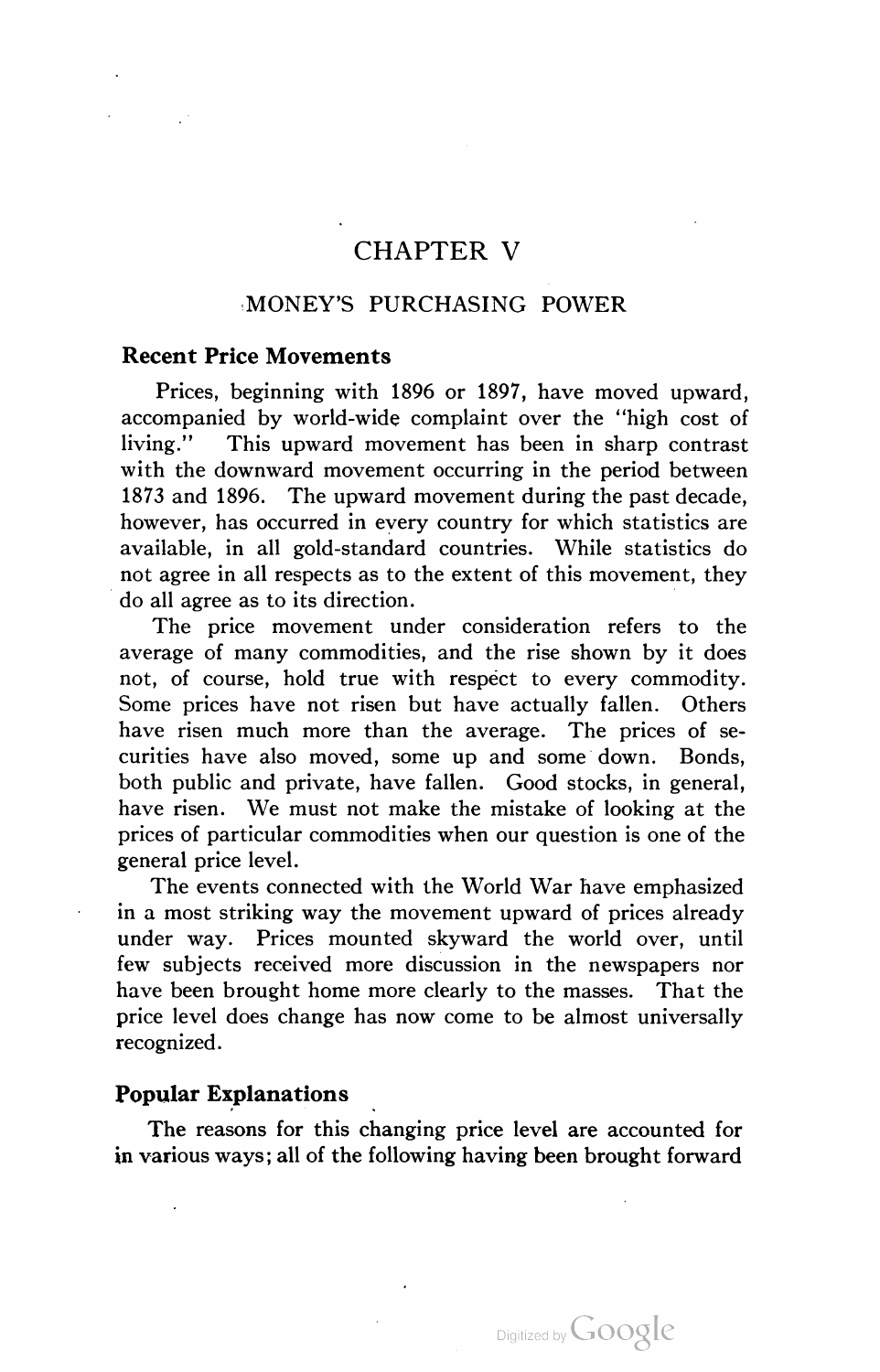at one time or another: the tariff, the trusts, the labor unions, shortened hours of labor, the middleman, cold storage, longer hauls on railroads, marketing by telephone, the free delivery system, the individual package, the enforcement of sanitary laws, advertising, unscientific management, extravagance, con centration of population in cities, poor rural conditions, arma ments, and wars.

The tariff  $-$  to take up for brief consideration some of these alleged causes, does obviously tend to keep certain individual prices high, but whether or not it increases the general price level is not so obvious. Such reasoning from individual to general prices is usually fallacious. The American tariff cer tainly cannot be held responsible for the world rise of prices with which we have to deal. Prices have risen in countries both with high tariffs and with low tariffs. Similarly have prices risen in countries with and in countries without trusts. In addition, trust-made goods have apparently risen in price less than goods in general.

#### Extravagance or Luxury

Extravagance or luxury is another item which has not been confined to the period under discussion; prices fell in former times while luxury existed, just as truly as prices have risen in recent years.

The increase in extravagance and luxury during the last The increase in extravagance and luxury during the last<br>twenty or thirty years — so far as such an increase has actually twenty or thirty years — so far as such an increase has actually<br>occurred — is due partly to the fact that, in actual wealth, the world is more able to enjoy luxury today than formerly, and partly to the fact that the rise of prices itself has shifted wealth into the hands of an easy spending class. People spend more today on automobiles, electric lights, bath tubs, etc., because these modern conveniences have only recently been perfected and been made generally available. And with respect to the second reason for increased extravagance, we may say that, so far as there has been any real increase in this general direction, it is a symptom or effect of the high cost of living, rather than a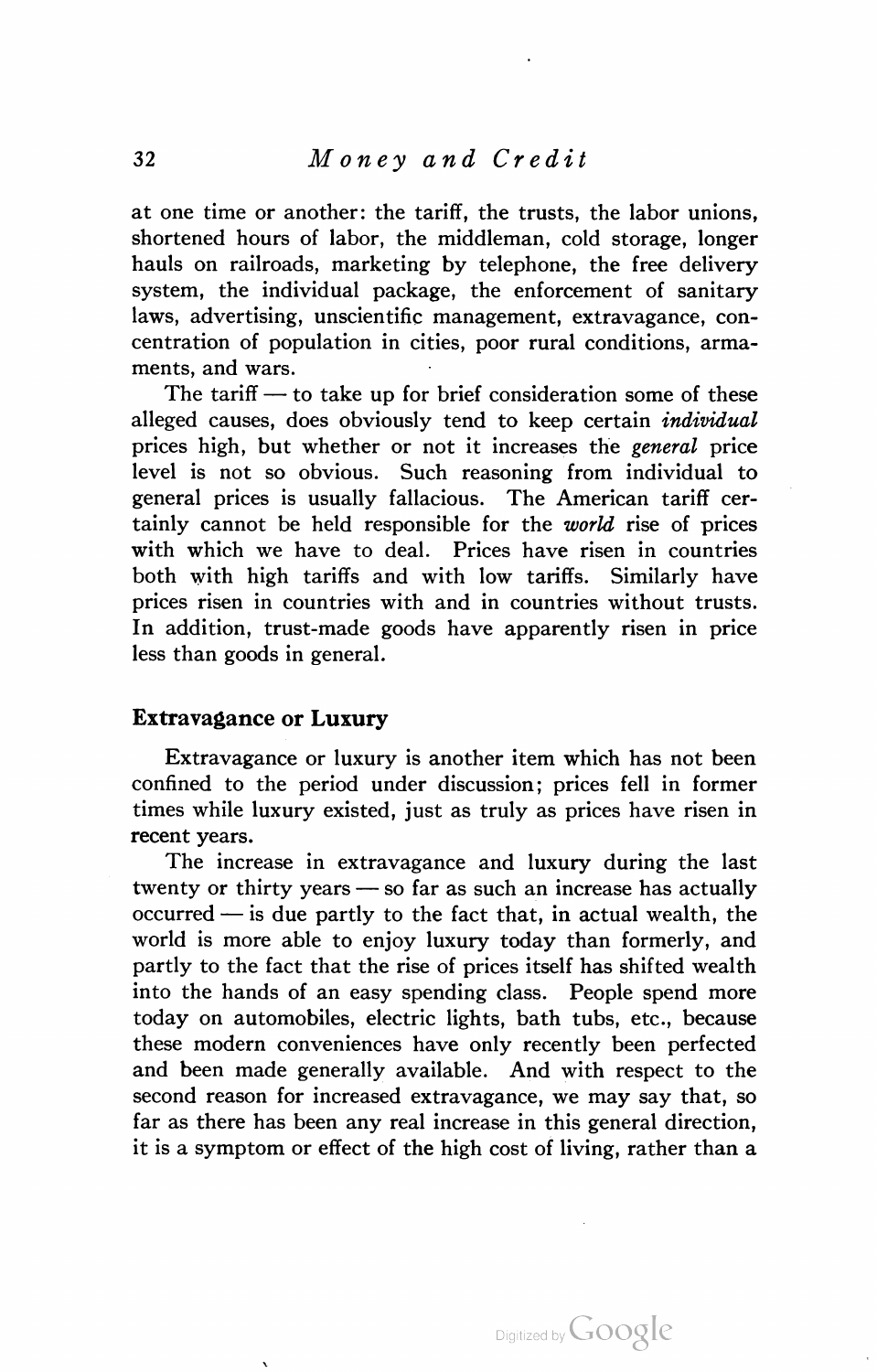Money's Purchasing Power <sup>33</sup>

cause. When prices are rising, wages, interest, and rent tend to lag behind; consequently the "enterpriser" in business, for a time, gains, because these expenses do not increase as fast as the prices of his products increase. The enterpriser, the specu lator, the plunger, who gain for a time by rising prices, constitute a class especially prone to display and luxury. In short, those who would ascribe the high cost of living to the cost of high living are reversing cause and effect.

#### "Profiteering"

Of all the alleged explanations of the high cost of living, none are more shallow than those which explain it in terms of high money costs of production. Such an explanation merely explain one price in relation to another price. It is, of course, true that many prices are related to each other. The price of bread and the price of wheat are related to each other and must always move in sympathy. One of these prices cannot go up very much without the other going up also, but when the baker tells us that bread has risen in price because of the rise in the price of wheat, he has not explained the rise of either bread or wheat. He has merely shoved the explanation on to something outside of his own business. Such a method of explanation never strikes at the root of the matter.

The rise of prices of things in general, is what is to be ex plained. It does not help us much when our grocer tells us he is charging higher prices because he is charged higher prices by some one else. Naturally the retailer likes to excuse himself by putting it off on the wholesaler, and the wholesaler in turn explains that he is charged more by the jobber. The jobber in turn accuses the manufacturer, and the manufacturer points to his increased wage bill; but this does not give us any final result. The wage-earner tells us that he has to get higher wages be cause of the higher retail prices which he has to pay. So this effort to explain the high cost of living merely comes round again to the high cost of living itself.

Such reasoning reminds one of a cartoon published a few years ago in which a number of men were standing in a circle,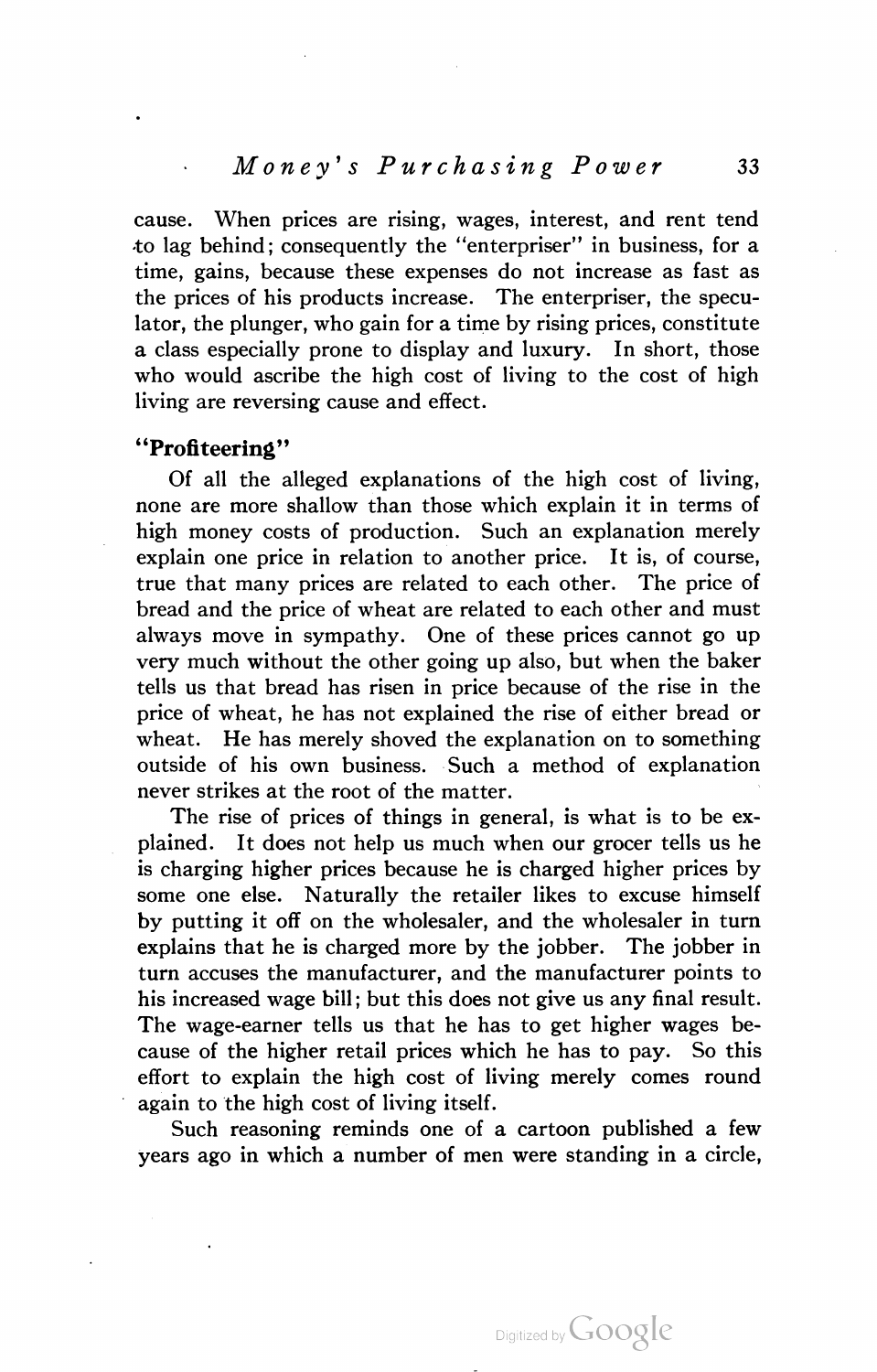each labelled and each pointing an accusing finger at his neighbor around the circle from retailer to wholesaler, jobber, producer, wage-earner, and retailer again.

#### Changing Price Levels Historically Considered

Were we to view not merely recent events but survey a century and more of price movements, the inadequacy of all the foregoing popular explanations will become more apparent.

Between 1789 and 1809 prices doubled in England; between 1809 and 1849 they fell all the way back, and more; between 1849 and 1873 they rose 50%. Between 1873 and 1896, in gold standard countries prices fell, while in silver standard countries prices rose. Between 1896 and 1914 prices in the United States and Canada rose  $50\%$ , and in the United Kingdom 35%.

During the war, prices in the United States rose seven or eight times as rapidly as in the last-named period. In Europe the rise was even faster—fastest of all in Russia. Prices doubled in the United States and England, trebled in western Europe, and increased a hundred fold in Russia. The purchasing power of a dollar in 1920 was about that of 35 cents in 1896.

Detailed examination of these price movements (which cannot be presented here in view of the limits of space) shows that the foregoing theories in explanation of the high cost of living are none of them in agreement with the facts.

#### Money's Changing Purchasing Power

The true cause of changes in the level of prices, and of the present high prices, lies in the mechanism by which the scale of money prices is determined. This mechanism has been briefly referred to in Chapter <sup>I</sup> and II. The principles determining the general scale of prices, even though few people realize the fact, are quite distinct from the principles determining the in dividual prices themselves. The money price of any commodity, to cite another fact commonly overlooked, has to do not only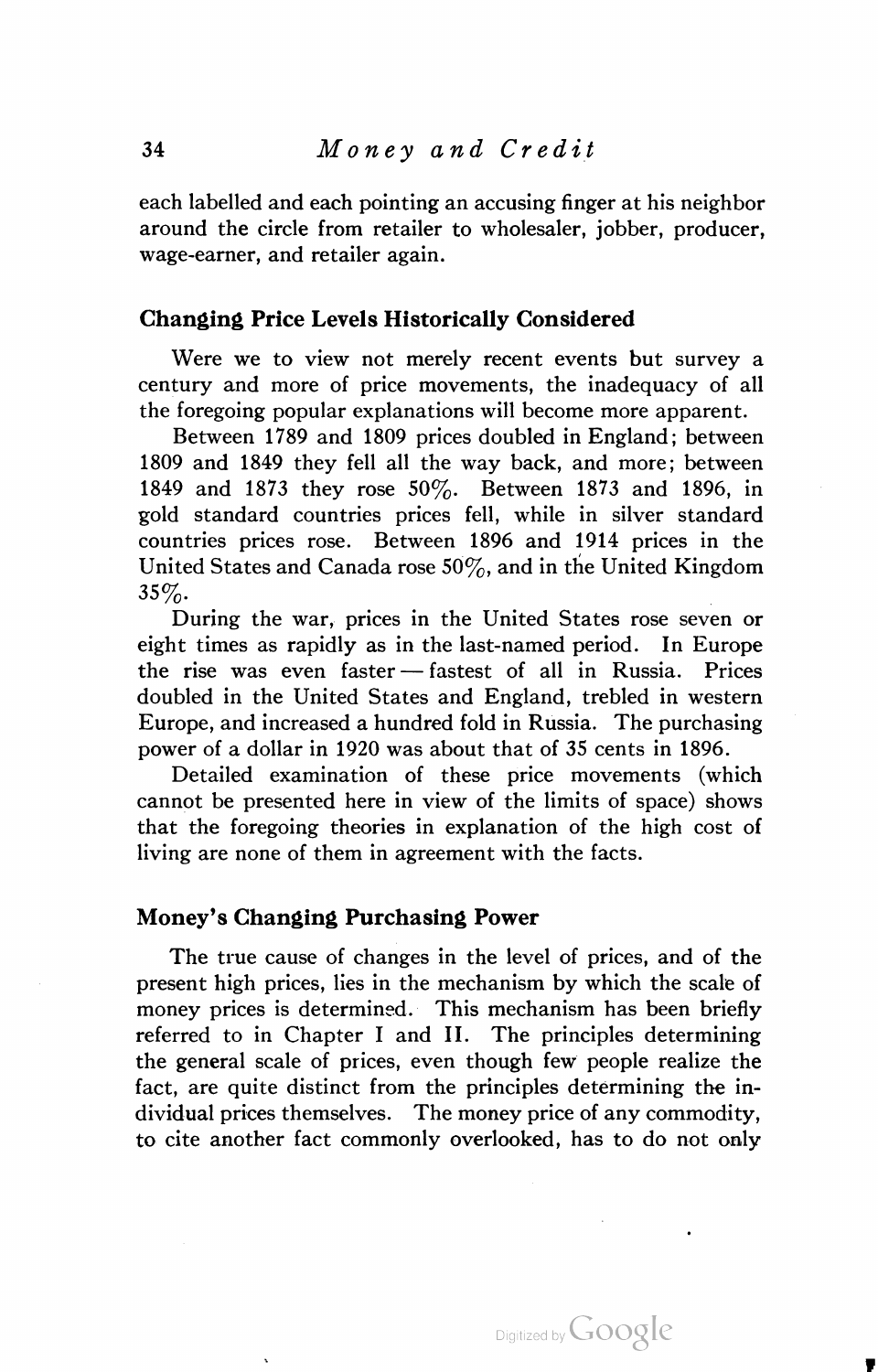with that commodity but also with money, and therefore a monetary element enters into every price.

A dollar consists of 25.8 grains of gold. But these 25.8 grains of gold in their power to exchange for other goods vary from time to time.

#### Five Factors Regulating Purchasing Power

What particular factors, we may now go a step further and ask, regulate the purchasing power of money, or its reciprocal, the level of prices? There are five definite factors:

1. Volume of money in circulation.

- 2. Velocity of circulation.
- 3. Volume of bank deposits subject to check.
- 4. Velocity of its circulation.

5. Volume of trade.

Of course, each one of these five influences itself depends on other more remote influences, and these others on others still more remote, and so on *ad infinitum*. But no cause can affect the scale of prices except as it acts through one of the five above enumerated.

The facts of history, so far as we have evidence, agree with the foregoing conclusions. In particular, prices have risen after new gold discoveries or banking expansion; have fallen after monetary or credit contraction; have moved alike among countries having the same monetary standard; have moved differently among countries having different monetary standards (gold, silver, paper); and, when we have statistics for all the causes affecting price levels, have changed from year to year by almost exactly the amounts to be expected from the conclusion above stated.

#### Standardizing the Dollar

The world for a hundred years has been suffering from periodic changes in the scale of prices, affecting and producing alternate expansive and depressions of trade. These evils of a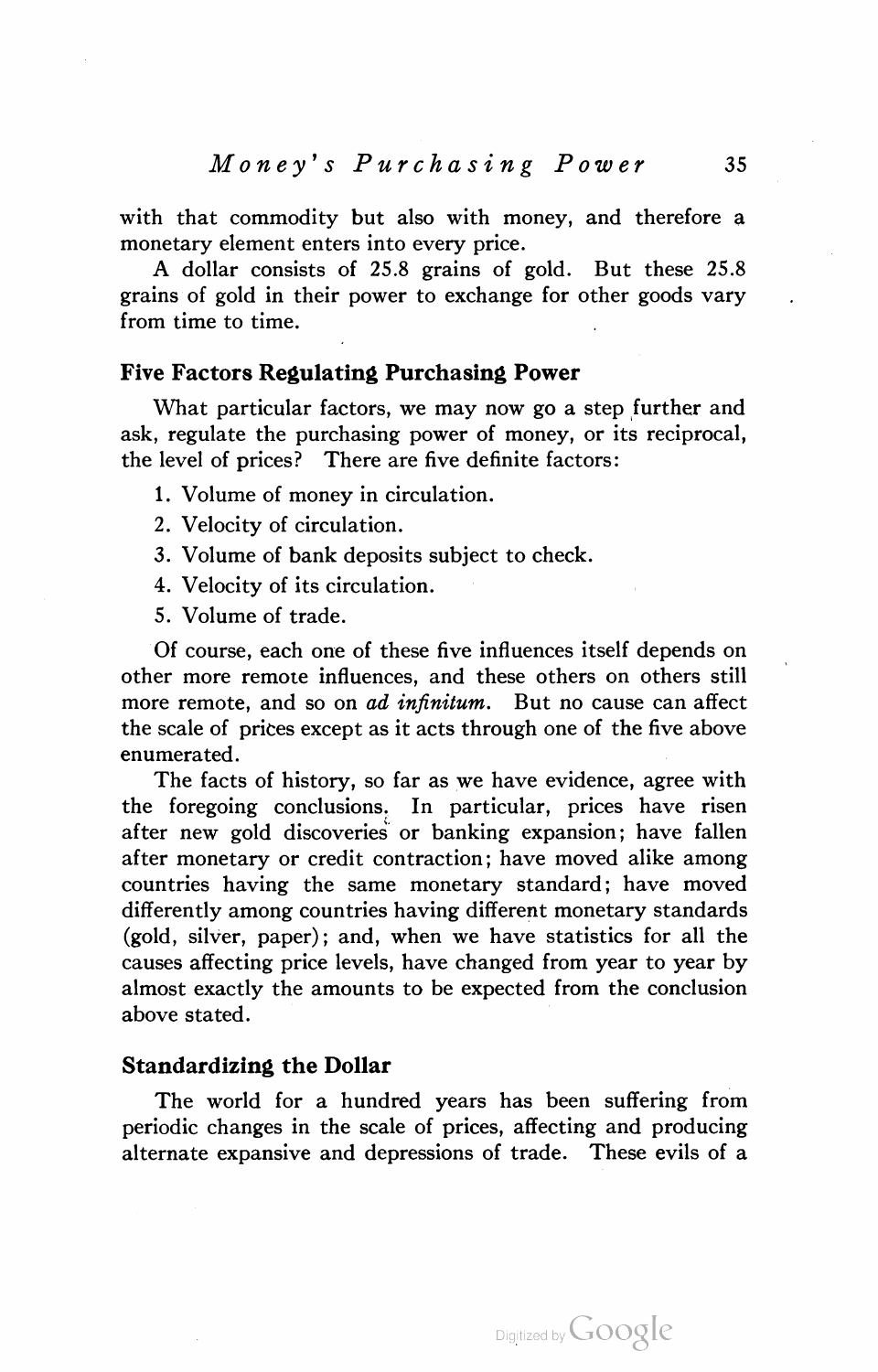variable monetary standard, it is not too much to say, are among the most serious. economic evils with which civilization has to deal. With conditions as they are, we all take our chances as to what the future dollar will buy.

Are there not means, however, whereby the purchasing power of a dollar can be made stable, so that a dollar may be a dollar—the same in value at one time as another? The chapter which follows deals with this problem.



÷,

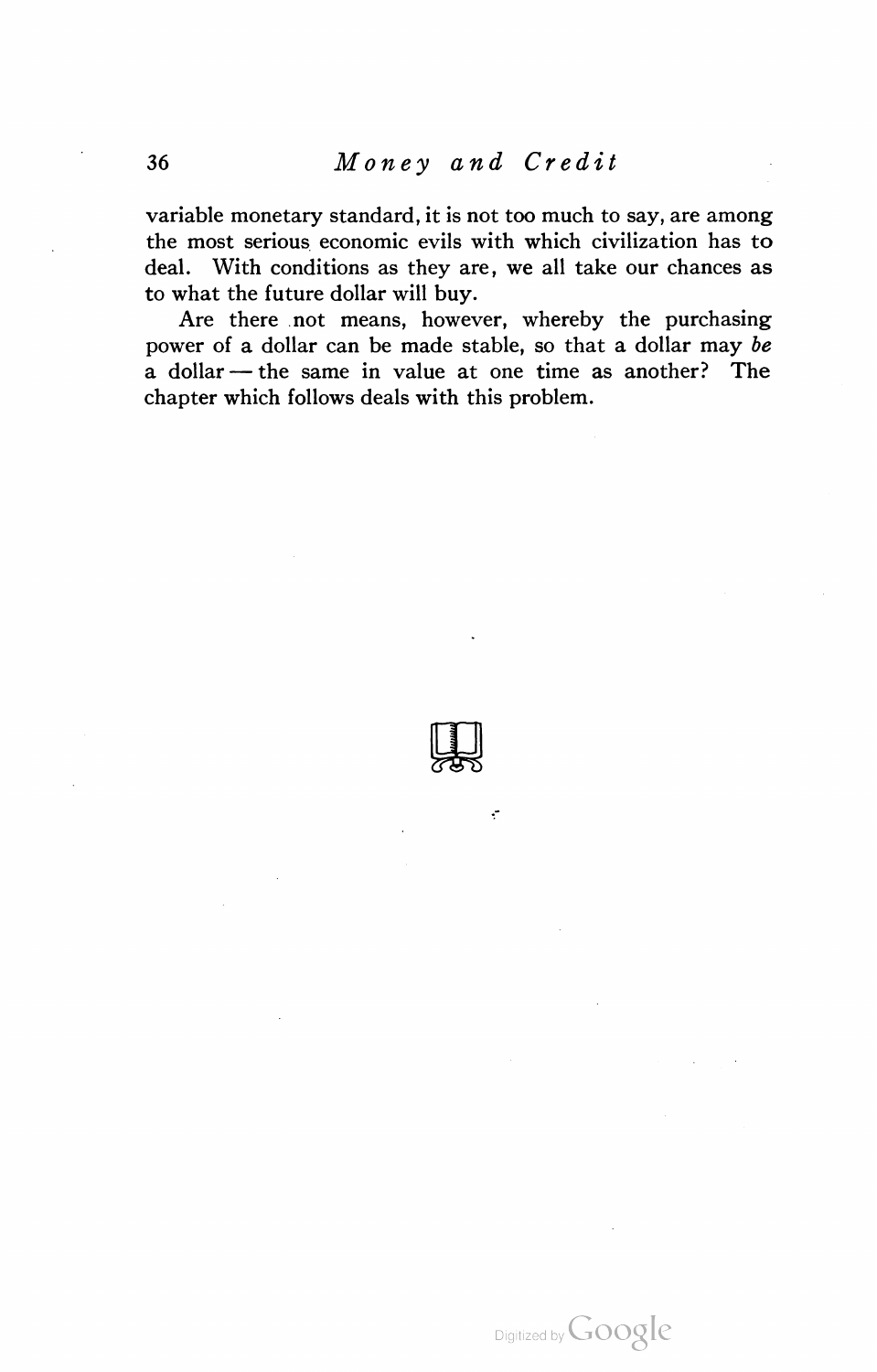# CHAPTER VI

#### CONTROLLING THE PRICE LEVEL

#### Increased Knowledge

The course of prices, like the course of true love, never runs smoothly. In the early '90's the world was seeking relief from an intolerable fall in prices and at first the prospect of rising prices was hailed with delight. Should prices during the next ten years fall rapidly, the world will not be thankful but will resume the old complaints of depression of trade, the burden of debts, and all the evils in men's minds twenty-five years ago.

The real evils of changing price levels, viewing the matter now from the standpoint of business men and investors, do not lie in these changes per se, but in the fact that they usually take us unawares. The present monetary system, in fact, makes every one interested in long-time contracts, whether debtor or creditor, stockholder or bondholder, wage-earner or savings bank depositor, to some extent a partaker of chances in that future dollars will buy less, or more, than present dollars. In a sense every one of us who uses gold as a standard for deferred payments becomes a speculator in gold.

Increased knowledge represents one method for dealing more effectively with these risks, and thus mitigating the evils with respect to prospective price levels. To be forewarned is to be forearmed, and a foreknown change in price levels may be so taken into account as to neutralize its evils. While we cannot expect our knowledge of the future ever to become so perfect as to reach the ideal in which compensations for every price fluctuation are made by corresponding adjustments in the rate of interest, nevertheless every increase in our knowledge carries us a little nearer this.ideal.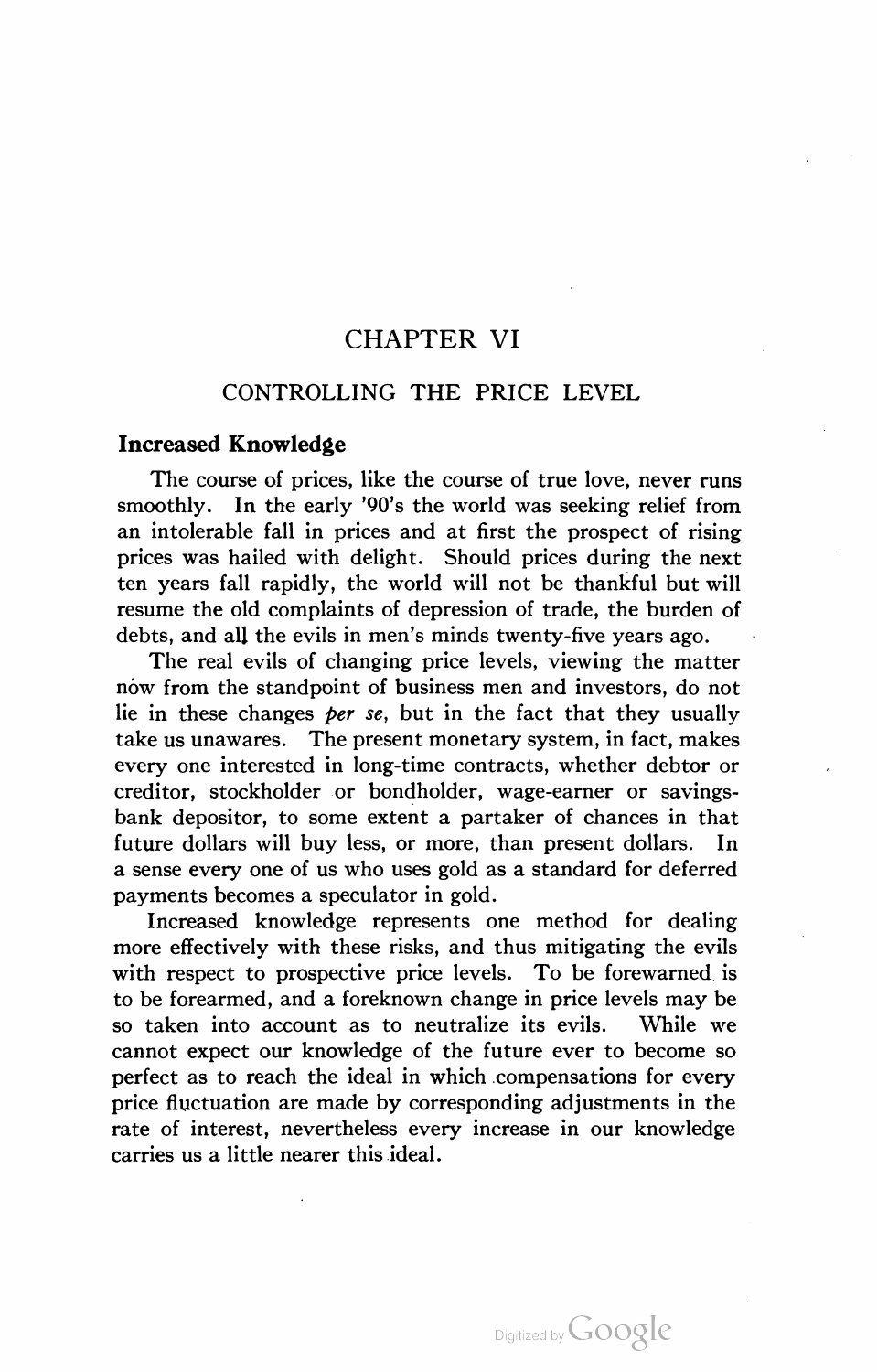#### Outlook for Increased Knowledge

Fortunately, the increase of knowledge here under consider ation is now rapidly going on. The editors of trade journals today scan the economic horizon as weather predictors scan the physical horizon; and every indication of a change in the economic weather is noted and commented upon.

The situation with respect to finance has been well described by Messrs. Holt and Williams in their Text on "Market In formation." They have shown how wide, sensitive, rapid, and accurate the news'gathering mechanism is; and how these data are used in the making of forecasts.

It is with respect to the latter point, the fundamental opera tions under which forecasts are made, that there exists the greatest need of a wider diffusion of knowledge. The range of the ordinary business man's theoretical knowledge is extremely narrow. He is even apt to be suspicious of such knowledge, if not to hold it in contempt. The consequences of this narrow ness are often disastrous. Every day the business man is hampered by a lack of understanding of the principles regulating the purchasing power of money; and in proportion as he fails to understand these principles he is apt to fail in predictions.

The prejudice of business men against the variability of, and especially against a rise of the rate of interest, probably stands in the way of prompt adjustment in that rate and helps to aggravate the far more harmful variability in the level of prices and its reciprocal, the purchasing power of money. The busi ness man has, in fact, never regarded it as a part of the prepara tion for his work to understand the broad principles affecting money and interest. He has rather assumed that his province was confined to accumulating a technical acquaintance with the nature of the goods he handles. The sugar merchant in forms himself as to sugar, the grain merchant as to grain, the real estate trader as to real estate. It scarcely occurs to any of them that knowledge as to money is needed; yet every bargain into which he enters depends for one of its two terms on money. <sup>I</sup> cannot but believe that the diffusion among business men of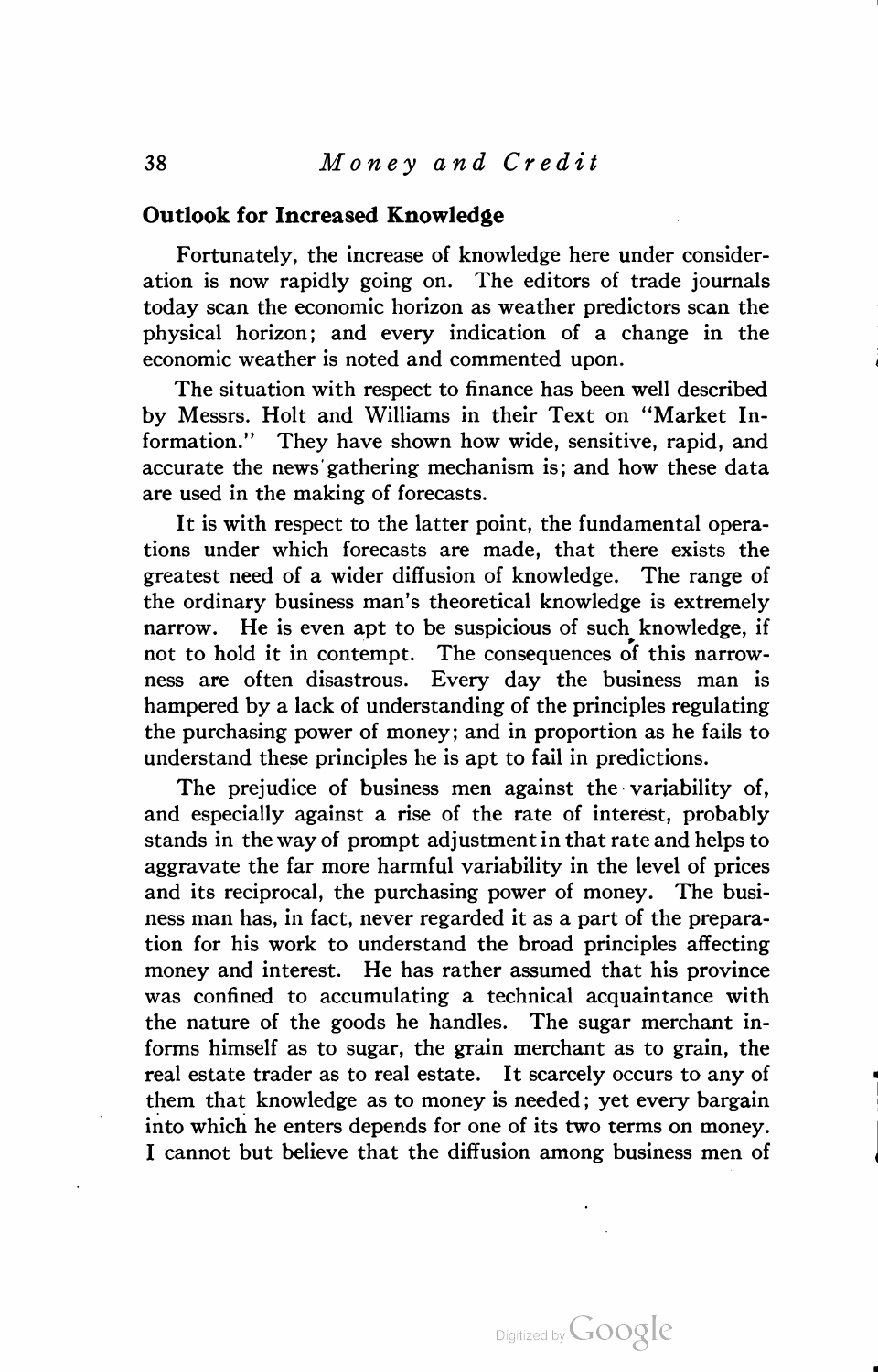the fuller knowledge of the equation of exchange, of the relation of money to deposits, of credit cycles and of interest, which the future is sure to bring, will pay rich returns in mitigating the evils of crises and depressions which now take them so often unawares.

#### Lessening the Price Changes

While there is much to be hoped for from a greater foreknowl edge of price changes, a lessening of the price changes themselves would be still more desirable. Various measures to effect such result have been proposed, of which we shall consider here briefly those more particularly applicable to secular price changes — those due chiefly to changes in money and in trade.

There has been for centuries, and promises to be for cen turies to come, a race between money and trade. On the results of that race depends to some extent the fate of every business man.

The commercial world has become more and more committed to the gold standard through a series of historical events having little if any connection with the fitness of that or any other metal to serve as a stable standard. So far as the question of mone tary stability is concerned, it is not too much to say that we have hit upon the gold standard by accident just as we hit on the present railroad gauge by accident of previous custom as to road carriages, and just as we hit upon the decimal notation by the accident of having ten fingers, and quite without reference to the question of numerical convenience in which other systems of numeration would be superior. Now that we have adopted a gold standard, it is almost as difficult to substitute another as it would be to change the gauge of railroads or to adopt the duodecimal system of numeration. And the fact that the question of a monetary standard is today so much an inter national question makes it all the more difficult.

#### Government Regulation of Money Supply

It is true, and at first thought appears perhaps an easy solution to our problem, that the level of prices might be kept

Digitized by Google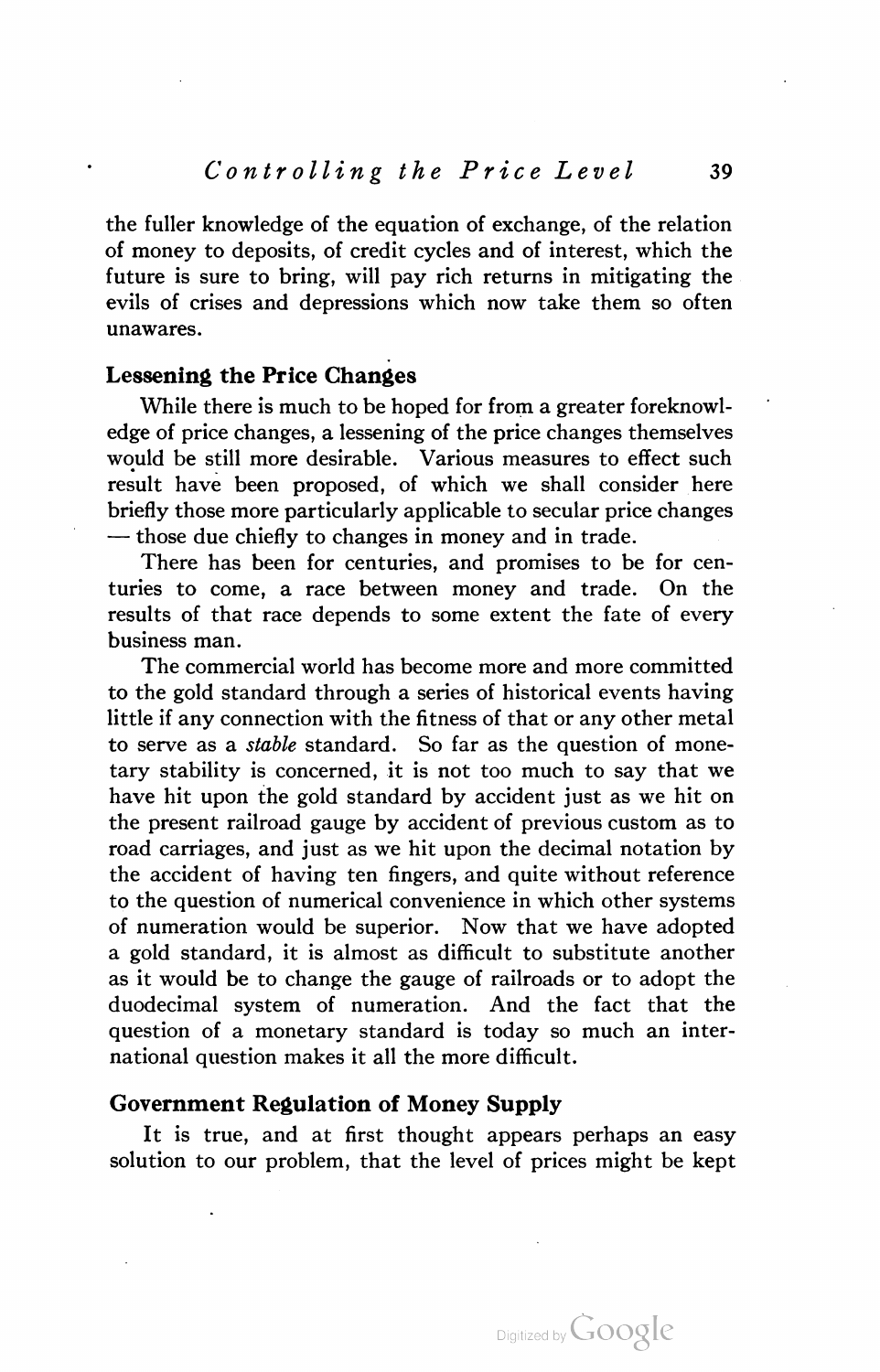almost absolutely stable merely by honest government regu lation of the money supply with that specific purpose in view. One seemingly simple way by which this might be attempted would be by the issue of inconvertible paper money in quantities so proportioned to increase of buiness that the total amount of currency in circulation, multiplied by its rapidity, would have the same relation to the total business at one time or at any other time. If the confidence of citizens were preserved, and this relation were kept, the problem would need no further solution.

But sad experience teaches that irredeemable paper money, while theoretically capable of steadying prices, is apt in practice to be so manipulated as to produce instability. In nearly every country there exists a party, consisting of debtors and debtor-like classes, which favors depreciation. A movement is possible therefore at any time, tending to pervert any scheme for maintaining stability into a scheme for simple inflation. As soon as any particular government controls a paper currency bearing no relation to gold or silver, excuses for its over-issue are to be found. The history of our own country in this respect is not reassuring. It is natural, therefore, that such schemes should be in bad odor.

#### A Proposed Method

The most practical method for dealing with our problem of controlling the price level does not appear to lie in the direction of inconvertible paper nor bimetalism nor kindred schemes; but rather, in taking the present gold standard as a working basis, and modifying, and improving the manner of its operation. Working along this line, the author has evolved a plan, the essentials of which will now be outlined.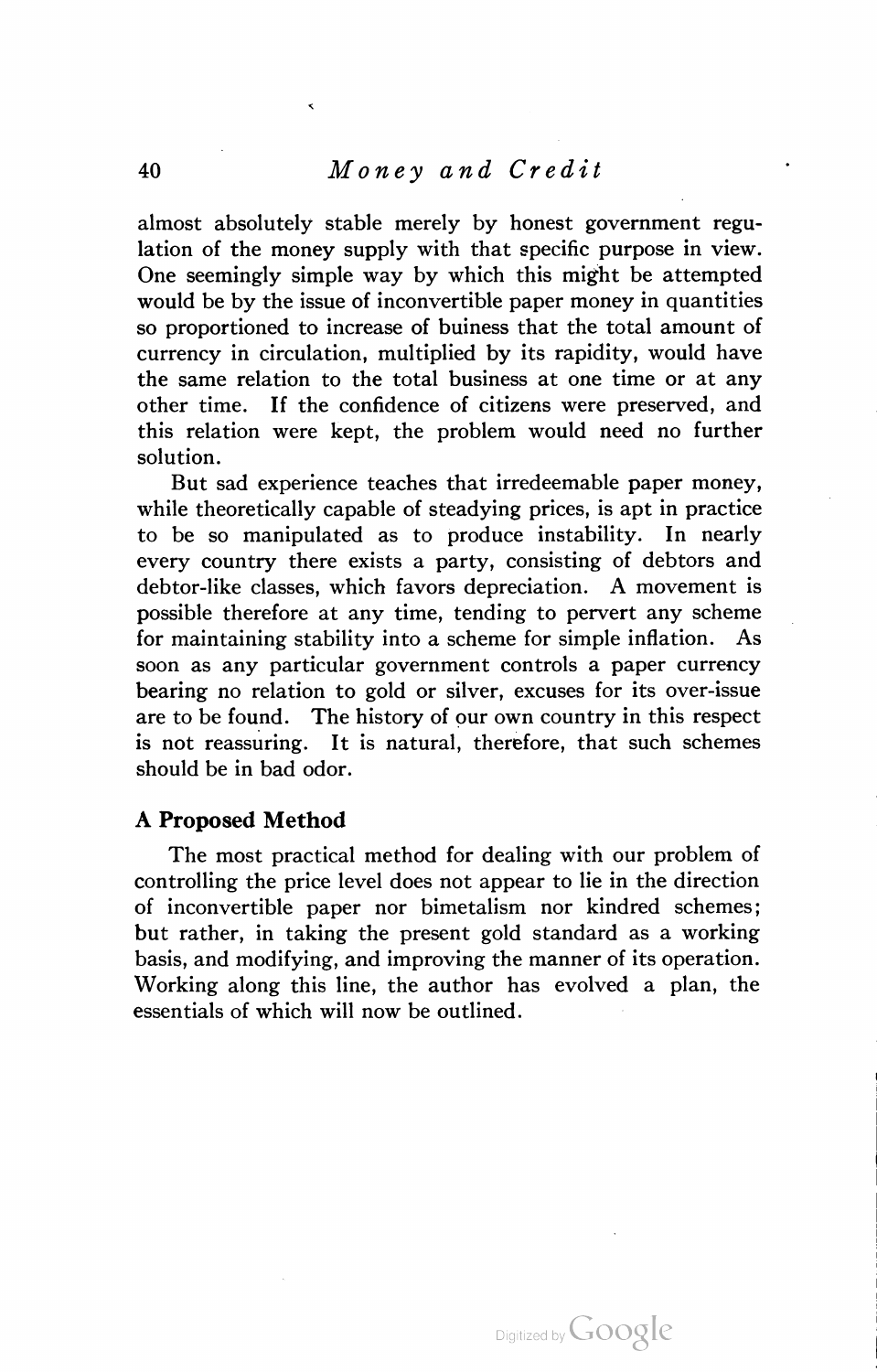# CHAPTER VII

#### A STABILIZED DOLLAR

#### The Plan Briefly Stated

The remedy which is here proposed for price fluctuations consists in the "standardization" of the dollar. That there are other remedies is not overlooked, nor is the claim made that the remedy proposed constitutes a panacea for all the ills asso ciated with the "high cost of living." The plan does not take the place of economics of production, neither does it concern itself with incomes and earning power. It aims merely to establish a more stable unit in which to measure all these things, to convert our dollar into a fixed yardstick of purchasing power.

Briefly stated, the plan is to introduce the multiple stand ard, in which the unit is a "composition" or "composite package" of many staple commodities, not of course by using such a package in any physical way but by employing instead its gold bullion equivalent. In essence it would simply vary the weight of gold in the dollar or rather behind the dollar. The aim is to compensate for losses in the purchasing power of each grain of gold by adding the necessary number of grains of gold to the dollar.

Both on the basis of theory and of facts, we may accept as sound the principle that the lighter the gold dollar the less its purchasing power and the more magnified the scale of prices; and that the heavier the dollar the greater its purchasing power and the more contracted the scale of prices. Evidently if we can find some way to increase the weight of the dollar just fast enough to compensate for the loss in the purchasing power of each grain of gold, we shall have a fully "compensated dollar" that is, a dollar which has constantly restored to it any pur chasing power it may lose by gold depreciation.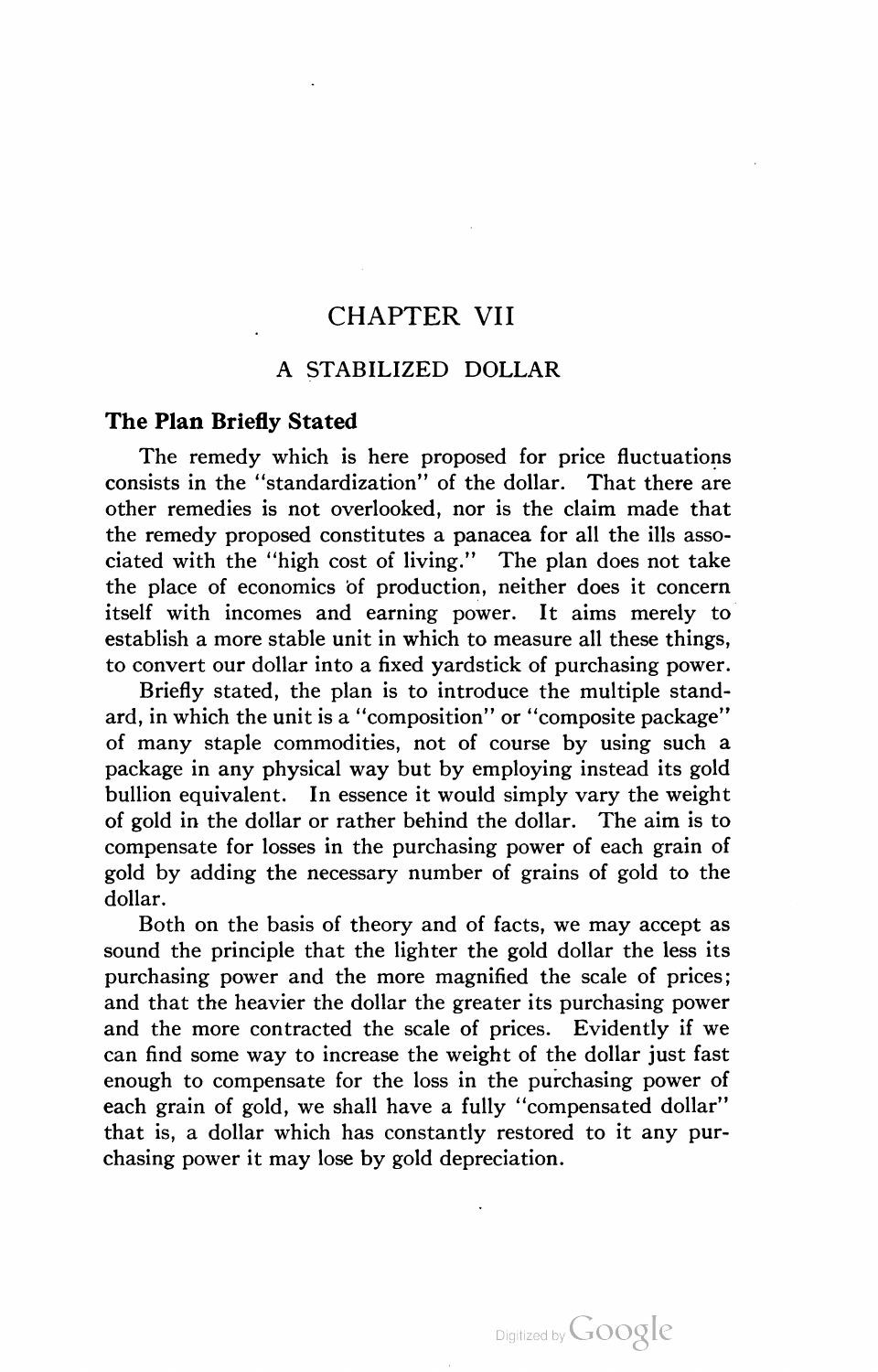We now have a dollar of fixed weight  $(25.8 \text{ grains})$ , but varying purchasing power. Under the plan proposed, we should have a dollar of fixed purchasing power, but varying weight.

#### Two Vital Questions

But how is it possible to have a dollar of varying weight without the annovance of a constant recoinage of gold coin? Moreover, if this can be done, how can we know at any time what weight the dollar ought to have without leaving this to the tender mercies of some political official? Here are two vital questions.

As a preparation for answering these questions, it will be a little easier to explain the principle of the proposal if we assume that there are no actual gold coins in circulation, but only gold certificates. This supposition is, in fact, not very far from the truth in the United States; for, outside of California, there is very little actual gold coin in circulation. We have instead nearly a billion dollars of gold certificates in circulation, repre senting gold in the Treasury of the United States. We are supposing that gold circulates in no other way. Under these circumstances it is evident that the ultimate gold dollar is out of sight in the Treasury of the United States in bars of gold bullion. Every 25.8 grains of this gold bullion is a virtual dollar behind <sup>a</sup> dollar of gold certificates outstanding. A gold bar (of standard bullion) weighing 25,800 grains virtually contains 1000 gold dollars. '

The gold miner takes such bars of standard gold to the mint and deposits them without waiting for their coinage, receiving gold certificates in return, one dollar of gold certificates for each 25.8 grains of standard gold which he deposits. On the other hand, holders of gold certificates may at any time receive gold bullion in return,'when they desire this for export or for use in the arts of jewelry, dentistry, gilding, etc., receiv ing 25.8 grains for each dollar of gold certificates. Thus the government on demand gives or takes money at the rate of 25.8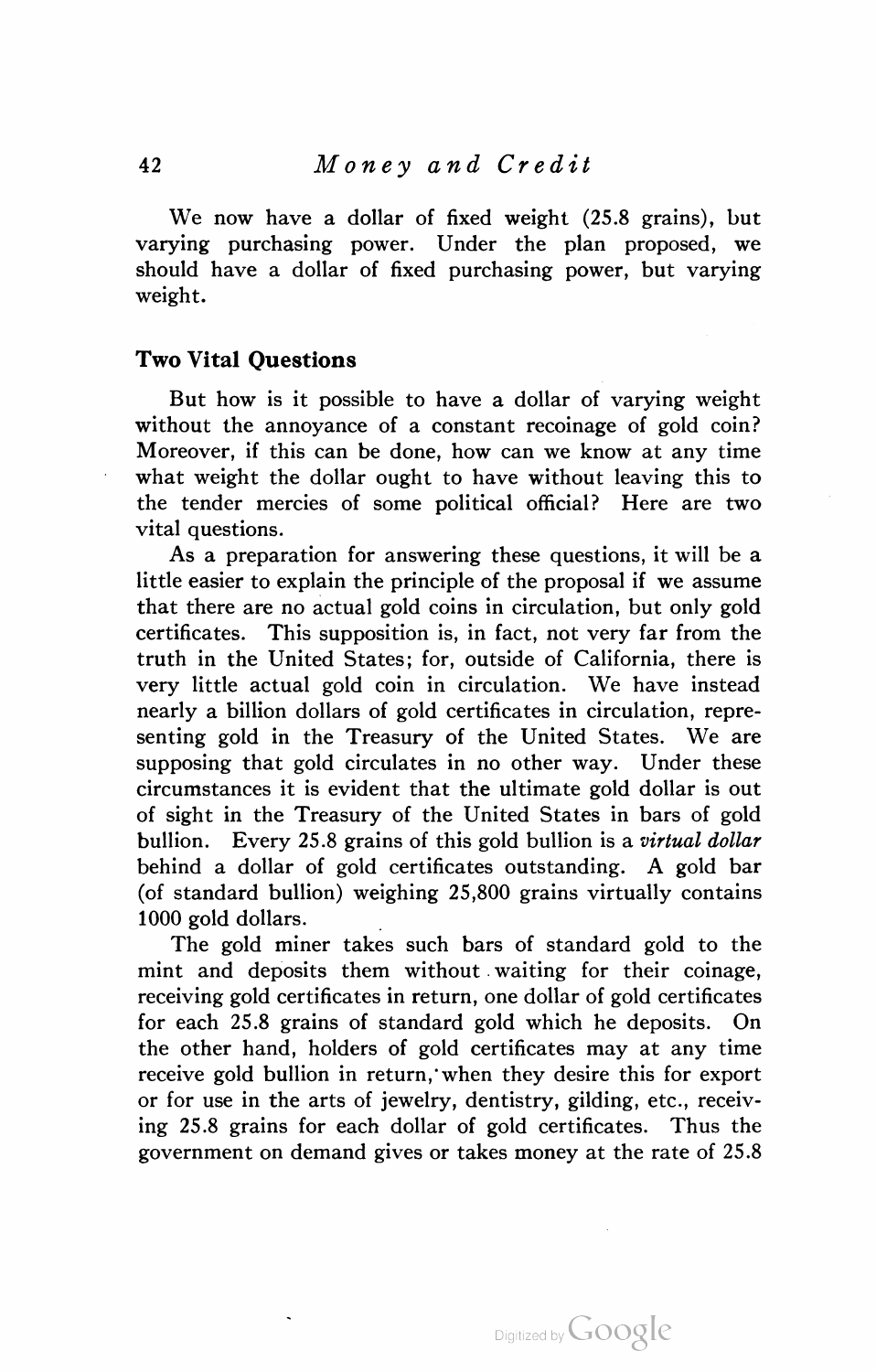grains of bullion per dollar; the virtual, though invisible, dollar being this 25.8 grains of gold bullion, nine-tenths fine.

#### Changing the Dollar's Weight

The proposal here made is to adjust and readjust the weight of the dollar. If there are no gold coins, it is very easy to do this. For example, if there should be a decrease of  $1\%$  in the value, or purchasing power of gold, then the weight of gold bullion which constitutes the virtual dollar would be declared  $1\%$  greater, becoming 26.058 grains instead of 25.8. If there should be an increase in the purchasing power of gold, the weight of the virtual dollar would be reduced accordingly. Whenever the gold miner took gold to the mint, he would receive a gold certificate not necessarily at the rate of one dollar for each 25.8 grains of standard gold, but for a larger or smaller amount as the case might be, the amount always being that amount which would possess the same purchasing power. Similarly the holder of gold certificates who wishes them redeemed in bullion for export or for the arts, would not always get exactly 25.8 grains for each dollar or certificate, but a larger or smaller sum as the case might be. Then the government would be receiving gold from the miner and giving it out to the jeweler just as at present, but in varying weights per dollar, instead of at the arbitrarily fixed weight of 25.8 grains. The weight of gold per dollar in which, at any particular time, gold certificates were redeemable would constitute the virtual and only gold dollar. Under these circumstances it is clear that it would be entirely feasible to change up and down the weight of the gold dollar (that is, the amount of gold bullion interconvertible with a dollar of gold certificates) and without any recoinage or other interference with the outward appearance of the currency in our pockets.

We should familiarize ourselves with another way of stating all this. Instead of saying that the government receives gold bullion at the mint and uses this for redeeming gold certificates, we may, if we prefer, say that the government buys and sells gold. It buys gold from the miner, paying for it in gold certifi cates; it sells gold to the jeweler, who redeems these certificates.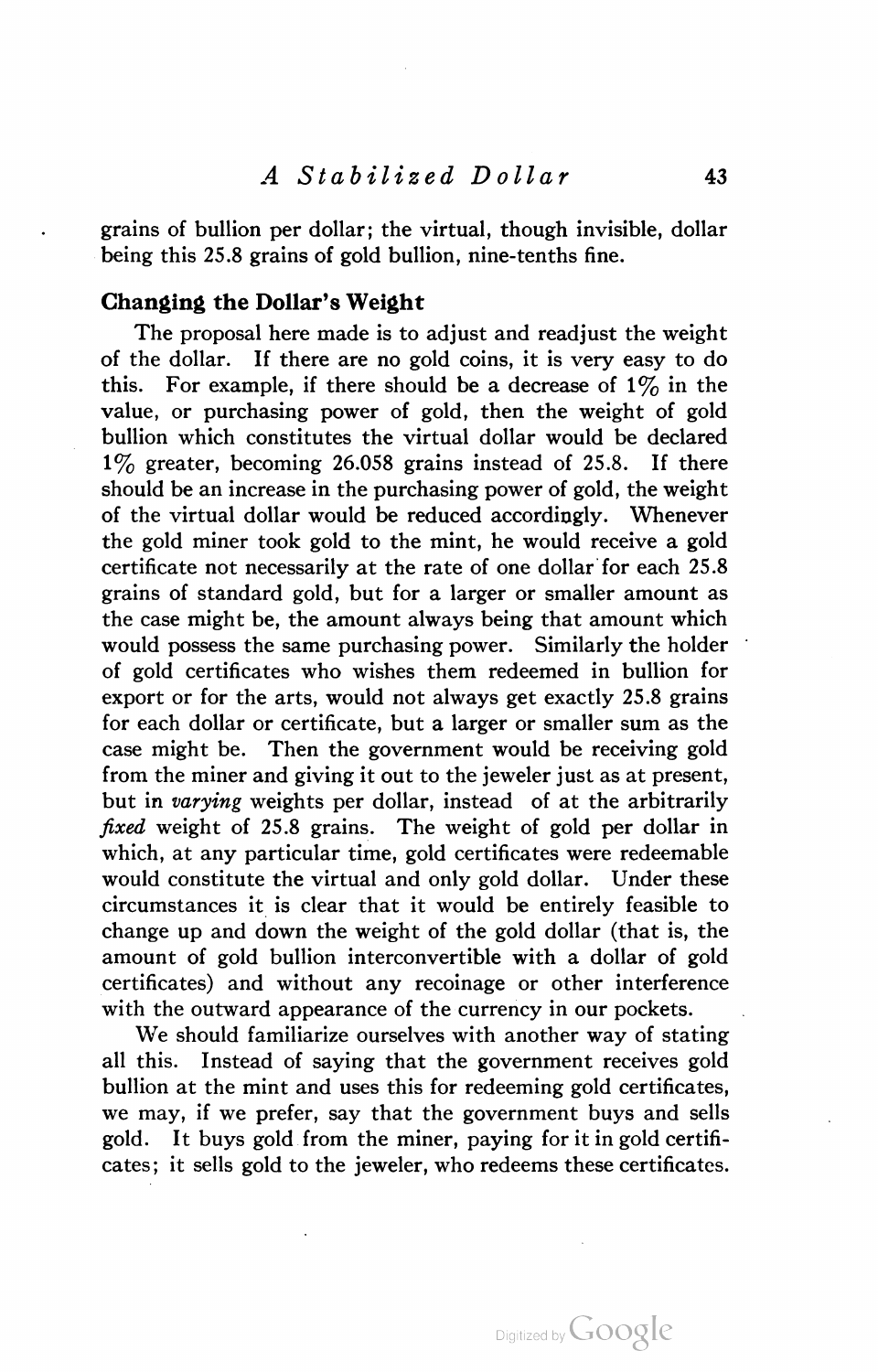At present, the price at which gold is bought and sold by the government is \$18.60 an ounce (for standard gold nine-tenths fine). This is easily figured out from the weight of the gold dollar; for 25.8 grains of gold being our present dollar, each ounce (or 480 grains) of gold bullion contains  $480 \div 25.8$  or 18.60 virtual dollars. To say, then, that we now have a fixed weight in our gold dollar, 25.8 grains, is the same thing as to say that we have a fixed government price for gold, \$18.60 per ounce. To raise the weight of the gold dollar  $1\%$ , or from 25.8 grains to 26.058 grains, is the same thing as to lower the government price of gold from \$18.60 to \$18.42 per ounce.

#### Making Proper Adjustments

We come now to the second question: How would it be possible to know the proper adjustments to be made in the weight of the virtual dollar — the gold bullion interconvertible<br>with each dollar of gold certificates — without putting a dangerous power of discretion in the hands of government officials? In other words, how can the adjustment in the weight of the virtual dollar be made automatic?

The answer is: By means of statistics called "index numbers of prices." Such statistics are today published by the London Economist, the United States Bureau of Labor, the Canadian Department of Labor, and several commercial agencies, such as Bradstreet. The index number of the Bureau of Labor is based on the wholesale prices of 257 commodities, and shows from year to year the extent to which prices on the whole advance or fall — the average movement of all the  $257$  prices.

There are various systems of index numbers, but they practically all agree remarkably well with each other. When once a system of index numbers is decided upon, their numerical calculation becomes <sup>a</sup> purely clerical matter. A statistical bureau (as for instance the present Bureau of Labor or an international statistical office) would compile and publish these statistics periodically and the actual prices on which they were based. If, at any time, the official index number showed that the price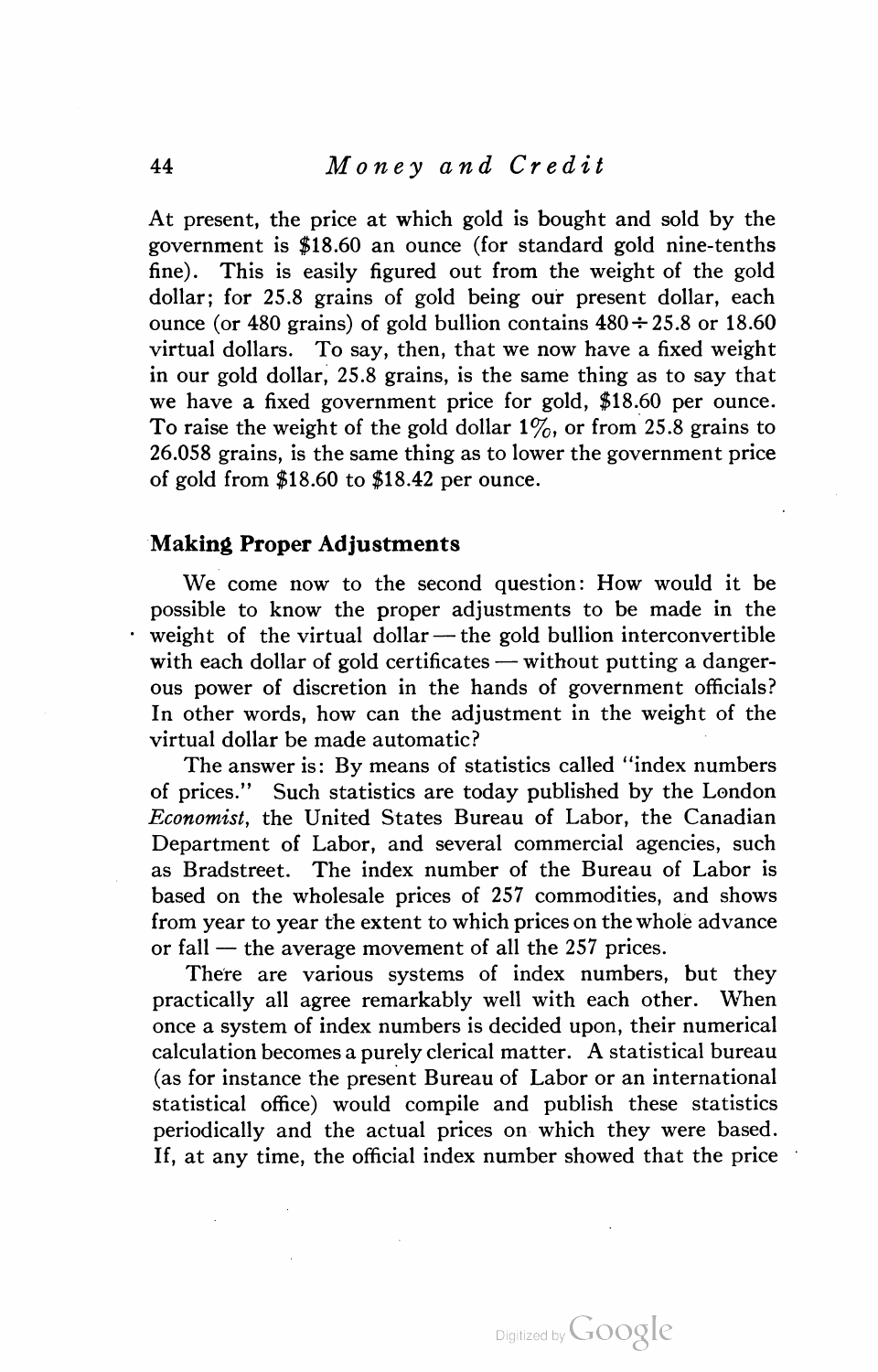bond had risen  $1\%$  above par, this would be the signal for an increase of  $1\%$  in the virtual dollar.

#### Summary

The plan, then is: First, to provide for the calculation of an official index number of prices; second, to adjust correspondingly the official weight of the virtual dollar at which the government shall issue gold certificates to mines or redeem them for jewelers, in other words, to adjust the official prices of gold at which the government stands ready to buy or sell at the option of the public.\* It is a plan virtually to mark up or down the weight of the dollar (that is, to mark down or up the price of gold bullion) in exact proportion to the deviation above or below par of the index number of prices.

#### Why Not Standardize the Dollar?

We have standardized every other unit in commerce except the most important and universal unit of all, the unit of pur chasing power. What business man would consent for a mo ment to make a contract in terms of yards of cloth or tons of coal, and leave the size of the yard or the ton to chance? Once the yard was the girth of a man. In order to make it constant, we have standardized it. We have standardized even our new units of electricity, the ohm, the kilowatt, the ampere, and the volt. But the dollar is still left to the chances of gold mining and banking systems. At first we could not standardize units of electricity because we had no adequate instruments for measuring those elusive magnitudes. But as soon as such measuring devices were invented, these units were standardized. We have hitherto had <sup>a</sup> similar excuse for not standardizing the dollar as a unit of purchasing power, and so a standard for deferred payments; we have had no instrument for measuring

<sup>\*</sup>Various details essential to the working of the plan and numerous supposed objections to the plan and of the exact way in which it would work. merit consideration at this place did space permit. The reader, consequently, will be cited to the author's work on "Stabilizing the Dollar," for treatment of these points, as well as a more detailed explanation of the plan itself.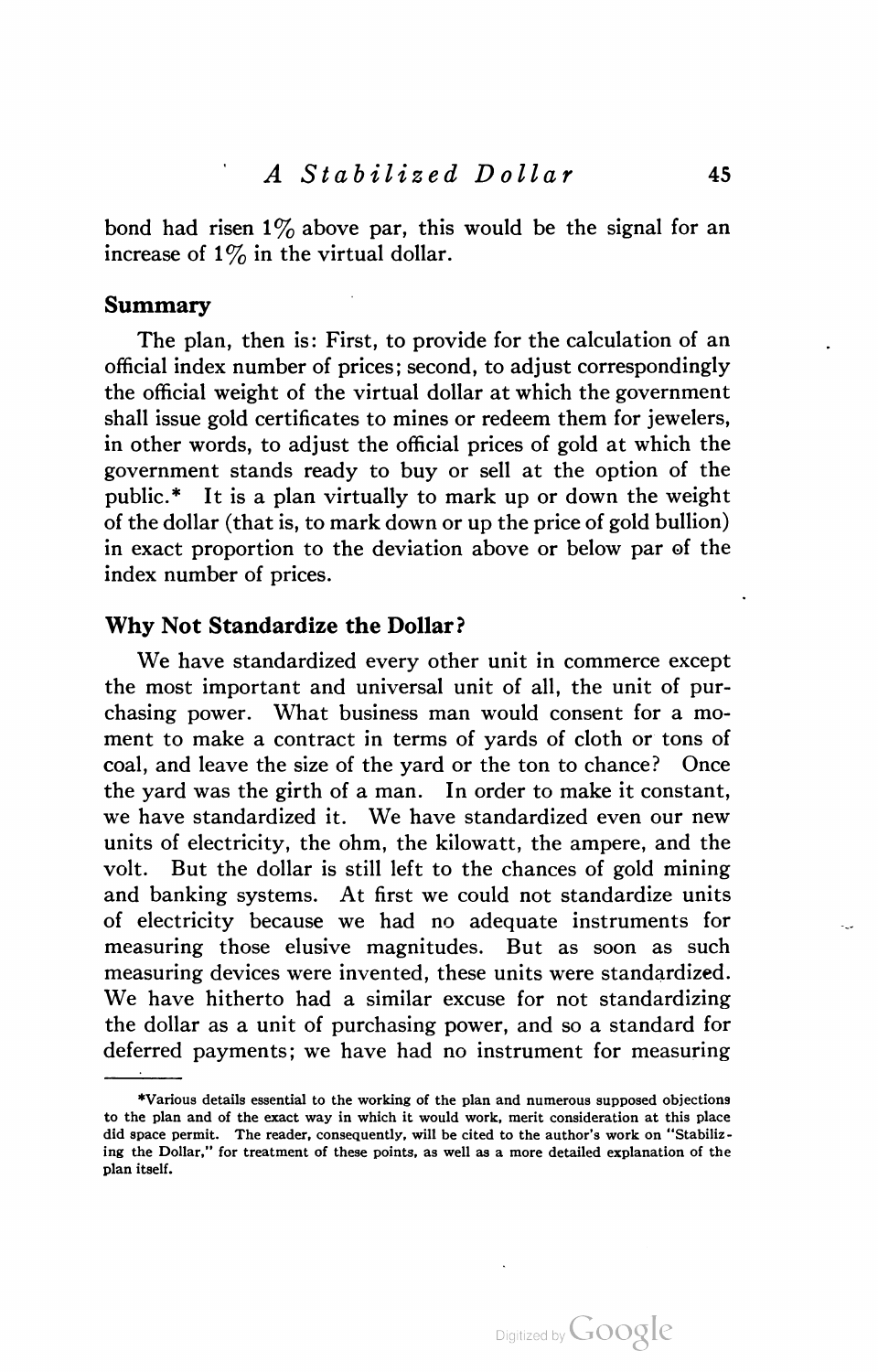it or device for putting the results in practice. With the develop ment of index numbers, however, and the device of adjusting the seigniorage according to those index numbers, we now have at hand all the materials for scientifically standardizing the dollar and for realizing the long-coveted ideal of a "multiple standard" of value. In this way it is within the power of society, when it chooses, to create a standard monetary yardstick, a stable dollar.



Digitized by Google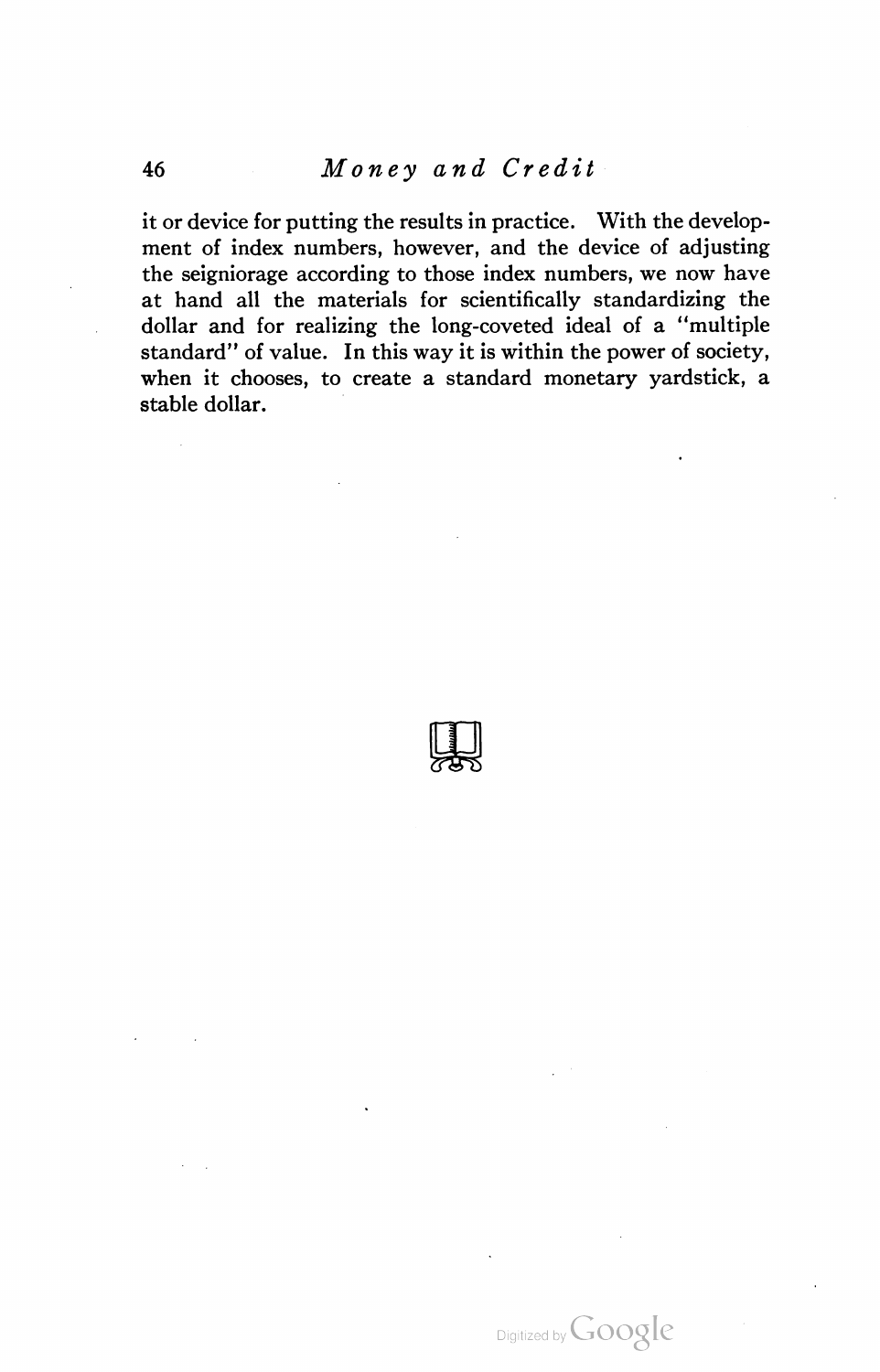#### TEST QUESTIONS

## "MONEY AND CREDIT"

The Test Questions which are unstarred can be answered directly from the Text discussion. You will find them helpful for purposes of review.

The questions which are starred call for original thought, the ability to apply the knowledge gained from the Text to the solution of new problems.

# ANSWERS TO THESE STARRED QUESTIONS ARE ENCLOSED

- 1. What is credit?
- . What is the relation between money and wealth?
- 3. What effect upon prices does a material increase in the amount of money have? Why?
- \*4. What has been the effect of the emission of quantities of paper money in Europe? Does the abandonment of the gold standard, per se, affect the actual wealth situation of these countries, considered purely from an internal point of view?
- \*5. Why should the credit of the United States be high, while that of France is low?
- Does the item of loans on a bank balance sheet go on the asset or liability column? Why?
- . What is the relation of actual gold (or gold equivalents such as gold notes) in deposit in the treasury of a bank to the amount of business the bank does?
- . Which is more important to consider—gross or net income ?
- \*9. Why have we recently been through a period of high interest rates?
- 10. What is capital-balance? What is its function?

Digitized by **GOOgle**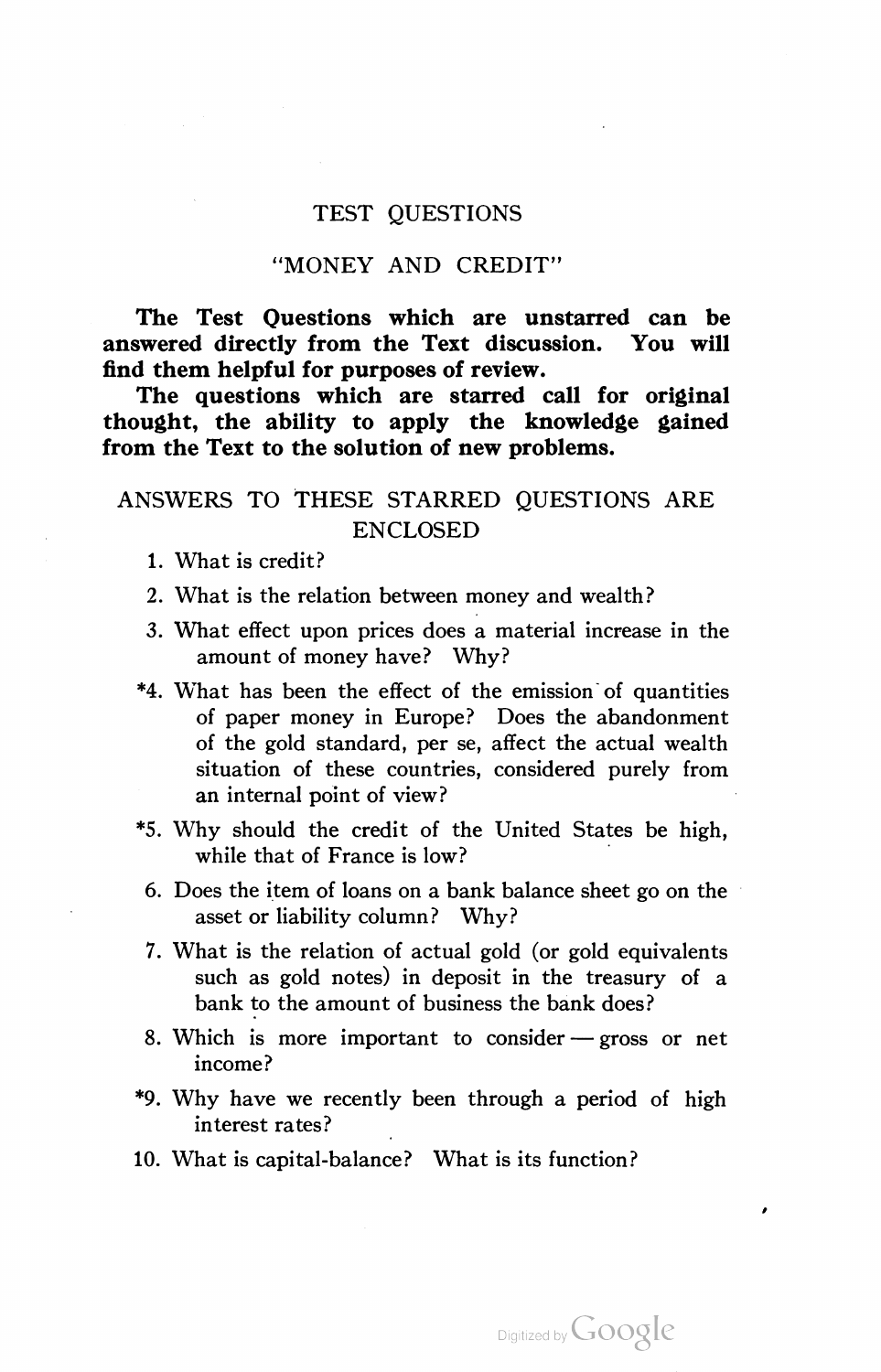Digitized by Google

 $\epsilon_{\rm{eff}}$ 

 $\label{eq:2.1} \frac{1}{\sqrt{2\pi}}\int_{0}^{\infty}\frac{1}{\sqrt{2\pi}}\left(\frac{1}{\sqrt{2\pi}}\right)^{2\alpha}d\mu\,d\mu.$ 

 $\frac{1}{2}$ 

 $\label{eq:2.1} \begin{split} \mathcal{L}_{\text{max}}(\mathcal{L}_{\text{max}}) = \mathcal{L}_{\text{max}}(\mathcal{L}_{\text{max}}) \,, \end{split}$ 

 $\label{eq:2.1} \frac{1}{\sqrt{2\pi}}\left(\frac{1}{\sqrt{2\pi}}\right)^{2} \left(\frac{1}{\sqrt{2\pi}}\right)^{2} \left(\frac{1}{\sqrt{2\pi}}\right)^{2} \left(\frac{1}{\sqrt{2\pi}}\right)^{2} \left(\frac{1}{\sqrt{2\pi}}\right)^{2} \left(\frac{1}{\sqrt{2\pi}}\right)^{2} \left(\frac{1}{\sqrt{2\pi}}\right)^{2} \left(\frac{1}{\sqrt{2\pi}}\right)^{2} \left(\frac{1}{\sqrt{2\pi}}\right)^{2} \left(\frac{1}{\sqrt{2\pi}}\right)^{2$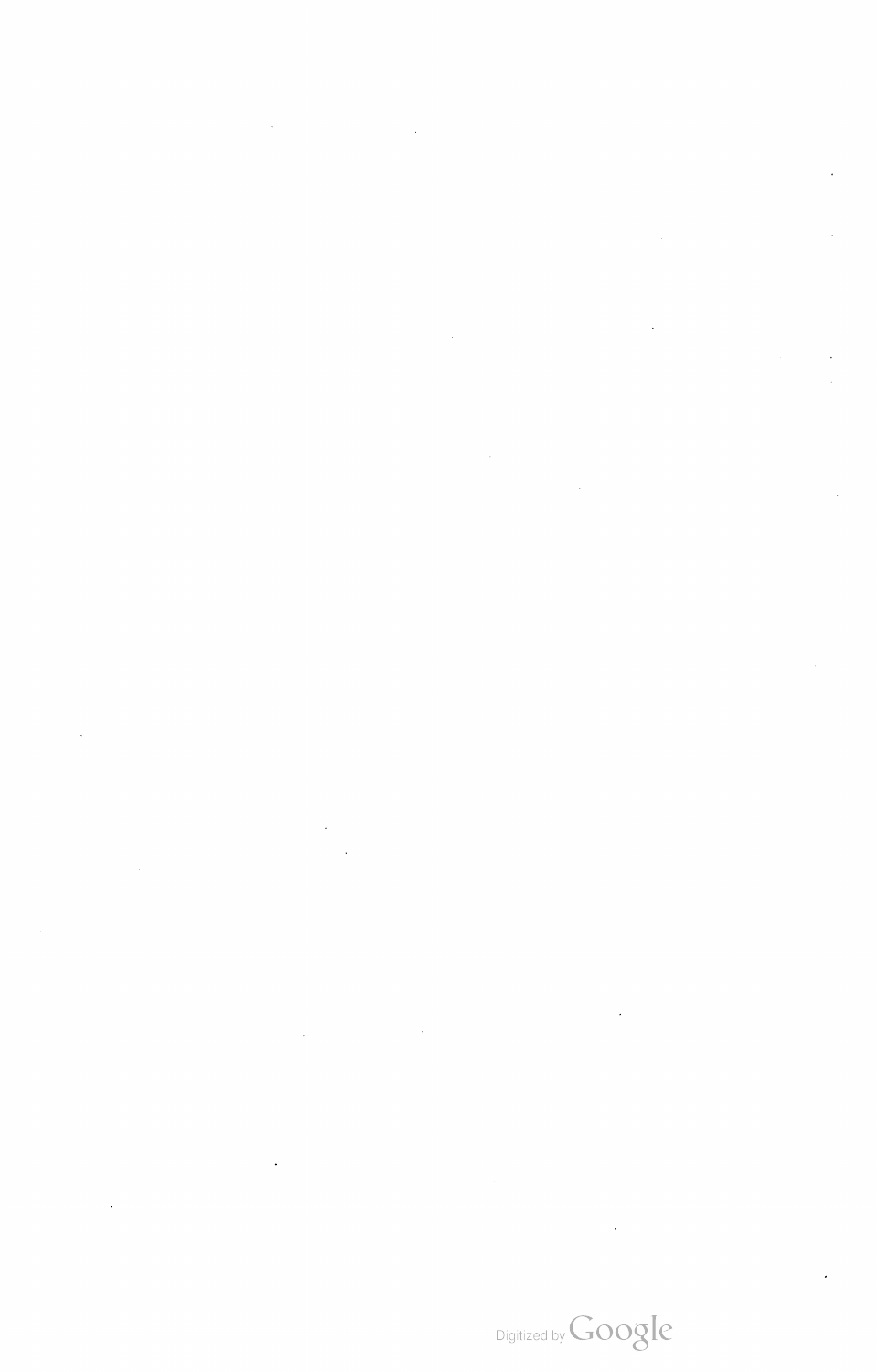#### ANSWERS TO STARRED QUESTIONS

# "MONEY AND CREDIT"

\*4. Money is a medium of exchange; therefore, an increase in the amount of this medium in circulation necessarily means that the exchange relation must be readjusted. If you have two men, one with a bushel of wheat and the other with one dollar on <sup>a</sup> desert island — where the situation could be tested out purely — the price of the wheat would be one dollar. But if the purchaser had two dollars, and the seller still had one bushel only, assuming, of course, that the purchaser wanted the wheat and the seller wanted to sell, the price would be two dollars.

This is what has gone on throughout the world, but particularly in Europe. The difficulty in Europe is that the quantity of paper money is so great. In our civilization, gold has come to be accepted as a standard of value. Its abandonment at present in Europe does not in itself mean much, but the fact that the paper which has been put out is so great in quantity as to pile up obligations and so to lessen its value as credit instruments is what is serious.

\*5. This has been answered to some extent by Question 4. The debt, interest requirements and circulation outstanding, as shown in the chapter on Government Bonds in "Investment Securities," is low as compared with the wealth of the United States. Just the reverse is true in France.

\*9. Money is, first of all, a commodity, and interest rates represent the price paid for the use of this commodity. Therefore, a period of high prices generally means high interest rates.

In addition, also, because of the shortage in goods, due to the war, we have been in a period where uncertain future developments play a relatively more important part than present developments. This also means higher money rates.

Digitized by Google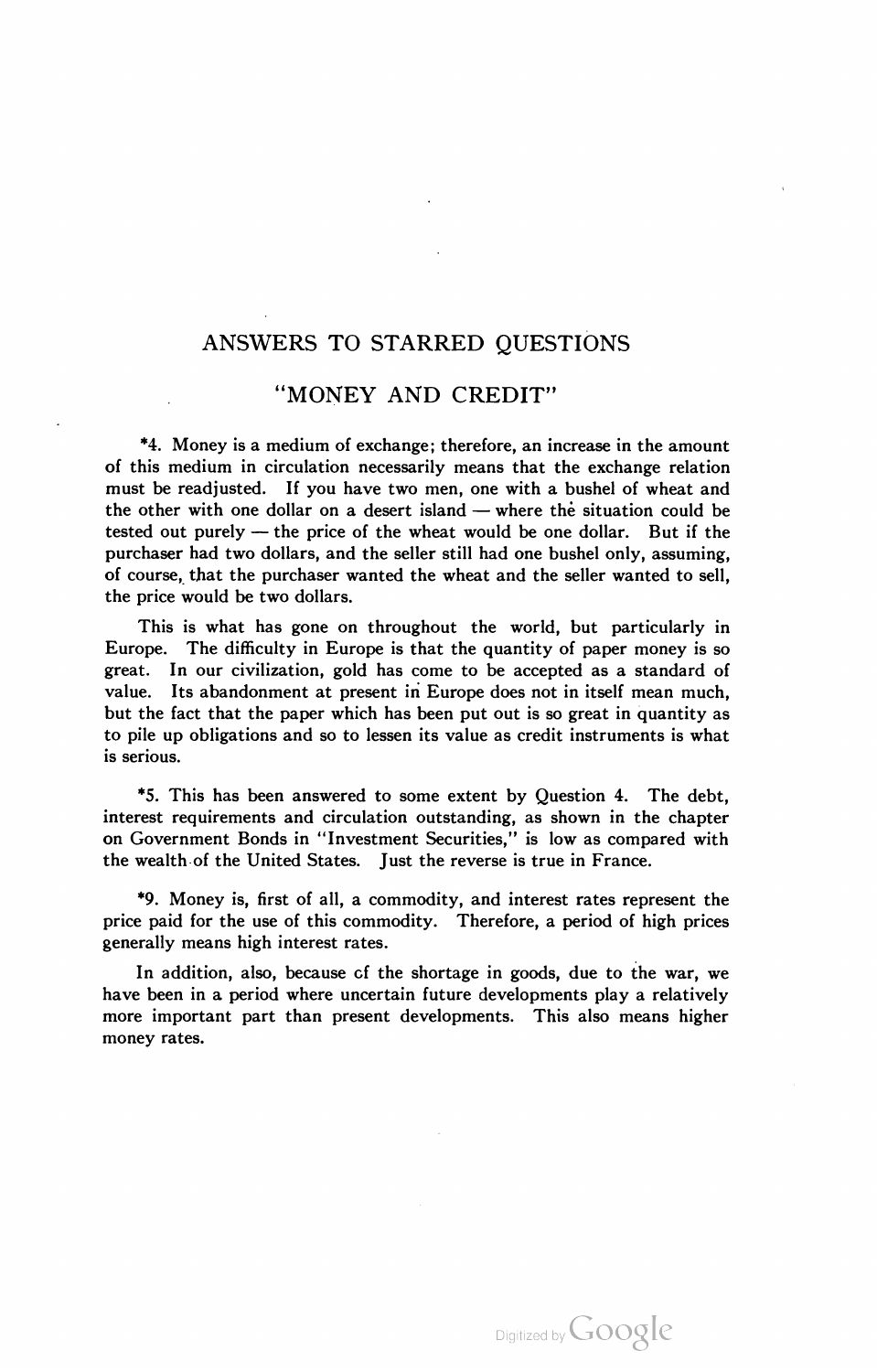Pref Semmer Historyof american buring

 $\mathcal{L}^{\text{max}}_{\text{max}}$  and  $\mathcal{L}^{\text{max}}_{\text{max}}$ 

 $\sim 40\,$  km  $^{-1}$ 

 $\mathcal{L}^{\text{max}}_{\text{max}}$  and  $\mathcal{L}^{\text{max}}_{\text{max}}$ 

Digitized by Google

 $\label{eq:2.1} \mathcal{L}^{\text{max}}_{\text{max}} = \mathcal{L}^{\text{max}}_{\text{max}} = \mathcal{L}^{\text{max}}_{\text{max}}$ 

 $\label{eq:2.1} \frac{1}{\sqrt{2\pi}}\int_{\mathbb{R}^3}\frac{1}{\sqrt{2\pi}}\left(\frac{1}{\sqrt{2\pi}}\right)^2\frac{1}{\sqrt{2\pi}}\int_{\mathbb{R}^3}\frac{1}{\sqrt{2\pi}}\frac{1}{\sqrt{2\pi}}\frac{1}{\sqrt{2\pi}}\frac{1}{\sqrt{2\pi}}\frac{1}{\sqrt{2\pi}}\frac{1}{\sqrt{2\pi}}\frac{1}{\sqrt{2\pi}}\frac{1}{\sqrt{2\pi}}\frac{1}{\sqrt{2\pi}}\frac{1}{\sqrt{2\pi}}\frac{1}{\sqrt{2\pi}}\frac{$ 

 $\mathcal{A}^{\text{max}}_{\text{max}}$ 

 $\mathcal{L}^{\text{max}}_{\text{max}}$ 

 $\frac{1}{\sqrt{2}}$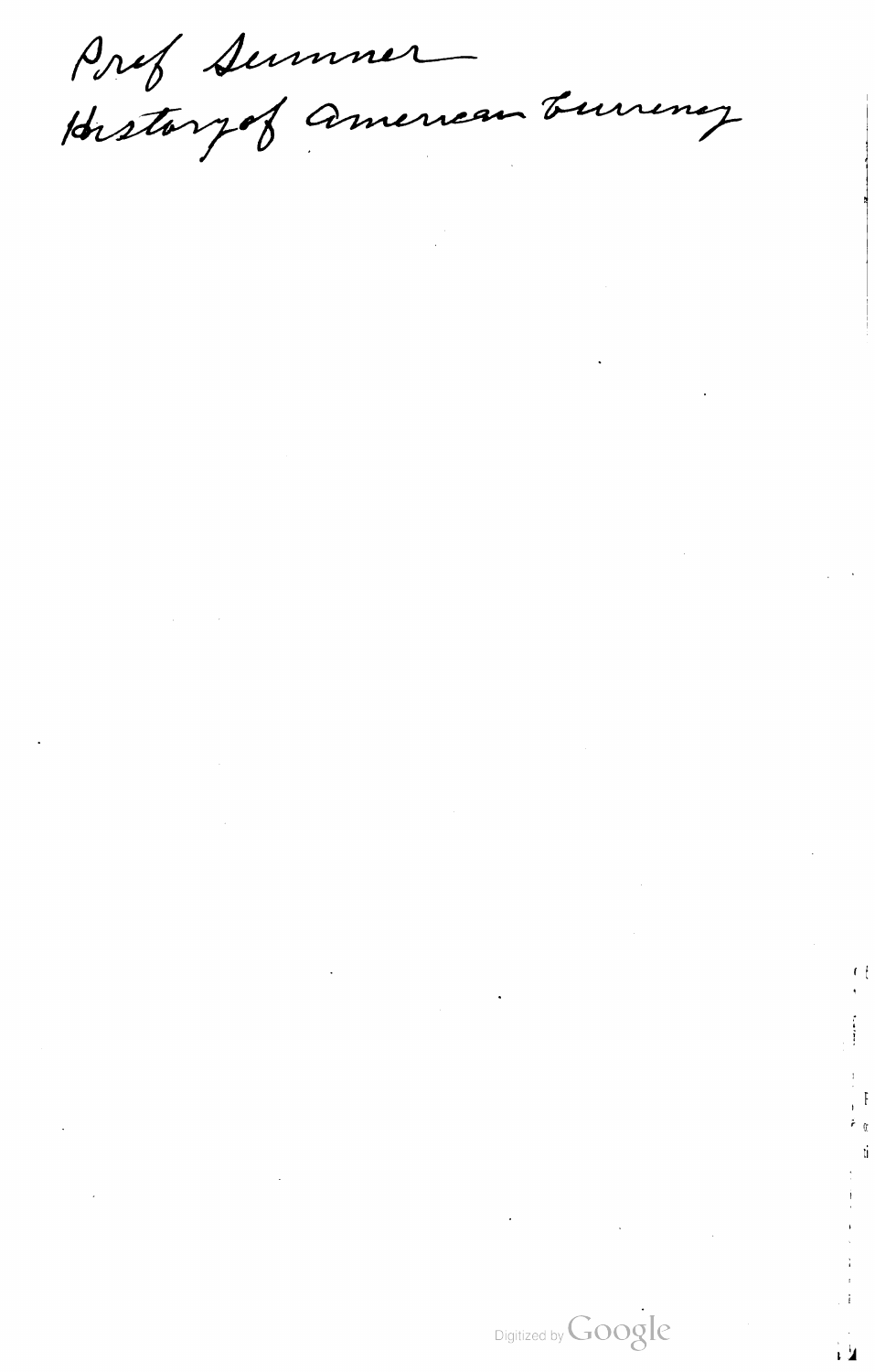For clients who desire to go into"this subject at greater detail, we give below other books by the author devoted to a discussion of the principles treated in this text book.

# "THE PURCHASING POWER OF MONEY"

"The prediction may be ventured that the book will become a classic in the literature of money, and that it will also prove a starting-point for fruitful investigation in the future." O. M. W. Sprague, Harvard. The Quarterly Journal of Economics.

# "THE RATE OF INTEREST"

"It contains some conclusions of great value to financiers, bankers, under writers, etc.  $-$  knowledge that put millions of dollars into the pockets of some who possessed it and the lack of which cost others (bond houses, for instance) more millions. It may be said, in passing, that this recent book is easily not only the most complete, but the most valuable treatise in the English language on the very important, but little understood, subject of interest rates." Editorial in Moody's Magazine, January, 1908.

#### "THE NATURE OF CAPITAL AND INCOME"

"A great book, and analytical, logical, and philosophic in a high degree." Marcus C. Knowlton, Chief Justice of Massachusetts.

#### "ELEMENTARY PRINCIPLES OF ECONOMICS"

A survey of the principles of economics intended for use in the classroom but valuable to the general reader as well.

## "STABILIZING THE DOLLAR"

This new work presents a complete statement of the plan worked out by Professor Fisher for combatting the rise in the cost of living by "standardizing" or stabilizing monetary units. The author shows how such a standardiza tion is a remedy for the financial crises from which society periodically suffers.

ŧ